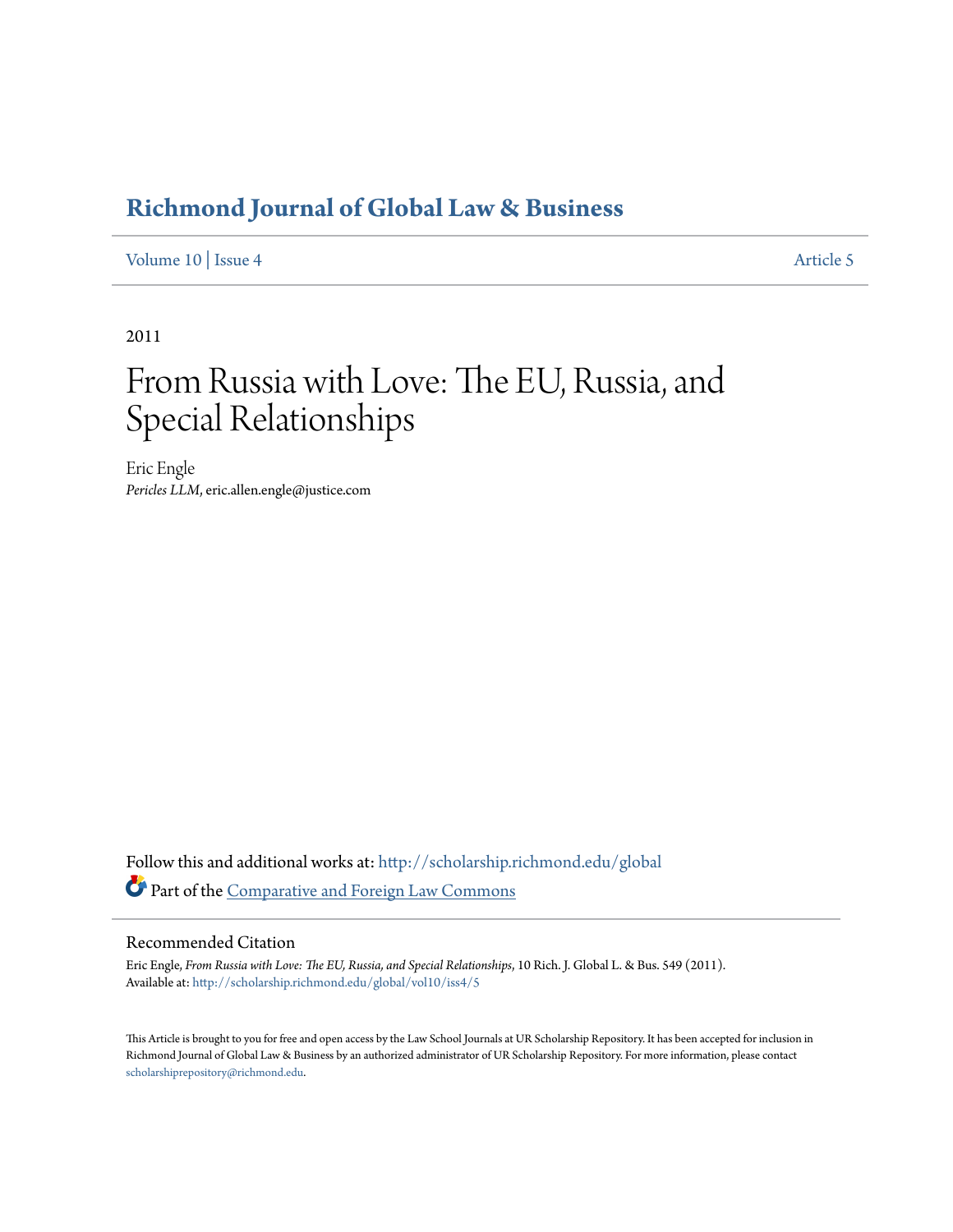# **FROM RUSSIA WITH LOVE: THE EU, RUSSIA, AND SPECIAL RELATIONSHIPS**

# *Dr. Jur. Eric Engle, JD DEA LLM*<sup>1</sup> *Eric.Allen.Engle@justice.com*

#### ABSTRACT:

This paper compares the institutions and goals of the USSR, the EU, and the CIS to understand the differing origins and competing tendencies of these alternative models of transnational governance. It then projects those models through history to examine the current relationships of the former Soviet Republics to the EU and the United States. Understanding the historical sources and development of transnational relations in Eastern Europe will enable better international relations among the EU, the Russian Federation, and the other former Soviet Republics. This comparison will also help the Russian Federation and other former Soviet Republics to take up EU models of governance where appropriate (most often the case) in order to help restructure Eastern Europe, and to safeguard peace by increasing economic prosperity and interdependence.

# **Keywords**:

EU, USSR, Russia, CIS, Commonwealth of Independent States, EurAsEC, Eurasian Economic Community, WTO, US, NATO, eastern partnership, northern dimension, common spaces, ECHR, European Court of Human Rights, Rule of Law, Human Rights, Democracy, Legitimation, Partnership and Cooperation Agreement, PCA.

#### TABLE OF CONTENTS:

| II. COMPARING TELEOLOGIES OF TRANSNATIONAL      |  |
|-------------------------------------------------|--|
| GOVERNANCE: GOALS AND STRUCTURES 551            |  |
| A. The Structure and Teleology of the USSR  551 |  |
|                                                 |  |
|                                                 |  |
|                                                 |  |

<sup>&</sup>lt;sup>1</sup> This article was written while the author was a visiting professor of EU Law at Pericles LL.M. Institute Moscow, Russia (Pericles.ru). The author wishes to thank Pericles' Dean Marian Dent and the Pericles faculty, staff, and students for the chance to compare our ideas and experiences. Dr. Engle's articles are available at http://papers.ssrn.com/author\_id=879868. For Natalia: *Lex Nata*.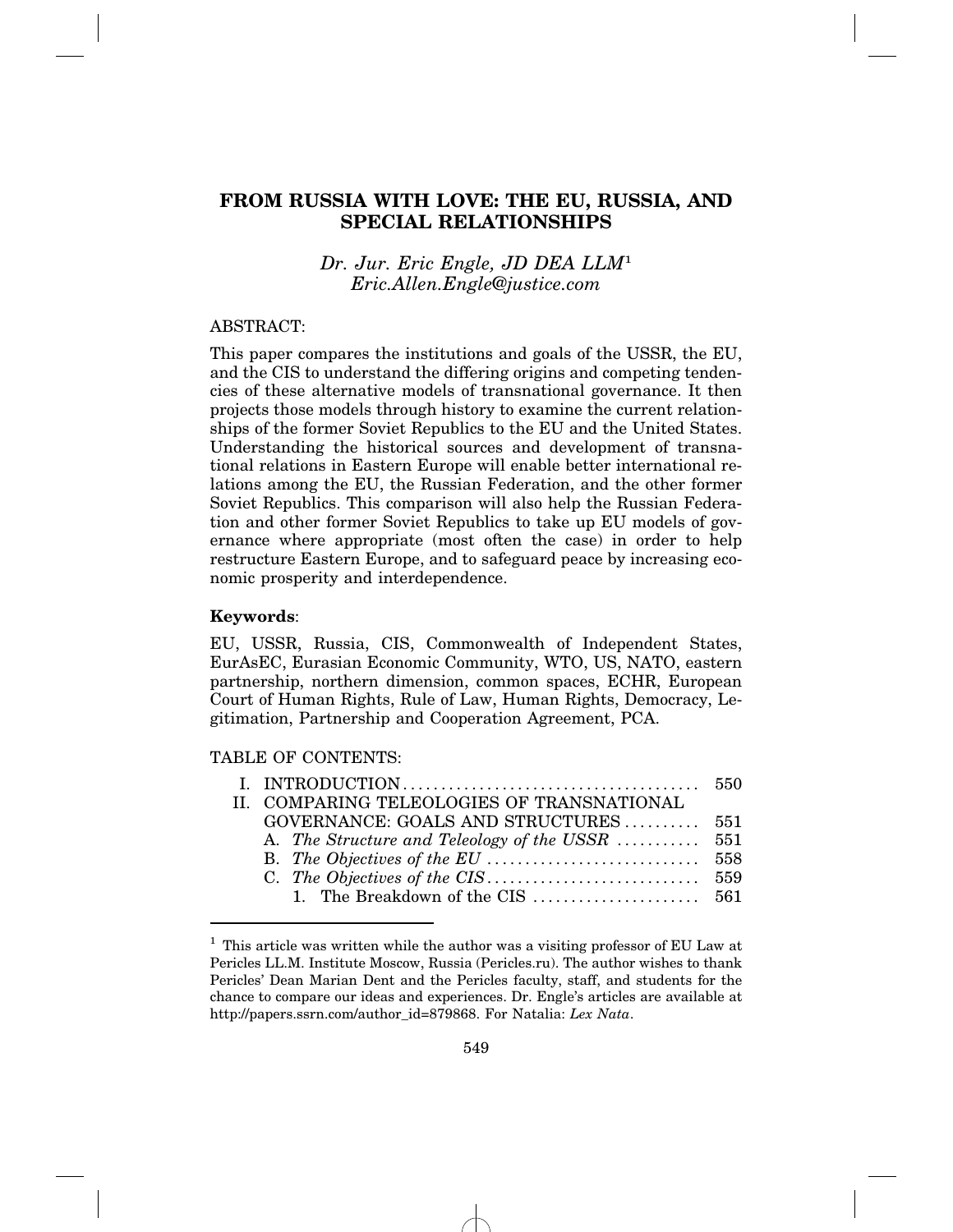|     |                                                  | The Eurasian Economic Community (EurAsEC).<br>$2^{\circ}$                                                  | 564 |  |  |  |
|-----|--------------------------------------------------|------------------------------------------------------------------------------------------------------------|-----|--|--|--|
|     |                                                  | Comparing CIS and EU institutions<br>3.                                                                    | 566 |  |  |  |
| HL. | CONCEPTS IN TRANSNATIONAL GOVERNANCE<br>570      |                                                                                                            |     |  |  |  |
|     |                                                  | A. Historical Materialism Revisited                                                                        | 570 |  |  |  |
|     | В.                                               | $\textit{Function} \textit{align} \dots \dots \dots \dots \dots \dots \dots \dots \dots \dots \dots \dots$ | 574 |  |  |  |
|     |                                                  | C. Ex Post Legitimacy and Democratic Deficit in the                                                        |     |  |  |  |
|     |                                                  |                                                                                                            | 577 |  |  |  |
| IV. |                                                  |                                                                                                            | 578 |  |  |  |
|     | A. The EU's Concerns with respect to the Russian |                                                                                                            |     |  |  |  |
|     |                                                  |                                                                                                            | 581 |  |  |  |
|     |                                                  | Political Concerns<br>1.                                                                                   | 582 |  |  |  |
|     |                                                  | Economic Concerns<br>$2_{-}$                                                                               | 584 |  |  |  |
|     |                                                  | 3.                                                                                                         | 586 |  |  |  |
|     |                                                  | B. The EU-Russia Partnership and Cooperation Agree-                                                        |     |  |  |  |
|     |                                                  | $ment (PCA) \ldots \ldots \ldots \ldots \ldots \ldots \ldots \ldots \ldots \ldots \ldots \ldots \ldots$    | 587 |  |  |  |
|     |                                                  | Common Economic Space<br>1.                                                                                | 588 |  |  |  |
|     |                                                  | Common Space on Freedom, Security, and<br>$2_{-}$                                                          |     |  |  |  |
|     |                                                  |                                                                                                            | 589 |  |  |  |
|     |                                                  | Common Space on External Security<br>3.                                                                    | 589 |  |  |  |
|     |                                                  | Common Space of Research and Education, In-<br>$4_{\cdot}$                                                 |     |  |  |  |
|     |                                                  | cluding Cultural Aspects                                                                                   | 590 |  |  |  |
|     |                                                  | C. The Northern Dimension                                                                                  | 590 |  |  |  |
|     | D.                                               | The Eastern Partnership                                                                                    | 591 |  |  |  |
|     | E.                                               |                                                                                                            | 592 |  |  |  |
| V.  |                                                  |                                                                                                            | 594 |  |  |  |

## I. INTRODUCTION

The European Union builds peace through interdependence and prosperity by transferring elements of state sovereignty to intergovernmental and supranational bodies. An unparalleled success, the EU presents a model for transnational governance. The EU is the world's most advanced and successful example of a pragmatic mixture of supra-national and intergovernmental governance. It is thus a key vector of globalization.<sup>2</sup> Other regions of the world, such as Eastern Europe, can emulate its rules and institutions.

This paper compares the institutions and objectives of the USSR, the EU, and the CIS to understand the differing origins and competing tendencies of these alternative models of transnational governance. Understanding the systemic differences and commonalities of those models enables the contextualizing of past history, and thus im-

<sup>2</sup> *See generally* Eric Engle, *Europe Deciphered: Ideas, Institutions and Laws,* 33 FLETCHER F. WORLD AFF. 63, 63-81 (2009), *available at* http://papers.ssrn.com/ sol3/papers.cfm?abstract\_id=1336490 (describing transnational governance within the EU).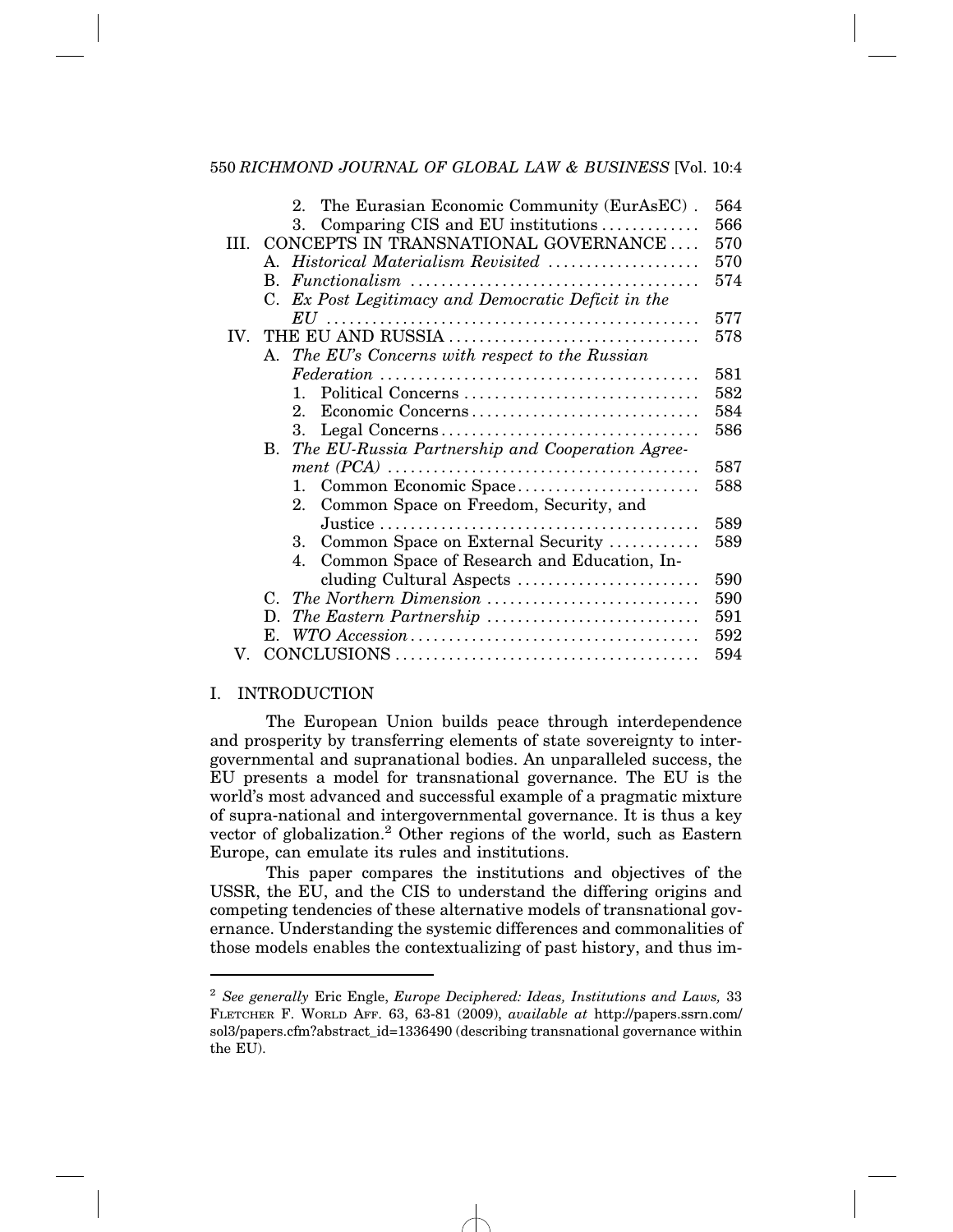proves our understanding of current relationships of the former Soviet Republics to the EU. Hopefully, understanding the historical sources and development of transnational relations in Eastern Europe will, in turn, enable better international relations between the EU, the Russian Federation, and other former Soviet Republics and the United **States** 

#### II. COMPARING TELEOLOGIES OF TRANSNATIONAL GOVERNANCE: GOALS AND STRUCTURES

Understanding the past helps us appreciate the present and form the future. First, we compare the goals and structures of the USSR, the EU, and the CIS. By disaggregating the differing origins and competing tendencies of these distinct transnational governance models, we can see their commonalities and the historical breakdowns in order to foster improved relations by understanding shared goals and methods used to attain these goals.

#### *A. The Structure and Teleology of the USSR*

The USSR was a one-party system. It was a workers' and peasants' dictatorship in name,<sup>3</sup> directed and led by the Communist Party of the Soviet Union (CPSU). The CPSU regarded itself as a vanguard party, the most advanced elements (intelligentsia) of the most advanced class (the proletariat), subject to democratic centralism (open debate within the party upon the issues, followed by a vote, and then decisive unanimous action to implement the voted decision with no further discussion or dissent), and exercising a dictatorship on behalf of the proletariat (workers and peasants). The party elite of the CPSU (the "nomenklatura") claimed to govern on behalf of and for the benefit of the workers and peasants, i.e. the peoples of the Soviet Union.<sup>4</sup> In western terms, the CPSU was a centralized, hierarchical party of elites directing a centrally planned economy via dictatorship. The dictatorship was justified as necessary to work revolutionary changes on the behalf of the workers and peasants, and, indeed, the initial performance of the USSR was breathtaking. The USSR eradicated illiteracy, literally doubled average life expectancy,<sup>5</sup> and ended the chronic

<sup>3</sup> KONSTITUTSIIA SSSR (1936) [KONST. SSSR][USSR CONSTITUTION] art. 1, *translated in 1936 Constitution of the USSR*, BUCKNELL UNIVERSITY (Sept. 7, 2011), http://www.departments.bucknell.edu/russian/const/36cons01.html (stating "[t]he Union of Soviet Socialist Republics is a socialist state of workers and peasants.") [hereinafter USSR CONSTITUTION]. <sup>4</sup> A. Nove, *Is There a Ruling Class in the USSR?*, 27 SOVIET STUDIES 615, 615-16

<sup>(</sup>Oct. 1975).

<sup>5</sup> STEPHEN WHITE, RUSSIA GOES DRY: ALCOHOL, STATE AND SOCIETY 43 (Cambridge Univ. Press 1996).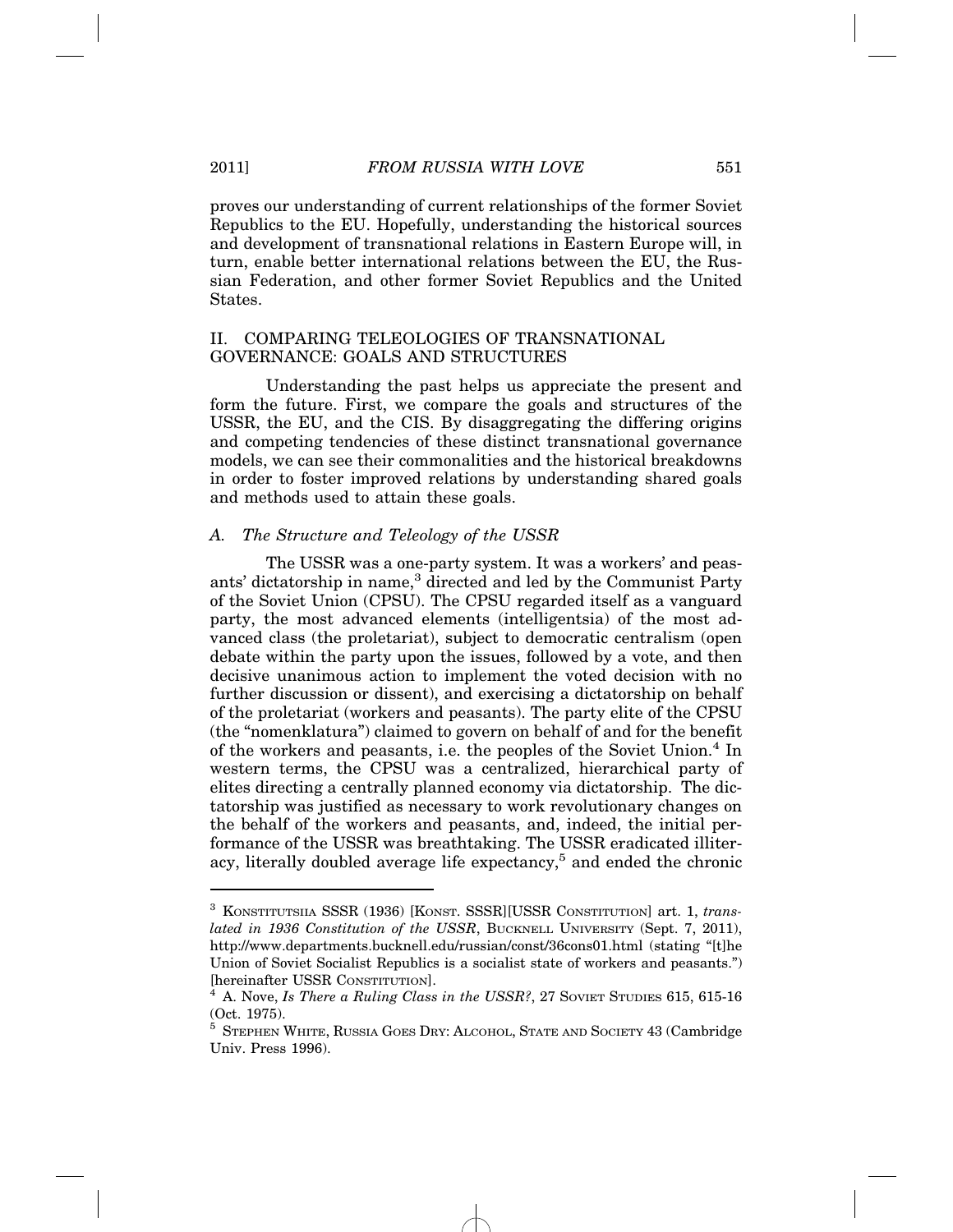| Population |        | 1879 | 1920 | 1926 | 1939 | 1959 | 1970 | 1979 |
|------------|--------|------|------|------|------|------|------|------|
| Rural      | M      | 35.5 | 52.4 | 67.3 | 91.6 | 99.1 | 99.6 | 99.6 |
|            | $_{F}$ | 12.5 | 25.2 | 35.4 | 76.8 | 97.5 | 99.4 | 99.5 |
|            | All    | 23.8 | 37.8 | 50.6 | 84.0 | 98.2 | 99.5 | 99.6 |
| $U$ rban   | M      | 66.1 | 80.7 | 88.0 | 97.1 | 99.5 | 99.9 | 99.9 |
|            | F      | 45.7 | 66.7 | 73.9 | 90.7 | 98.1 | 99.8 | 99.9 |
|            | All    | 57.0 | 73.5 | 80.9 | 93.8 | 98.7 | 99.8 | 99.9 |
| Total      | M      | 40.3 | 57.6 | 71.5 | 93.5 | 99.3 | 99.8 | 99.8 |
|            | $_{F}$ | 16.6 | 32.3 | 42.7 | 81.6 | 97.8 | 99.7 | 99.8 |
|            | All    | 28.4 | 44.1 | 56.6 | 87.4 | 98.5 | 99.7 | 99.8 |

famines endemic of Tsarist Russia. Leninism also instituted sex equality.6 In these real human terms, Leninism was unquestionably progress as compared to Tsarism.

Source: Narodnoe obrazovanie, nauka i kul'tura v SSSR: Statisticheskii shornik (Moscow, 1977, 9; SSSR: zarubezbnye strany, 1987: Statisticheskii sbornik (Moscow, 1988), 83.

The CPSU justified its dictatorship as the best way to obtain the well-being of the workers and peasants,<sup>7</sup> and also as necessary to help prevent or win any future world war.<sup>8</sup> Over time, however, the Soviet system degenerated, and worked increasingly for the benefit of the party establishment (the "nomenklatura")<sup>9</sup> at the expense of the broad masses of workers and peasants. Meanwhile, the threat of invasion diminished. From this perspective, which I call dual delegitimation, we can better understand the sudden, unexpected, and relatively bloodless restoration of capitalism10 in Russia. The system, *in its own*

<sup>6</sup> *See, e.g.*, GAIL WARSHOFSKY LAPIDUS, WOMEN IN SOVIET SOCIETY: EQUALITY, DE-VELOPMENT, AND SOCIAL CHANGE 136 (Univ. of Cal. Press 1978).

<sup>7</sup> USSR CONSTITUTION, *supra* note 3 ("The Union of Soviet Socialist Republics is a socialist state of the whole people, expressing the will and interests of the workers, peasants, and intelligentsia, the working people of all the nations and nationalities of the country.").

<sup>8</sup> *Id.* art. 28.

 $^9$  *See generally* MICHAEL VOSLENSKY, NOMENKLATURA: THE SOVIET RULING CLASS (Eric Mosbacher trans., Doubleday 1984).

 $10$  Capitalism is a system of economic production predicated on the private ownership of capital. It is distinct from state capitalism wherein the state or publicprivate partnerships hold capital. Many define capitalism as an industrial rather than a feudal mode of production. The Tsarist economy was semi-feudal and industrializing. Further, many of its economic projects involved heavy state participation (state capitalism). However, the ownership of capital in the hands of the financial elite distinguishes Tsarist semi-feudal (state) capitalism from the Soviet planned economy. Of course, strong state participation in the economy, directly and indirectly, remains a mark of the Russian economy. However, the post-Soviet era definitively restored private ownership of capital and the role of the Orthodox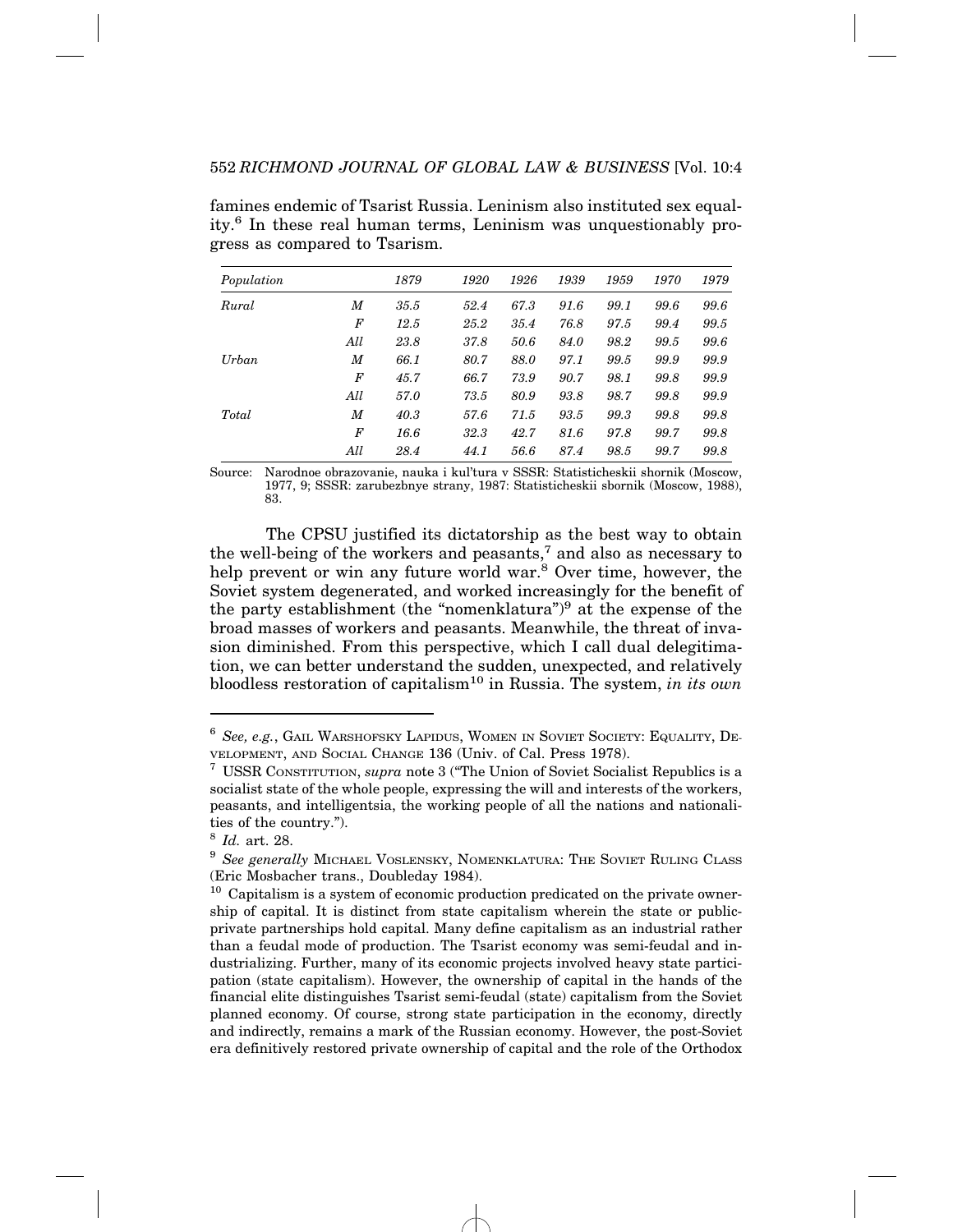*terms*, lost legitimacy as being no longer necessary for defense against a war that never came. Likewise, the system lost legitimacy because consumer well-being was simply higher in the west and the nightmare of Tsarist famine, illiteracy, and inequality was long past. These systemic facts help explain the near bloodless dissolution of the Soviet system.

Soviet foreign policy was less aggressive than what the U.S. foreign policy elites, particularly the military, perceived at the time. Rather than relentlessly seeking to inflame global revolution at every turn in a zero-sum struggle against the West, the USSR first sought to build socialism in one country, $11$  and then in its own sphere of influence, to construct a stable autarchic system. The Soviets sought autarchy as the means to self-defense.

Geopolitically, the Soviet system was a series of concentric rings. The USSR was at the center, then Eastern Europe,  $12$  then Third World Marxist states, and, finally, Third World non-Marxist allies. The closer a country was geographically to the Soviet center, the greater the level of integration into the autarchic economy. Western efforts to "roll back" Marxism were generally unsuccessful,<sup>13</sup> perhaps because the Soviet system *was* autarchic. The failure of "roll back" ultimately led to the "Brezhnev doctrine," wherein the USSR declared the attainment of "socialism" (i.e. single party state capitalism with worker safeguards) in any country as irreversible.<sup>14</sup>

To attain autarchic economic development, the USSR implemented an import substitution industrialization ("ISI") model for economic development. ISI had already been used in the West for the industrialization of the United States and Japan.15 However, the So-

Church as the spiritual guides of the nation. Thus, I refer to this process as "capitalist restoration" rather than "capitalist instauration". *See, e.g.*, STEVEN ROSEFIELDE, COMPARATIVE ECONOMIC SYSTEMS: CULTURE, WEALTH, AND POWER IN THE 21ST CENTURY 183 (Blackwell Publishers 2002).

<sup>&</sup>lt;sup>11</sup> Josef Stalin, *The October Revolution and the Tactics of the Russian Communists, Preface* to JOSEF V. STALIN, PROBLEMS OF LENINISM 117 (Charles Farrell trans., Foreign Languages Press, Peking 1976), *available at* http:// www.marxists.org/reference/archive/stalin/works/1924/12.htm.

 $12$  JOSEPH G. WHELAN & MICHAEL J. DIXON, THE SOVIET UNION IN THE THIRD WORLD: THREAT TO WORLD PEACE? 8 (Pergamom-Brassey's Int'l Def. Publishers 1986).

<sup>13</sup> *See, e.g.*, PETER GROSE, OPERATION ROLLBACK: AMERICA'S SECRET WAR BEHIND THE IRON CURTAIN 210 (2000).

<sup>&</sup>lt;sup>14</sup> This policy was known as "The Brezhnev Doctrine." See generally MATTHEW J. OUIMET, THE RISE AND FALL OF THE BREZHNEV DOCTRINE IN SOVIET FOREIGN POL-ICY (The Univ. of N.C. Press 2003) (explaining the doctrine).

<sup>&</sup>lt;sup>15</sup> See generally DAVID M. TRUBEK & ALVARO SANTOS, THE NEW LAW AND ECO-NOMIC DEVELOPMENT: A CRITICAL APPRAISAL (Cambridge Univ. Press 2006)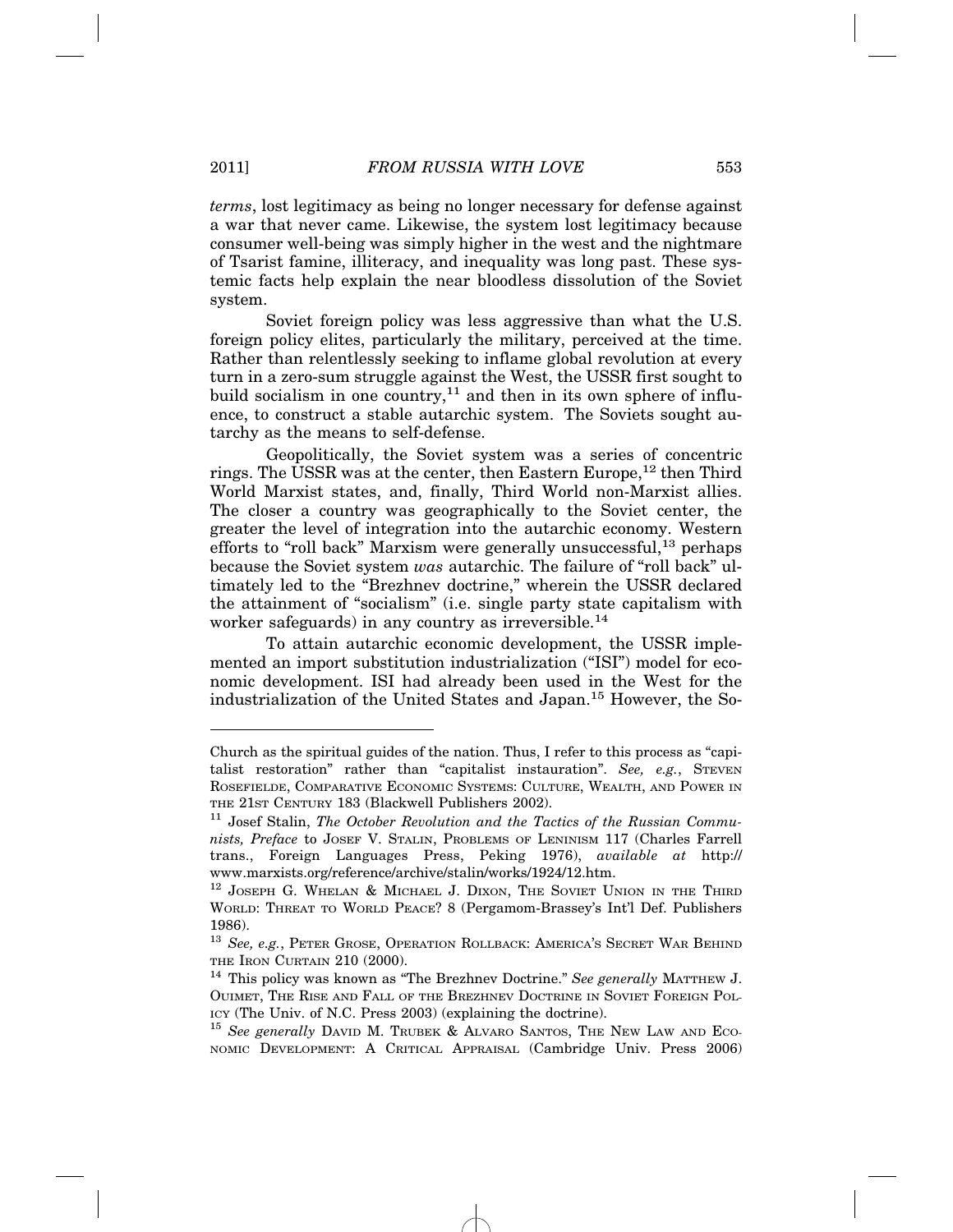viet system's rationales were the opposite of those of the United States. The USSR justified its version of ISI through rationales of substantive equality and solidarity, and contrasted those with the merely formal freedoms conditioned by economic inequality that justified western democracies<sup>16</sup> some of which were social. Social democracies provide guaranties of basic well being, especially to workers. Socialist production in contrast is the state ownership of enterprises, a form of state capitalism.

Russia's approach to ISI was, within its own terms, rational. The Soviet leadership considered obtaining and maintaining the autarchy of the USSR a necessary, legitimate, and attainable goal. $17$ Given the historical fact that Russia has suffered invasion after invasion, the Soviet goal of economic autarchy as a means to national security, though definitively economically suboptimal to trade and international economic integration, was politically justifiable, albeit increasingly inapt due to sub-optimal economic performance.

Pursuant to the ISI strategy, the USSR created a ruble currency economic zone, and made the ruble inconvertible.<sup>18</sup> Capital restrictions were the norm as were border controls, such as customs duties and passport checks. The policy of autarchy complemented military security by enabling independent political choices. Soviet leaders saw military security as a precondition to economic security and wellbeing.19 To circumvent the problem of a lack of foreign currency, the inability to use the ruble for currency exchanges overseas, and related problems arising from the nature of a closed economic system, barter in, and for, real goods was taken up between the COMECON countries. That practice was known as "countertrade" i.e. cashless goodsfor-goods barter. For example, the USSR would barter with Cuba, trading sugar for finished Soviet goods.20 Barter also occurred at the

<sup>(</sup>describing the exposition of the import substitution industrialization model of development).

<sup>16</sup> ERIC ENGLE, MARXISM, LIBERALISM, AND FEMINISM: LEFTIST LEGAL THOUGHT 33-35 (Serials Publ'ns 2010).

<sup>17</sup> Ronald A. Francisco, *The Foreign Economic Policy of the GDR and the USSR: The End of Autarky?*, *in* EAST GERMANY IN COMPARATIVE PERSPECTIVE 190 (David Childs et al. eds., 1989).

<sup>18</sup> Vladimir Sobell, *Convertibility in the CMEA: The Long Road Ahead*, RADIO FREE EUROPE RESEARCH 4 (Nov. 5, 1987), http://www.osaarchivum.org/files/holdings/300/8/3/pdf/128-5-21.pdf.

<sup>19</sup> USSR CONSTITUTION, *supra* note 3, at art 31.

<sup>&</sup>lt;sup>20</sup> José F. Alonso & Ralph J. Galliano, *Russian Oil-For-Sugar Barter Deals 1989-1999, in* CUBA IN TRANSITION: VOLUME 9, PAPERS AND PROCEEDINGS OF THE NINTH ANNUAL MEETING OF THE ASSOCIATION FOR THE STUDY OF THE CUBAN ECONOMY (ASCE) 335 (1999), *available at* http://www.ascecuba.org/publications/proceedings/ volume9/pdfs/alonso.pdf.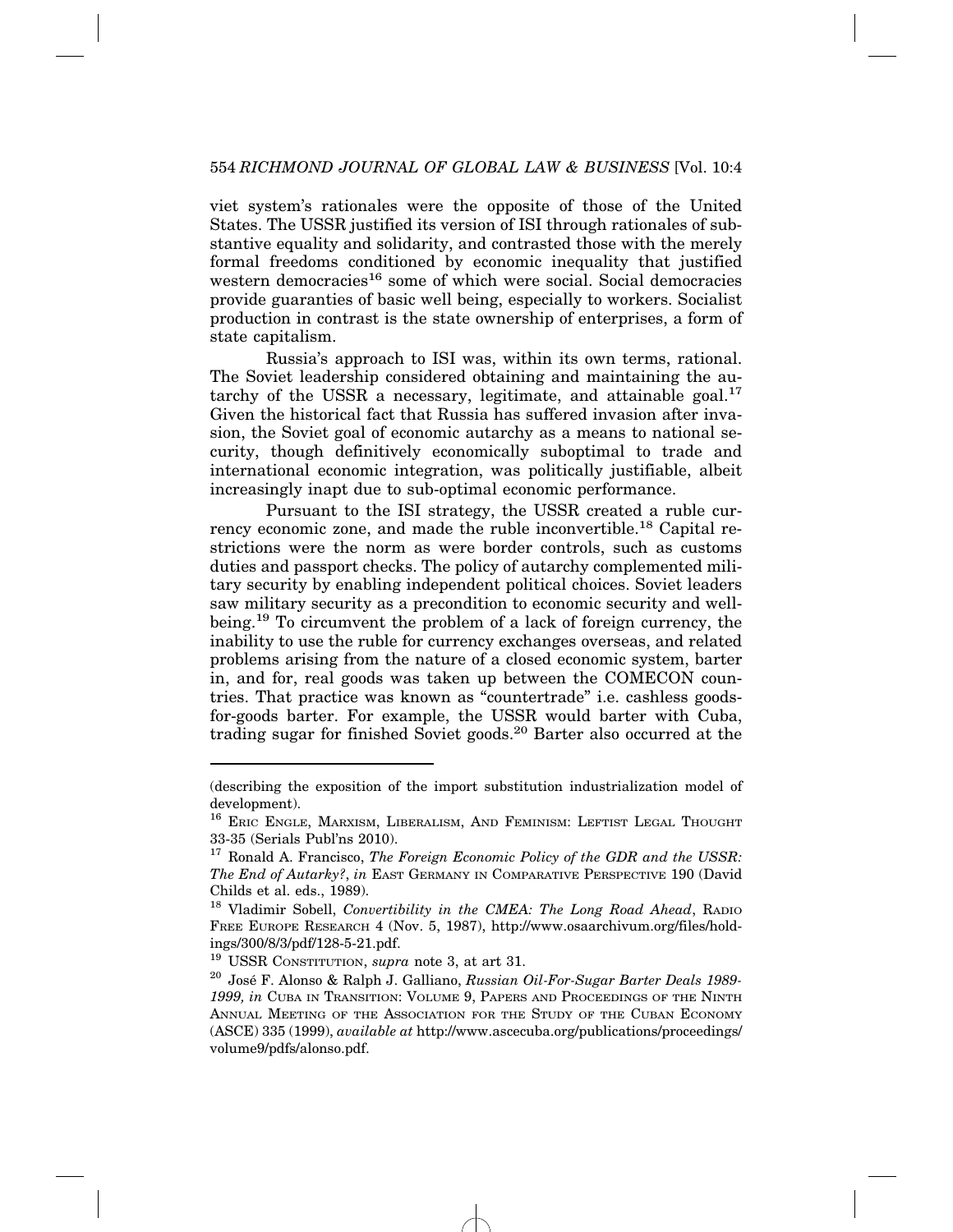micro-economic level, though not as a legitimate de jure instrument of state policy, but as a de facto necessity of everyday life, albeit of questionable legality.<sup>21</sup> "Gifts" could be justified as "social" and "fraternal" acts under the Marxist logic of transforming monetary economic compulsion into cooperative voluntary social acts. With capitalist restoration, however, the primitive version of a "gift economy" warped into generalized bribery, undermining the rule of law in the post-Soviet  $_{\rm era}^{\sim}$  22

Preferential tariff treatment for the COMECON and Soviet client states was a key feature of the Socialist bloc's international trade policy.23 High tariff barriers were created to protect the autarchic  $COMECON$  home market.<sup>24</sup> These tariff barriers would also encourage infant industries.25 Non-tariff technical barriers such as restrictions on imports for health and safety reasons also served the ISI logic. Meanwhile, intellectual property would be either unprotected or weakly protected to use Western innovation to support the USSR.26 For example, piracy of Western computer software and microchip technology was the norm during the Soviet era.<sup>27</sup> Intellectual property law enforcement in Russia remains a sore spot in United States-Russian

<sup>21</sup> *See, e.g.*, JIM LEITZEL, RUSSIAN ECONOMIC REFORM 128 (Routledge 1995); *see also* Byung-Yeon Kim, *Informal Economy Activities of Soviet Households: Size and Dynamics*, 31 J. COMP. ECON. 532, 532-551 (2003).

<sup>&</sup>lt;sup>22</sup> BARBARA WALKER, MAXIMILIAN VOLOSHIN AND THE RUSSIAN LITERARY CIRCLE: CULTURE AND SURVIVAL IN REVOLUTIONARY TIMES 174 (Ind. Univ. Press 2005).

<sup>23</sup> MARIE LAVIGNE, INTERNATIONAL POLITICAL ECONOMY AND SOCIALISM 175 (David Lambert trans., Cambridge Univ. Press 1985). *See generally* ADAM ZWASS, THE COUNCIL FOR MUTUAL ECONOMIC ASSISTANCE: THE THORNY PATH FROM POLITICAL TO ECONOMIC INTEGRATION (M.E. Sharpe 1989).

 $^{24}$  COMECON (also known as the CMEA) was the USSR's effort to form a common market within the Soviet bloc. *See, e.g.*, J. J. BRINE, COMECON: THE RISE AND FALL OF AN INTERNATIONAL SOCIALIST ORGANIZATION xvi (1992). <sup>25</sup> *Id*.

 $^{26}\,$  Intellectual property remains weakly protected in the Russian Federation and the USSR successor states. "[C]ounterfeiting and piracy activity in Russia remains on a high level. The lack of effective enforcement affects Russian markets on a large scale. To be fully integrated in the world trading system, to continue to attract foreign investment and to prevent major losses for right-holders, Russia has to implement all its international obligations, in particular the ones related to Intellectual Property Rights and their Enforcement." Directorate-General for Trade, *Intellectual Property: Dialogues*, EUROPEAN COMM'N (Aug. 22, 2011), http:// ec.europa.eu/trade/creating-opportunities/trade-topics/intellectual-property/dialogues/#\_russia.

<sup>27</sup> *See, e.g.*, Shane Hart, *Computing in the Former Soviet Union and Eastern Europe*, 5 CROSSROADS 23, 23-25 (Mar. 1999).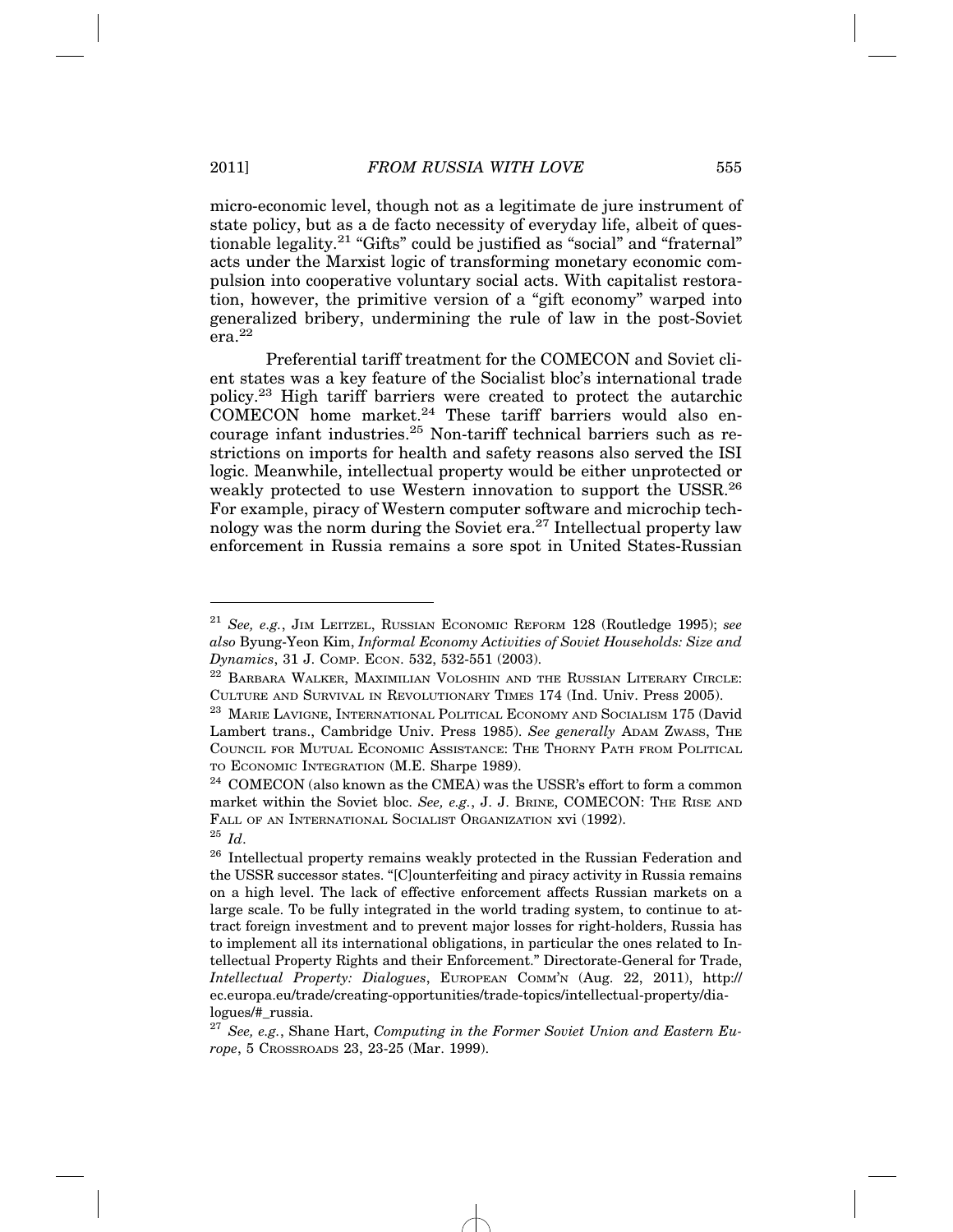relations to this day.<sup>28</sup> Most importantly, the centrally-planned economy's taxing and subsidization systems aimed to accumulate the surplus capital needed for economic development through the creation of infrastructure (e.g., housing, roads, airports) via forced saving<sup>29</sup> and also, ominously, for military production.

The political and legal institutions in the USSR and its satellites paralleled those of the West. Legal and institutional parallels included: the Warsaw Treaty Organization (the Warsaw Pact), which paralleled the North Atlantic Treaty Organization (NATO);<sup>30</sup> the Council for Mutual Economic Assistance (COMECON, also known as CMEA), for its part, paralleled the European Economic Community  $(EEC).<sup>31</sup>$  Other parallels could be found fairly readily and, in my opinion, Soviet socialist legalism should be seen as a variant of civilianist law.

Legal and political parallels arose because each system sought the same goals (economic development, technical progress, national security) albeit by somewhat different methods and justified by differing rationales. The Soviet system was an authoritarian egalitarian variant of late modernity that sought to attain economic development using the Western import substitution industrialization  $(ISI)$  model.<sup>32</sup> The Soviet systemic rationales were substantive equality and social solidarity; the West's were freedom, property and individual rights. These rationales also served as principles for organizing production and social life generally.

The Soviets, like the West, sought the same goals: to obtain a better life for workers (the people) and physical (military) security (i.e., *defense*). The means to those ends, however, differed. The USSR sought to obtain prosperity not through the capitalist anarchy of production but through centralized economic planning.<sup>33</sup> Similarly, the USSR sought to attain security through autarchy (isolation and independence) rather than through economic interdependence.34 Economic

<sup>28</sup> U.S. DEPT. OF STATE, BACKGROUND NOTE: RUSSIA (Aug. 28, 2011), http:// www.state.gov/r/pa/ei/bgn/3183.htm.

<sup>29</sup> *See generally* Eric Engle, *A Social-Market Economy for Rapid Sustainable Development*, 2 J.L. DEV. & POL. 42, 42-62 (2009), *available at* http://papers.ssrn.com/ sol3/papers.cfm?abstract\_id=1424695 (explaining the ISI model in the context of Soviet development theory).

<sup>30</sup> Malcome Byrne & Vojtech Mastny, *The Warsaw Pact, Gone with a Whimper*, N.Y. TIMES, (Mar. 14, 2005), http://www.nytimes.com/2005/05/13/opinion/13ihtedbyrne.html.

<sup>31</sup> *See* BRINE, *supra* note 24.

<sup>32</sup> Engle, *A Social-Market, supra* note 29, at 43.

<sup>33</sup> *Id.*

<sup>34</sup> *Id.*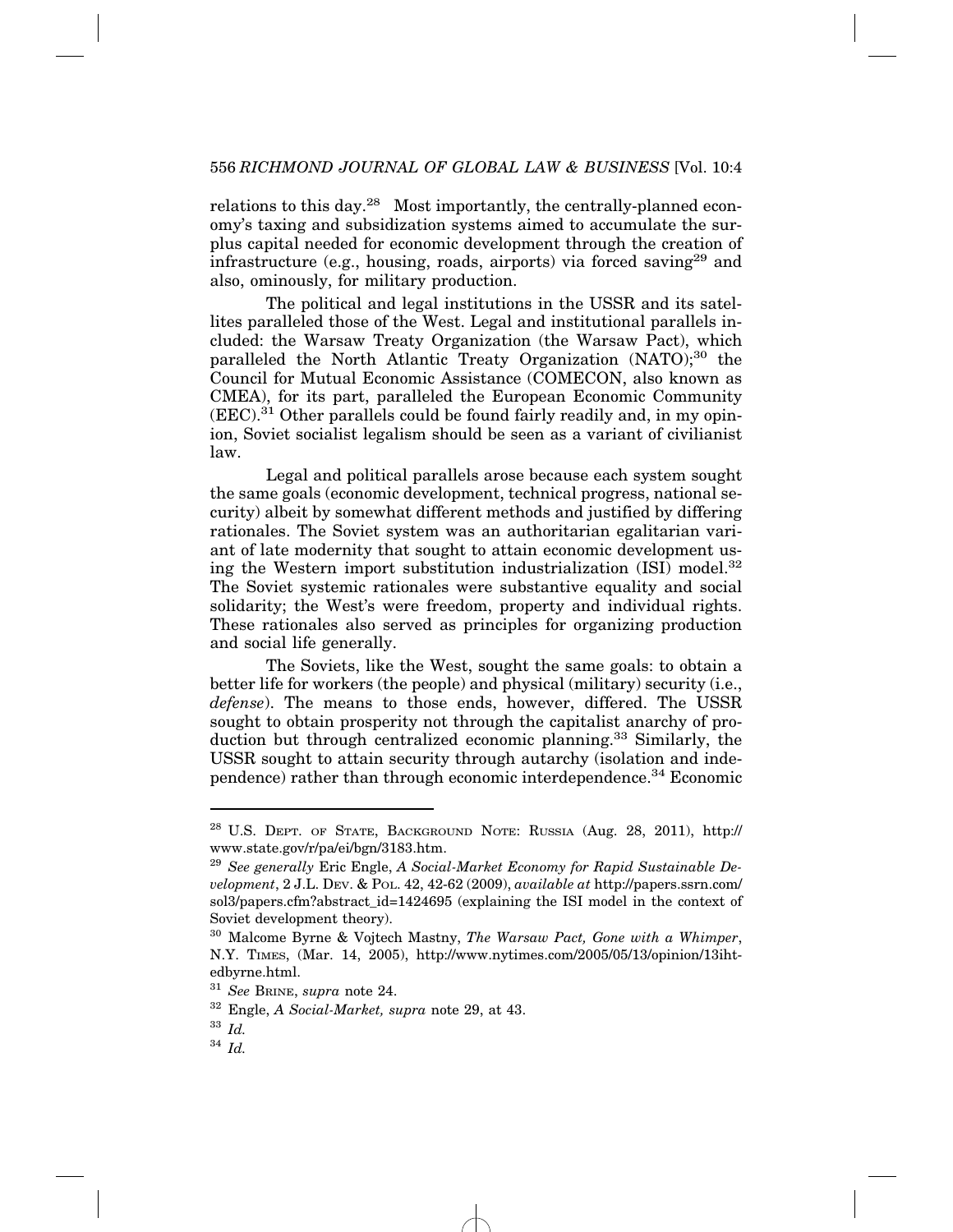interdependence was the path to peace the West took, as the EU and WTO exemplify.35

The Soviet economy's key problem was the fact that it was defined around building up a military-industrial complex to fight and win a World War III if ever attacked again: autarchy as a means to security.<sup>36</sup> Tragically,<sup>37</sup> in pursuit of its military defense, the USSR and its Warsaw Pact allies wasted almost all their surplus production on unproductive military spending.38 Ultimately, the United States response to the failure of rollback and the Brezhnev doctrine was to compete in fields where the USSR could not compete due to technological inferiority or due to the structure of a closed dictatorship. The United States' own arms buildup aimed to bankrupt the USSR by forcing it into an unsustainable arms race, a policy that worked.<sup>39</sup> The resulting economic strains led to constant shortages that seriously undercut the USSR's claim to be creating a workers' paradise with the highest standard of living for ordinary people on earth.<sup>40</sup> The USSR was undermined by economic dislocations, the inability of the planned economy to deliver high quality goods to the most needed areas on time, and due to the increasing strain of militarism. "The party of Lenin," despite such stunning initial success, was ultimately unable to match capital-

<sup>35</sup> *Id*.

<sup>36</sup> *Id*.

<sup>37</sup> Recall that tragedy, strictly speaking, means the *inevitable* downfall of a *hero* (or anti-hero) due to his *excess* of virtue. In the Soviet Union "defense of the motherland" taken to its excess became paranoia, crippling production and dooming the system to (inevitable) collapse. However, the West did not win the cold war; rather, the Soviets lost it.

<sup>38</sup> *Russian Military Budget*, GLOBALSECURITY.ORG (Aug. 25, 2011), http:// www.globalsecurity.org/military/world/russia/mo-budget.htm ("By the mid-1980s, the Soviet Union devoted between 15 and 17 percent of its annual gross national product to military spending, . . . Until the early 1980s, Soviet defense expenditures rose between 4 and 7 percent per year."); *see also* ANDERS ASLUND, BUILDING CAPITALISM: THE TRANSFORMATION OF THE FORMER SOVIET BLOC 131 (2001).

<sup>39</sup> Kremlinology often focuses on budget questions. *See, e.g.*, Bill Keller, *Soviet Budget Deficits Are Disclosed By Kremlin; Wasteful Subsidies Blamed*, N.Y. TIMES, (Oct. 28, 1988), http://www.nytimes.com/1988/10/28/world/big-soviet-budget-deficits-are-disclosed-by-kremlin-wasteful-subsidies-blamed.html; *see also* Timothy Sosnovy, *The Soviet Military Budget,* 42 FOREIGN AFF. 487, 487-94 (1964)*, available at* http://www.foreignaffairs.com/articles/23604/timothy-sosnovy/the-sovietmilitary-budget.

<sup>40</sup> *See, e.g.,* 31 V. I. LENIN, COLLECTED WORKS 516 (1966) (stating "Communism is Soviet power plus the electrification of the whole country." That is, the Soviet system justified itself as the fastest route to development, which it was for at least one generation. However, ultimately, the system lost legitimacy as it became clear and clearer that the west produced better quality consumer goods and in greater numbers).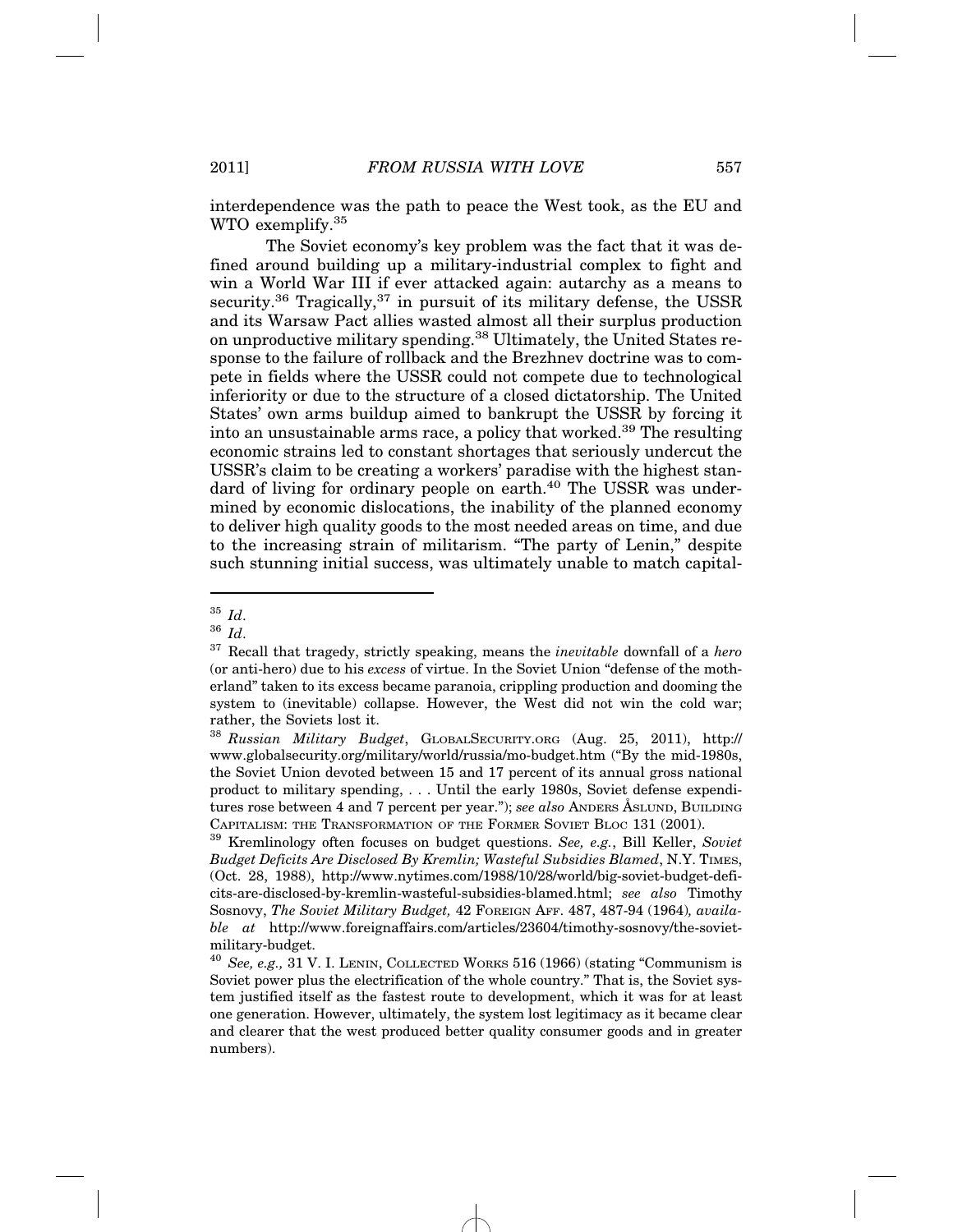ism in the quality and abundance of consumer goods.<sup>41</sup> This, coupled with the increasing tendency of the nomenklatura to serve its own goals rather than to seek the well-being of all the Soviet peoples, and the fact that the U.S., unlike Nazi Germany, was not threatening to invade the USSR to seize resources, led to a crisis of purpose, of legitimacy, and a capitalist restoration.

#### *B. The Objectives of the EU*

The EU aims to form a single, integrated European market to: (1) break the link between territory and trade which drove Europe into at least two global wars; and (2) generate the prosperity through trade that results from specialization in production, economies of scale, and reduced transaction costs.<sup>42</sup> At one extreme, Euro-Federalists have cautiously and tentatively argued for the formation of a "United States of Europe."43 The Euro-Federalists' ultimate goal is both unrealistic and undesirable - recreating mercantilist nation states as mercantilist continental empires would only lead to more global conflict.<sup>44</sup>

Good, practical reasons, however, validated the EU's creation. The EU's objectives, also (and more importantly) included preventing another European war and improving the well-being of all workers.45 Those objectives were attained through the functionalist method of forming specialized institutions defined around particular goals to take advantage of unbiased expert judgment. This expert judgment in specific sectors in turn enabled the EU to attain socially desirable goals in the common interest of all Europeans in an incremental stepby-step fashion. The functionalist method first pooled together the military industries: coal, steel, and atomic power via the European Coal

<sup>41</sup> *See* ALEX F. DOWLAH & JOHN E. ELLIOTT, THE LIFE AND TIMES OF SOVIET SO-CIALISM 182 (1997).

<sup>42</sup> Engle, *Europe Deciphered*, *supra* note 2, at 65.

<sup>43</sup> *See, e.g.*, EURO-POLITICS: INSTITUTIONS AND POLICYMAKING IN THE "NEW" EURO-PEAN COMMUNITY 260 (Alberta M. Sbragia ed., 1992).

<sup>44</sup> Eric Engle, *The EU Means Business: A Survey of Legal Challenges and Opportunities in the New Europe*, 4 DEPAUL BUS. & COM. L.J. 351, 352-53 (2006), *available at* http://papers.ssrn.com/sol3/papers.cfm?abstract\_id= 1020467.

<sup>&</sup>lt;sup>45</sup> Treaty Establishing the European Economic Community, Mar. 25, 1957, 298 U.N.T.S. 11, *available at* http://ec.europa.eu/economy\_finance/emu\_history/documents/treaties/rometreaty2.pdf [hereinafter Treaty of Rome]. The Treaty of Rome was succeeded by the Treaty of Amsterdam (Maastricht) and then the Treaty of Lisbon which reiterated those goals: "The Union's aim is to promote peace, its values and the well-being of its peoples." Treaty of Lisbon Amending the Treaty on European Union and the Treaty establishing the European Community art.2, Dec. 13, 2007, 2007 O.J. (C 306) 1, *available at* http://europa.eu/lisbon\_treaty/index\_en.htm [hereinafter Treaty of Lisbon].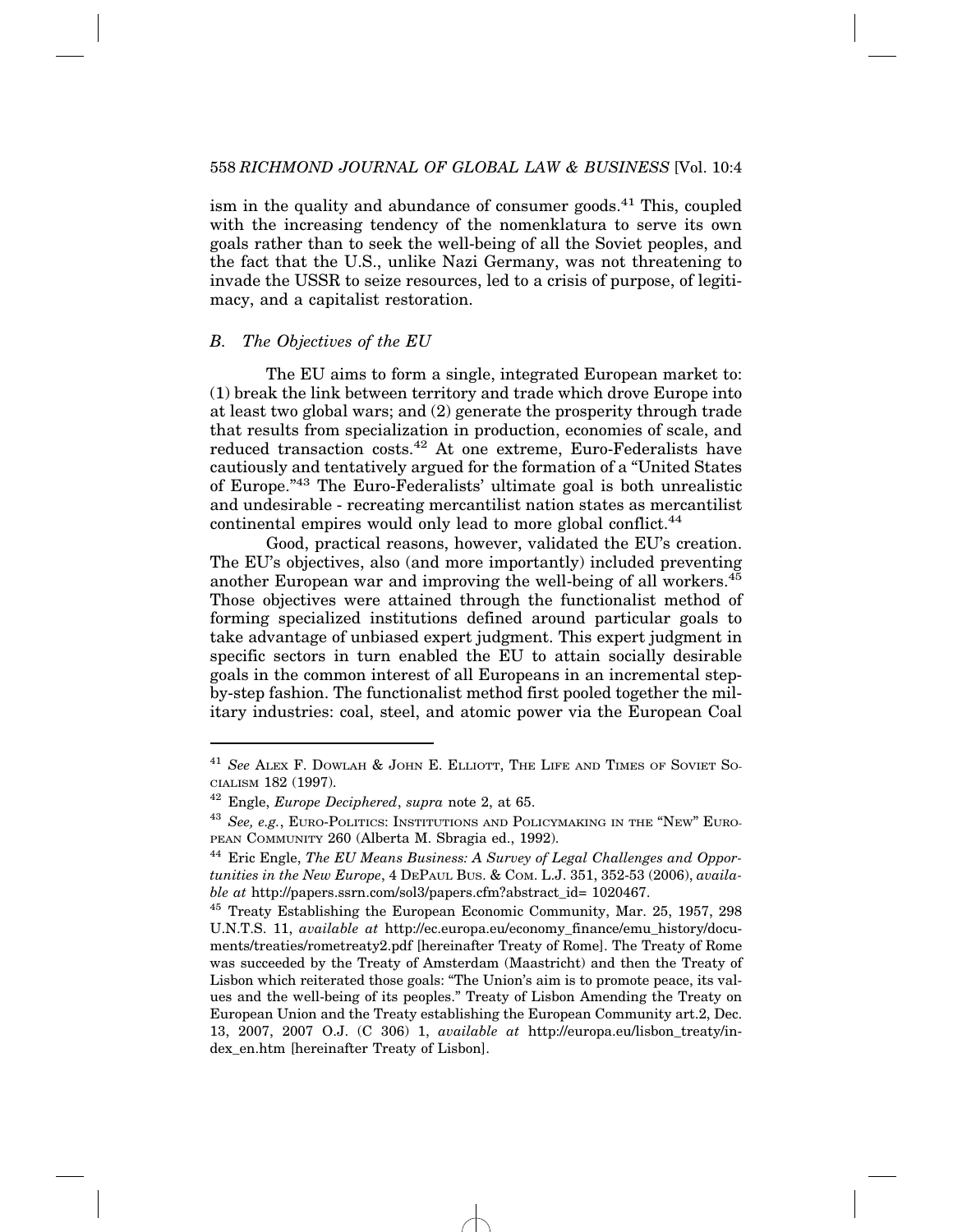and Steel Community (ECSCE)<sup>46</sup> and the European Atomic Energy Community (EURATOM).47 European states also formed a customs union, the European Economic Community (EEC) to disaggregate national cartels, which were seen as a cause of wars for market share, because trade and territory had been linked and as a result the only way any state could expand its economy and resource base was by war.<sup>48</sup> Thus, the customs union aimed to attain a single integrated market via the free movement of goods, workers, capital, and enterprises (the four freedoms). Ultimately, the EU evolved into a supranational body with a common currency (the Euro), common citizenship and passports, common borders (the Schengen Area), and to some extent, a common foreign and security policy.<sup>49</sup> As a confederation,<sup>50</sup> the EU began to share many elements of classical Westphalian nationstates  $^{51}$ 

#### *C. The Objectives of the CIS*

The CIS arose in the chaotic aftermath of the collapse of the USSR, which saw competing concerns hamper political movements toward cooperative relations in the former Soviet states.<sup>52</sup> Unlike the

<sup>46</sup> *See* EUROPEAN UNION, TREATY ESTABLISHING THE EUROPEAN COAL AND STEEL COMMUNITY (Aug. 29, 2011), http://europa.eu/legislation\_summaries/institutional\_ affairs/treaties/treaties\_ecsc\_en.htm (explaining that the ECSCE merged into the E.U.).

<sup>&</sup>lt;sup>47</sup> See generally The European Atomic Energy Community (EURATOM), EURO-PEAN COMM'N (Aug. 25, 2011), http://ec.europa.eu/energy/nuclear/euratom/ euratom\_en.htm (indicating that the EURATOM's Atomic Energy Commission (AEC) maintains a separate legal existence as an international organization).

<sup>&</sup>lt;sup>48</sup> Namely, the unity of trade and territory under the Westphalian state system led to war because any state which wished to expand its economy also had to expand its territory. *See, e.g.*, Eric Engle, *Europe Deciphered, supra* note 2, at 63. <sup>49</sup> *See generally* Eric Engle, *I Am My Own Worst Enemy: Problems and Possibili-*

*ties of European Foreign Policy Vis-a-Vis the United States,*18 ST. THOMAS L. REV. 737, 737-38 (2006).

<sup>50</sup> *See, e.g.,* Eric Engle, *Theseus's Ship of State: Confederated Europa between the Scylla of Mere Alliance and the Charybdis of Unitary Federalism*, 8 FLA. COASTAL

<sup>&</sup>lt;sup>51</sup> See Eric Engle, *The Transformation of the International Legal System: The Post-Westphalian Legal Order*, 23 QUINNIPIAC L. REV. 23, 23-25 (2004). <sup>52</sup> *See* Michael Roberts & Peter Wehrheim, *Regional Trade Agreements and WTO*

*Accession of CIS Countries*, 36 INTERECONOMICS 315, 315 (2001), *available at* http://www.springerlink.com/content/41642065037ll 583/ ("Shortly after the collapse of the Soviet Union most of its successor states, with the exception of the Baltic States, joined the Commonwealth of Independent States (CIS). At the same time many CIS countries opened up their trade regimes by dismantling various trade restrictions, state trading monopolies, multiple exchange rate regimes as well as formal tariff barriers. However, in the course of the 1990s pressure for the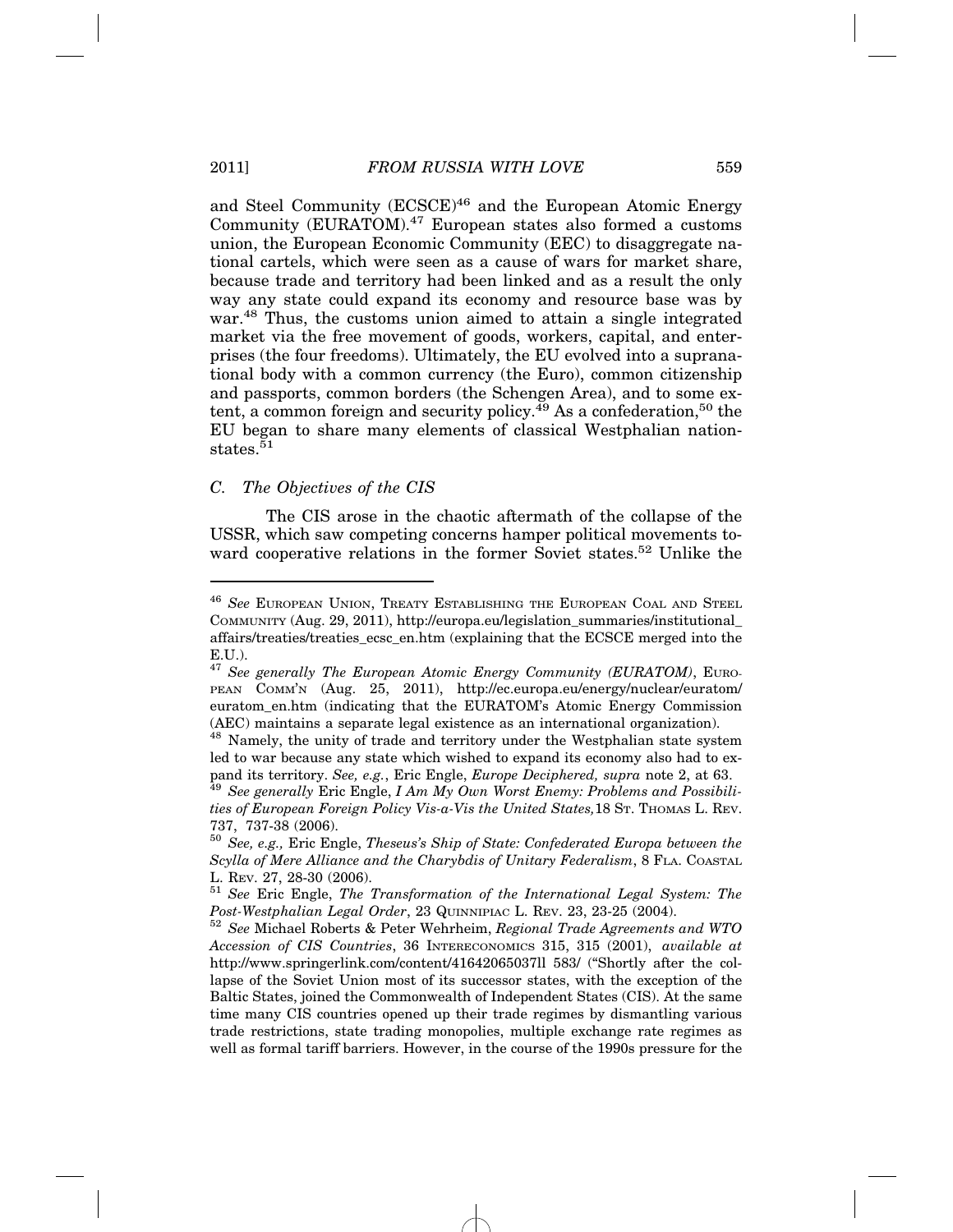USSR or the EU, the CIS never had well-articulated goals. While one faction of the former Russian nomenklatura may well have seen the CIS as the Soviet Union by other means, another faction of Russians, comprised of those who had been the former economic criminals, may well have seen the CIS as merely a vast economic opportunity.<sup>53</sup> Even presupposing the unity of Russian nationalist leaders, the fact that such unity centered on "great Russian nationalism" rather than "proletarian internationalism" indicates that the CIS's centralizing tendencies were disunited and unattractive to the newly independent national states. On the part of the CIS leaders, this indicates disunity of factions and of objectives. Nevertheless, even if there were a unity, if only of great Russian factions and objectives, then that unitary vision was not able to attract adhesion or persuade the newly independent national republics in, e.g. former Soviet Central Asia, to help form some variant of confederation featuring a customs union and/or common currency and/or common defense.<sup>54</sup>

The lack of a compelling and attractive central vision of shared goals and objectives for the CIS crippled it as an institution for transnational governance. Absent a common teleology or purpose, the CIS

protection of domestic industries has increased. Import tariffs on "sensitive imports", such as refined sugar, have started to pop up. By far the most serious barriers to trade and the ones most frequently used are non-tariff barriers. The ever more complex and constantly changing trade regimes of many CIS countries have also opened the door for corruption and smuggling.").

<sup>53</sup> *See* Theodore P. Gerber, *Membership Benefits or Selection Effects? Why Former Communist Party Members Do Better in Post-Soviet Russia*, 29 SOCIAL SCIENCE RESEARCH 25, 47 (2000) ("It seems likely that such individual attributes as ambition, career-mindedness, a willingness to submit to organizational discipline, a penchant for organizational and administrative work, and perhaps what might be termed 'opportunism' may characterize Party members. These attributes are just as readily translated into material advantage in market institutional contexts as in the institutional context of the Soviet Union."); Frederico Varese, *The Transition to the Market and Corruption in Post–socialist Russia*, 45 POLI. STUDIES 579, 594 (1997) ("It is harder to secure property right in the new market economy because the number of criminal opportunities is immense. . .People have had novel opportunities to cooperate and, at the same time, to defect, to cheat, and to commit crimes.").

<sup>54</sup> *See* STEPHAN K. BATALDEN & SANDRA L. BATALDEN, THE NEWLY INDEPENDENT STATES OF EURASIA: HANDBOOK OF FORMER SOVIET REPUBLICS 18 (1997) (considering factional conflict within the Russian Soviet Federative Socialist Republic at the outset of the CIS); *see also* SCOTT L. GREER, QUESTIONING GEOPOLITICS: POLITI-CAL PROJECTS IN A CHANGING WORLD-SYSTEM 216-17 (2000) (noting the factionalism prevalent within the nomenklatura); Boris Grushin, *The Emergence of a New Elite: Harbinger of the Future or Vestige of the Past*, *in* THE NEW ELITE IN POST-COMMUNIST EASTERN EUROPE 53, 57 (Vladimir Shlapentokh et al. eds., 1999) (discussing the lack of vision prevalent in CIS elites).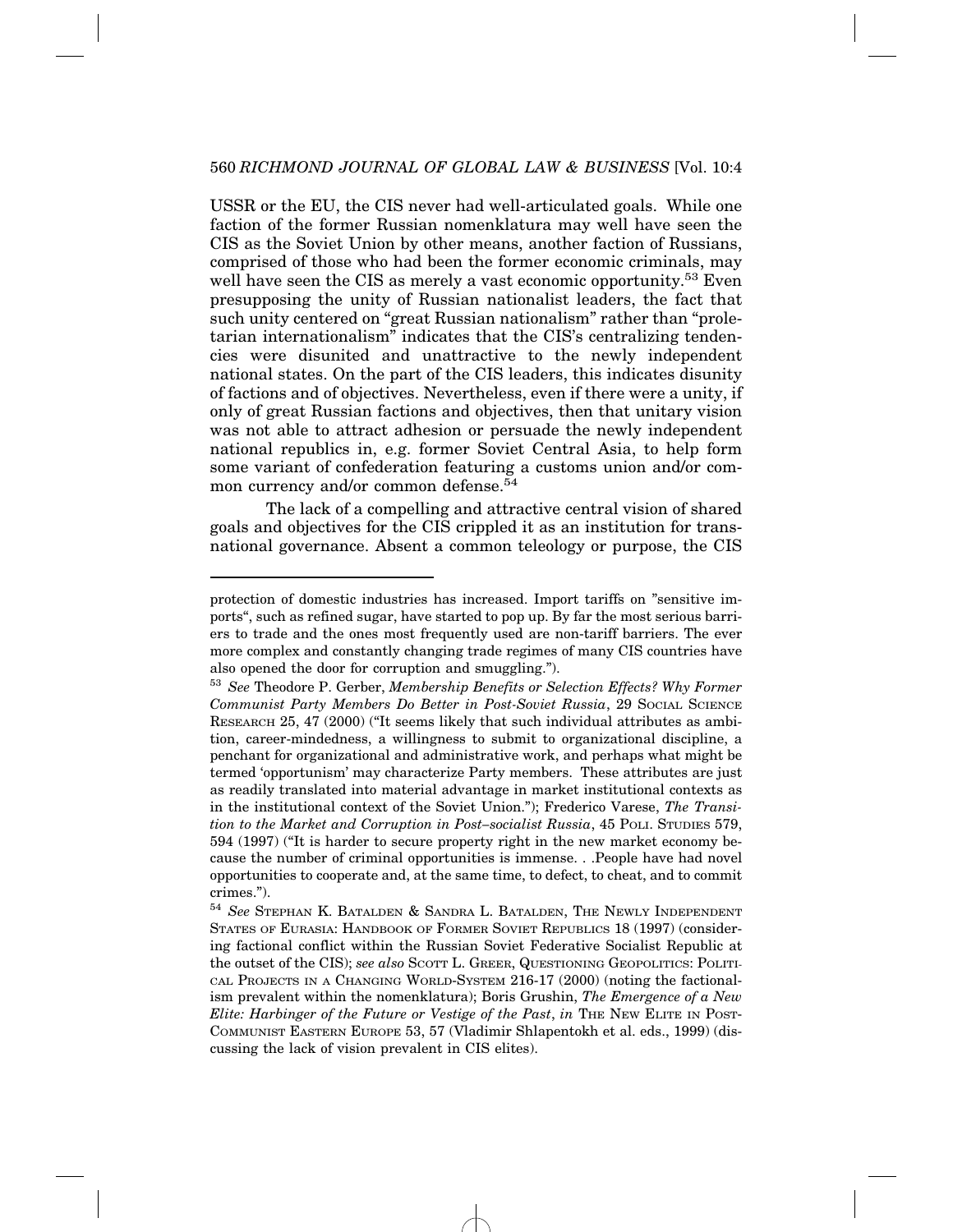degenerated into the political overseer of the peaceful dissolution of the USSR<sup>55</sup> and, to a limited extent, the introduction of market mechanisms to replace the planned economic system. Consequently, in Western literature the CIS is typically described as "moribund" and can accurately be compared to the present day British Commonwealth.56

#### *1. The Breakdown of the CIS*

The CIS failed to evolve into a viable transnational governing institution due to a lack of a common vision<sup>57</sup> and elite inexperience in transnational institutionalism,<sup>58</sup> particularly with regards to market liberalization.59 The CIS sought to undertake the simultaneous tasks of privatization, political and economic liberalization, and the implementation of the rule of law to replace rule-by-command. However, the CIS lacked experts and practical proficiency in transnational governance beyond the context of a strong vertical hierarchy of a oneparty dictatorship. Consequently, liberal western transnational governance models such as those of the European Communities could not inform the CIS's already overwhelmed managerial class. Moreover, some of the new managerial class were Soviet era "economic

<sup>55</sup> *See* Roberts & Wehrheim, *supra* note 52, at 323 ("Ten years after the break up of the USSR, CIS countries are still struggling to find the appropriate format to govern their mutual trade relations. At present a patchwork of half-implemented bilateral agreements and a series of paper framework agreements govern intra-CIS trade relations. Most of the RTAs among CIS member states remain de jure agreements. If one were to characterise this institutional framework, one might term it 'managed disintegration'.").

<sup>56</sup> *See Commonwealth of Independent States (CIS)*, GLOBALSECURITY.ORG (Aug. 24, 2011), http://www.globalsecurity.org/military/world/int/cis.htm.

<sup>57</sup> *See* Rilka Dragneva & Joop de Kort, Russia's Role in Fostering the CIS Trade Regime, Memorandum from the Dept. of Econ. Research of Leiden University 9 (Mar. 2006), *available at* http://ssrn.com/abstract=1440809 ("The CIS was burdened with ambivalent goals. On the one hand, it aimed to assist the newly independent countries to gain economic independence, while on the other hand it was the intended institution to bring the newly independent states together in an economic union. The ambivalent character of the CIS, and the increasing self-consciousness, both politically and economically, of the newly independent states, resulted in numerous bilateral and multilateral agreements at the same time.").

<sup>58</sup> *See* Margot Light, *International Relations of Russia and the Commonwealth of Independent States, in* 1999 EASTERN EUROPE AND THE COMMONWEALTH OF INDE-PENDENT STATES 21 (4th ed.1999).

<sup>59</sup> *See* Philip Hanson, *The Economics of the Former USSR: An Overview*, *in* 1999 EASTERN EUROPE AND THE COMMONWEALTH OF INDEPENDENT STATES 74, 79 (4th ed. 1998).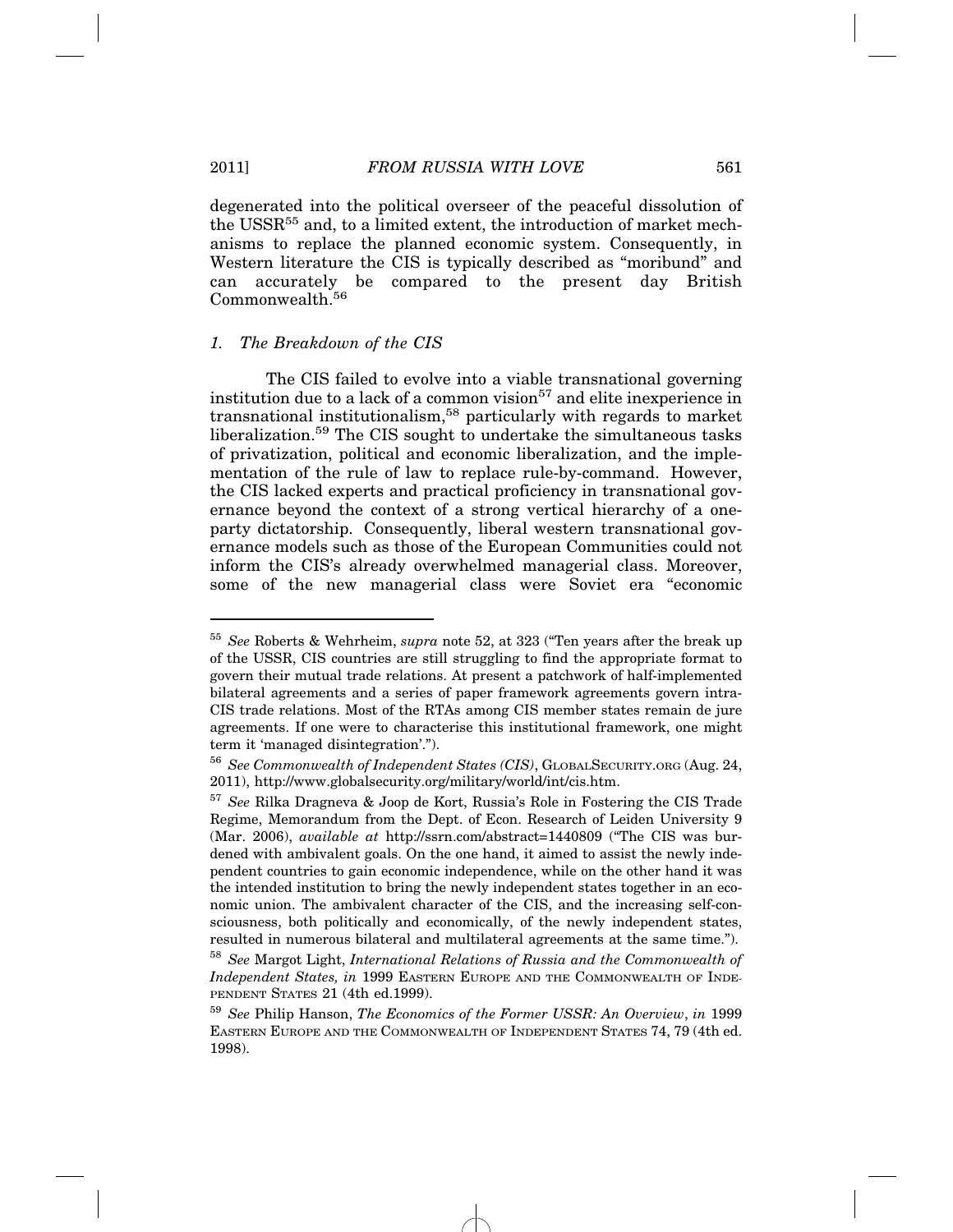criminals,"60 while others were former nomenklatura. Consequently, factionalism soon ensued both between and within these two historically conflicting groups. The CIS's failure is unsurprising, and was perhaps even inevitable, given those conditions.61 Lacking a common vision, the CIS defaulted into the role of the clearinghouse for the USSR's remarkably peaceful dissolution via two distinct factors: (i) privatization; and (ii) the devolution of former federal powers to individual Republics.<sup>62</sup>

The institutional problems mentioned contributed to the breakdown of CIS. For example, the CIS's transnational trade policy was characterized by incoherence. Numerous overlapping multilateral and bilateral treaties covered similar issues, $63$  leading to economic disputes due to the contradictory obligations imposed by the various treaties.<sup>64</sup> However, these overlapping multilateral and bilateral treaties also left many issues unaddressed.<sup>65</sup> For example, the CIS' agreements were not sophisticated enough to take into account non-tariff

<sup>60</sup> *See* Leonard Orland, *Perspectives on Soviet Economic Crime*, *in* SOVIET LAW AND ECONOMY 169, 177-78 (Olimpiad S. Ioffe & Mark W. Janis eds.) (1987) (outlining what defined a Soviet-era economic criminal). *See generally* Charles A. Schwartz, *Economic Crime in the USSR: A Comparison of the Khrushchev and Brezhnev Eras*, 30 INT'L & COMP. L.Q. 281, 295 (1981) (discussing the scaling back of the rigidity of economic rules allowing more economic freedom).

 $61$  Nonetheless, its failure was remarkable in that it contributed to the peaceful transition from one-party dictatorships to independent republics with varying degrees of democratic participatory government.

<sup>62</sup> *See* Stephen Kux, *From the USSR to the Commonwealth of Independent States: Confederation or Civilized Divorce*, *in* FEDERALIZING EUROPE? 325, 346-347 (Joachim Jens Hesse &Vincent Wright eds. 1996).

<sup>&</sup>lt;sup>63</sup> "What can be observed in the CIS is that economic cooperation takes the form of overlapping bilateral and multilateral agreements of very distinct legal quality. From an economic point of view it does not make sense that countries that have concluded a multilateral free trade agreement, as the CIS countries did in 1994, an agreement that they amended in 1999, subsequently conclude bilateral free trade agreements with their partners as well. It creates overlap, increases transaction costs, and obfuscates the status of multilateral and bilateral agreements." *See* Dragneva & de Kort, *supra* note 57, at 1.

<sup>64</sup> *Id.* ("What can be observed in the CIS is that economic cooperation takes the form of overlapping bilateral and multilateral agreements of very distinct legal quality. From an economic point of view it does not make sense that countries that have concluded a multilateral free trade agreement, as the CIS countries did in 1994, an agreement that they amended in 1999, subsequently conclude bilateral free trade agreements with their partners as well. It creates overlap, increases transaction costs, and obfuscates the status of multilateral and bilateral agreements.").

<sup>65</sup> *See id.* ("The agreements that are concluded often are partial and selective, while their ratification and implementation also is a mixed affair.").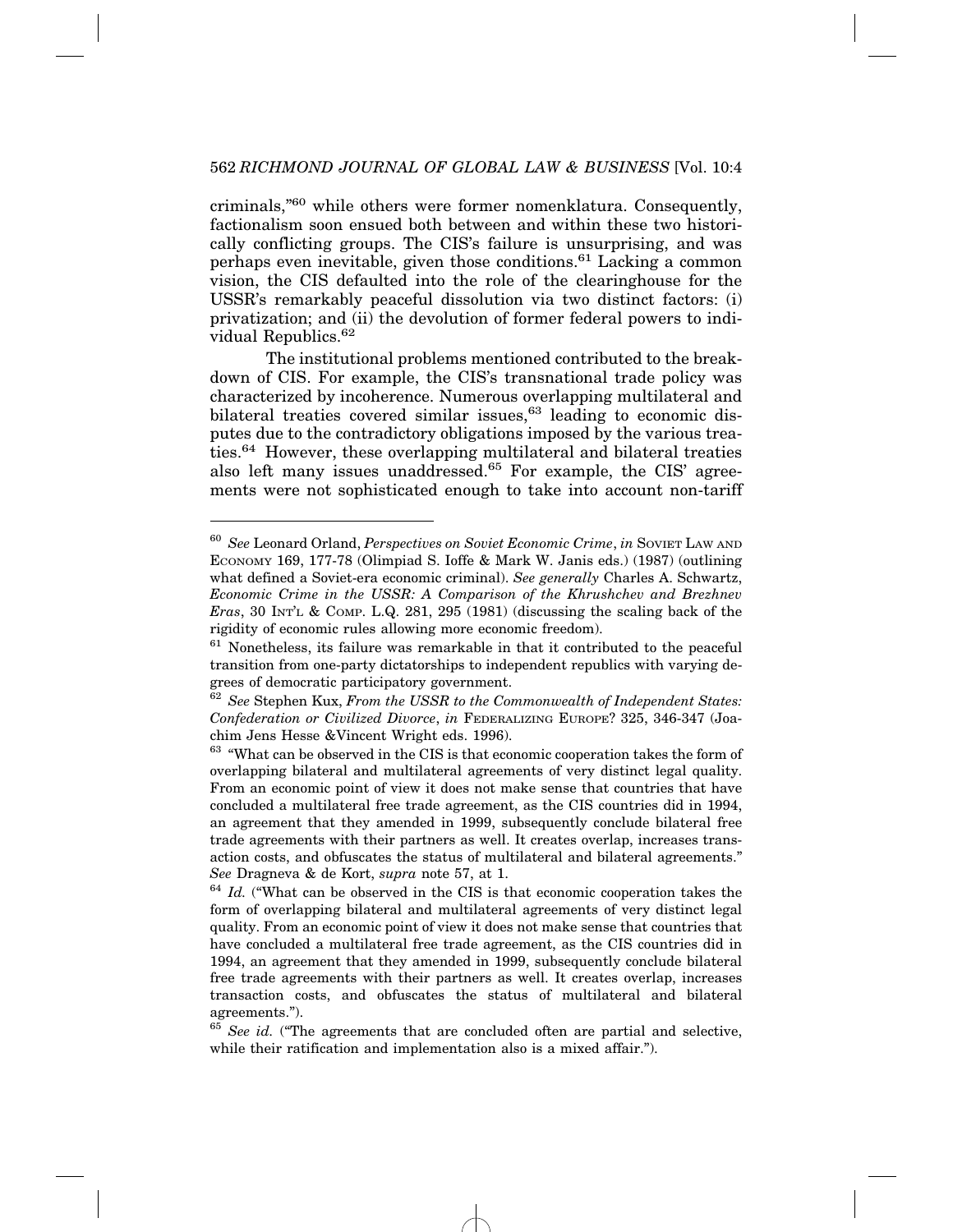trade barriers such as health, safety, and technical restrictions to trade.66 In sum, CIS institutions and rules were simply ineffective.

Any effort to bring the USSR's customs and monetary union into the CIS era was thus doomed for several interlocking reasons. The absence of legal concepts important to coordinating supranational and intergovernmental tendencies and attaining by accretion the objectives of economic integration—such as "basic economic rights"  $(the four freedom s)^{67}$  subsidiarity, proportionality, and acquired community positions (*acquis communautaire*68)—within the CIS treaties further crippled the CIS. Common institutions such as the Economic Court of the CIS were weak or entirely absent<sup>69</sup> because of a lack of a common will, common goals, and common concepts.

Although the CIS lacked the institutional expertise and juridical structure to transform the USSR into something like the EEC, this does not mean that it is currently impossible or undesirable. Accordingly, this paper considers the Eurasian Economic Community

<sup>66</sup> *See id.* at 3 ("The CIS trade regime can be described as a symbiosis between bilateral and multilateral regimes, both of which can be described as weak regimes. Bilateral agreements cover some key free trade rules, such as tariffs, but remain minimal and quite basic. Non-tariff barriers, for instance, are generally left out, as are liberalisation of services or intellectual property to name a few issues that have become important in international trade agreements. Disputes are generally resolved through consultations").

 $67$  The central concept to the foundation of the European Union as an economic area are the four freedoms (basic rights): the free movement of goods, workers, capital and of enterprises among the Member States. *See, e.g*., Engle, *Europe Deciphered*, *supra* note 2.

<sup>68</sup> Knud Erik Jørgensen, *The Social Construction of the Acquis Communautaire: A Cornerstone of the European Edifice*, 3 EUROPEAN INTEGRATION ONLINE PAPERS 1, 3, 10-12 (Apr. 29, 1999), http://eiop.or.at/eiop/texte/1999-005a.htm (using the Nietzsche-Foucauldian genealogical method to explore various definitions of *acquis communautaire*); *Acquis Communautaire*, BBC NEWS (Apr. 30, 2001), http:// news.bbc.co.uk/1/hi/in\_depth/europe/euro-glossary/1216329.stm.

<sup>69</sup> Dragneva & de Kort, *supra* note 57, at 2 ("[T]he CIS presents a mix of, often overlapping, bilateral and multilateral agreements. The picture gets even more complicated as bilateral and multilateral agreements often differ in the strength of commitment they require from the signatories. Bilateral agreements rarely envision a mechanism for resolving disputes between its parties, relying on negotiations to do so. Multilateral agreements on the other hand often do attempt to strengthen the bindingness of the commitments undertaken. In 1993, the Treaty of the Economic Union even went as far as to strengthen the role of the Economic Court, by requiring that 'if the Economic Court recognises that [. . .] a member state has not fulfilled its obligation ensuing from the Treaty, this state is obliged to take measures connected with the implementation of the decision of the Economic Court'. A year later, in 1994, a Free Trade Agreement (FTA) was concluded which 'undermines' the position of the Economic Court...".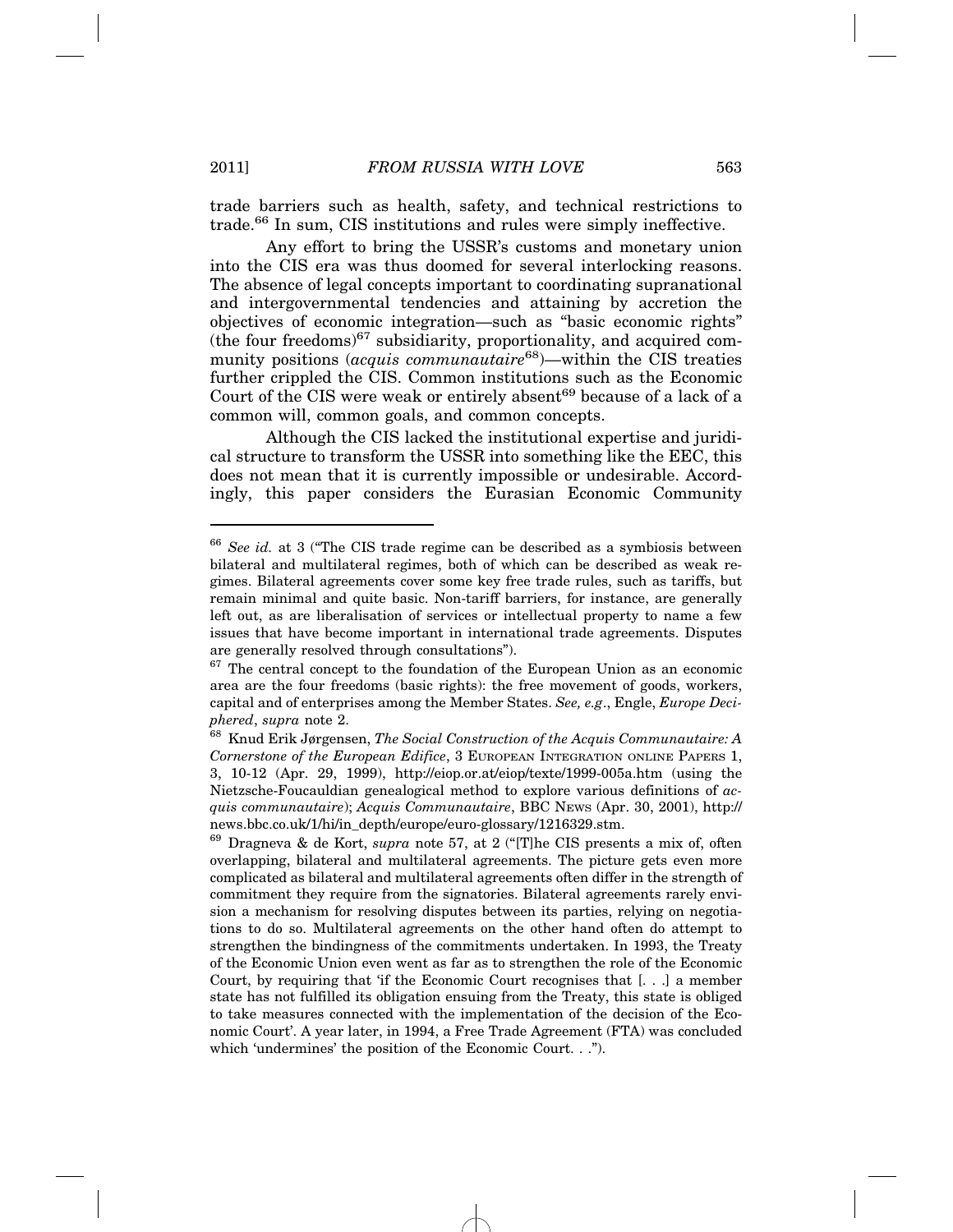(EurAsEC) to see whether and how the CIS may consider and implement EU principles.

#### *2. The Eurasian Economic Community (EurAsEC)*<sup>70</sup>

Following the instauration of market mechanisms to replace the planned economic system, and because of the EU's continual success as an institution of transnational governance, the Russian Federation, Belarus, and Kazakhstan together instituted a customs union known as the "Eurasian Economic Community."71 The EurAsEC could, and should, look directly to the EU's growth and evolution as a source of inspiration and also for basic legal concepts such as:

*Direct effect* of treaty provisions (that private persons have directly enforceable rights and duties under the EurAsEC treaty).

*The four freedoms* (free movement of goods, labor capital, workers and enterprises $^{72}$ 

*Acquis communautaire* (the idea that each step toward a single integrated market is irreversible, and that new adherents to the EurAsEC must agree to abide by the existing acquis)<sup>73</sup>

"*General principles of international law*" as a source of EurAsEC law

*The principle of legality* (that EurAsEC institutions should be legal, not political)

*Functionalism* (that the EurAsEC institutions should be built out incrementally to progressively attain a single integrated market)

Economic development occurs more quickly through open borders.74 Thus, despite critiques of the rule of law and democracy in the former Soviet republics, the path forward is through free trade. Eco-

 $^{70}$  *About EurAsEC*, Ebpacèéckoe Ýkohomè? Eckoe Cooaù ectbo (Aug. 24, 2011), http://www.evrazes.com/en/about ("[A] customs union within the EurAsEC framework, with the Republic of Belarus, the Republic of Kazakhstan and the Russian Federation as initial members. Other EurAsEC member states will join the customs union when their economies are ready to take this step.").

<sup>71</sup> Roberts & Wehrheim, *supra* note 52, at 321 ("Russia and two other CIS countries - Kazakhstan and Belarus - established a customs union (CU) in 1995. The Kyrgyz Republic joined in March 1996 and Tajikistan in 1999. The text of the customs provided for discontinuation of all trade tariffs between member countries, tariffs for trade with other countries were adjusted to one level, [i.e., harmonized into a common external tariff] and the system of privileges was unified. In addition, certain measures were taken to unify tax policy (tax rates and application of indirect taxes). The agreements on the customs union called for coordination of customs, excise, and value-added dues.").<br> $72$  See, e.g., Engle, Europe Deciphered, supra note 2, at 75.

<sup>73</sup> *See, Jørgensen, <i>supra* note 68, at 3.<br><sup>74</sup> CLEMENS L. J. SIERMANN, POLITICS, INSTITUTIONS, AND THE ECONOMIC PERFORM-ANCE OF NATIONS 131 (Edward Elgar Publ'g 1998).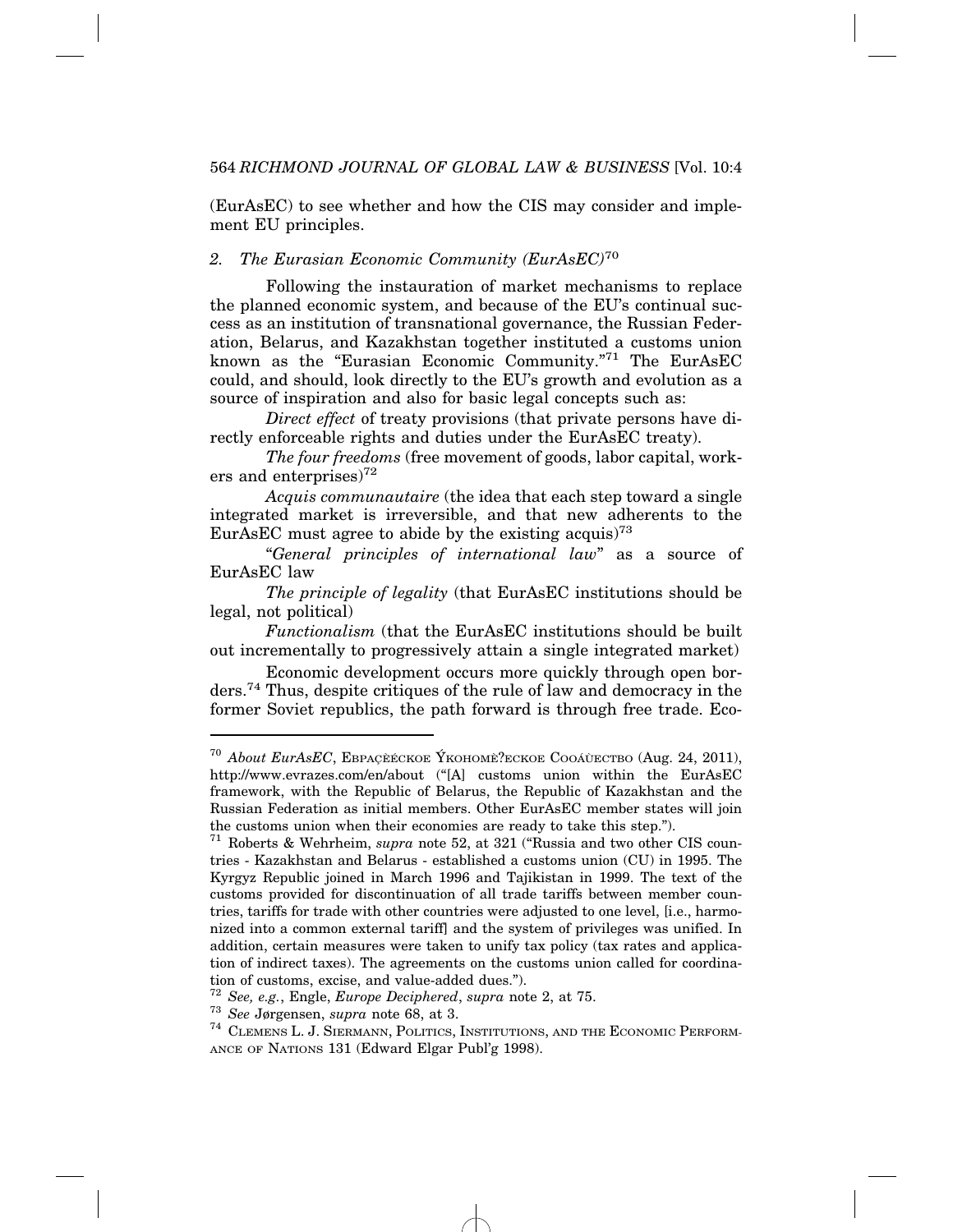nomic development is the most practical and effective way to build stronger and more democratic institutions in the former Soviet Republics because wealth creates the conditions that enable genuine human rights protection.75 The authoritarian democracies in the former Soviet Republics are not *systematic* violators of *the most basic* human rights.76

Functionalist incrementalism is thus more effective than extreme methods at securing human rights protection.77 Economic integration resulting from freer trade and improved economic performance are positively correlated.78 Likewise, improved economic performance and improved human rights protection are positively correlated.79 Consequently, through a constructive engagement policy,<sup>80</sup> aid and

<sup>79</sup> SIERMANN, *supra* note 74, at 131.

<sup>75</sup> Nat'l Intelligence Council, Conference Report, *Russia in the International System* (June 1, 2001), http://www.dni.gov/nic/confreports\_russiainter.html ("Living in the post-Cold War era has lent some air of stability—a peace dividend—to life in Russia. This may have a positive effect on the development of the economy and democratic institutions.").

<sup>76</sup> Eleanor Bindman, *Russia's Response to the EU's Human Rights Policy*, OPENDEMOCRACY.NET (Oct. 1, 2010), http://www.opendemocracy.net/od-russia/eleanor-bindman/russia%E2%80%99s-response-to-eu%E2%80%99s-human-rights-

policy ("[T]he election of President Medvedev in 2008 has led to gradual changes in the previously more hard-line policy regarding human rights in EU-Russia relations. The new foreign policy doctrine appears to emphasise less confrontational and more pragmatic relations with partners such as the EU with the aim of promoting Russia's modernisation."); HUMAN RIGHTS WATCH, 2011 WORLD REPORT 456, 460, 462 (2011), *available at* http://www.hrw.org/en/world-report-2011/russia ("In 2010 Russia demonstrated increased openness to international cooperation on human rights . . .

In January 2010 - after years of delay - Russia ratified Protocol 14 to the European Convention for Human Rights, becoming the last Council of Europe (CoE) member state to do so. Protocol 14 streamlines the case review process at the ECtHR and strengthens the enforcement mechanisms of the CoE's Committee of Ministers. . . .

In 2010 Russia showed some improved cooperation on human rights, but Russia's international partners did not do enough to encourage human rights reform.").

<sup>77</sup> Elena Klitsounova, *Promoting Human Rights in Russia by Supporting NGOs: How to Improve EU Strategies* 19 (Ctr. for European Policies Studies, Working Document, No. 19, Apr. 2008), *available at* www.ceps.be/system/ files/book/ 1637.pdf.

<sup>78</sup> *See, e.g.*, U.N. Econ. & Soc. Comm'n for W. Asia, *Assessment of Trade Policy Trends and Implications for the Economic Performance of the ESCWA Region*, at 3, U.N. Doc E/ESCWA/EDGD/2009/1 (Apr. 14, 2009), *available at* http://www.escwa. un.org/information/publications/edit/upload/edgd-09-1-e.pdf.

<sup>80</sup> Sanford J. Ungar & Peter Vale, *South Africa: Why Constructive Engagement Failed*, 64 FOREIGN AFF. 234 (Winter 1985/86) (defining constructive engagement),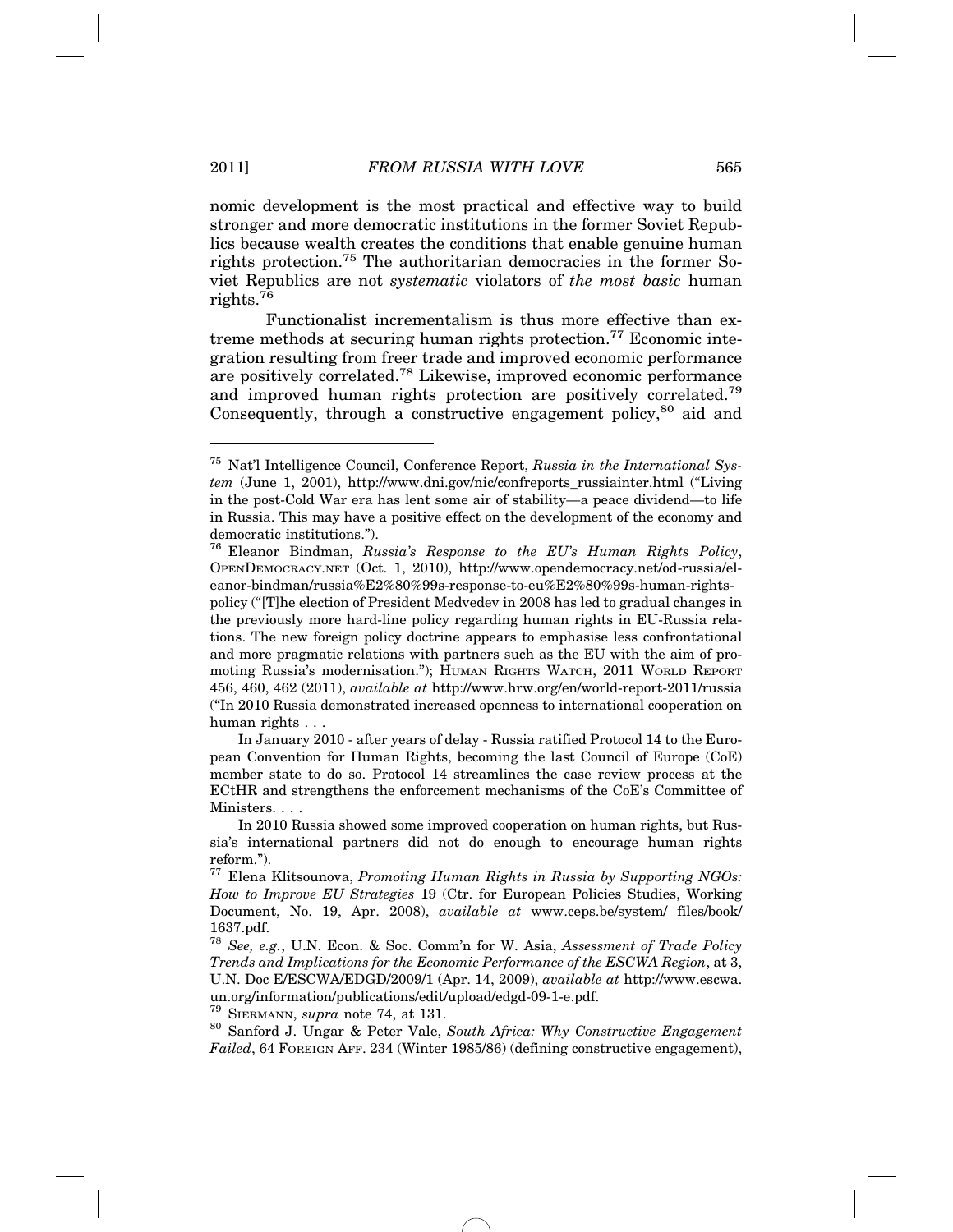trade can help improve economic well-being, leading to both improved human rights protection, and improved rule of law within the former Soviet Republics.

Supranational and intergovernmental governance worked well in the EU to leverage Member States and their immediate neighbors out of war.81 The former Soviet Republics can and should use those same methods – economic integration leading to increased prosperity to foster peace and the progressive realization of human rights<sup>82</sup> –to support the rule of law and human rights protection.<sup>83</sup> Free trade generates economic prosperity, which in turn generates improved human rights protection.<sup>84</sup> Thus, free trade improves human rights protection.

#### *3. Comparing CIS and EU institutions*

Marx demonstrated that the business cycle of booms, panics, and depressions causes wars to obtain markets and raw materials as well as to burn off surplus production and employ the unemployed.<sup>85</sup>

*available at* http://www.foreignaffairs.com/articles/40525/sanford-j-ungar-and-peter-vale/south-africa-why-constructive-engagement-failed.

<sup>&</sup>lt;sup>81</sup> See, e.g, Paul Craig & Grainne De Búrca, EU Law: Text, Cases, and Materi-ALS 3-6 (2008).

 $82$  Štefan Füle, Address at Columbia University (Aug. 25, 2011), http:// www.europa-eu-un.org/articles/fr/article\_10447\_fr.htm.

<sup>83</sup> Zbigniew Brzezinski, *Living With Russia*, 61 THE NATIONAL INTEREST 5, 5 (Fall 2000) ("Both Russia and China may be susceptible to a strategy aimed at their inclusion in cooperative international structures. To that end, two Eurasian power triangles must be steadily managed and, over time, more directly connected: one involving the United States, the European Union and Russia; and the other involving the United States, Japan and China. For that linkage to be effective, the constructive engagement of Russia is essential."); Jonathan M. Winer & Phil Williams, *Russian Crime and Corruption in an Era of Globalization: Implications for the United States*, *in* RUSSIA'S UNCERTAIN FUTURE, S. PRT. 107-5, at 97, 121 (Joint Comm. Print 2001), *available at* http://econ.la.psu.edu/~bickes/jecrussia.pdf ("Following the collapse of the Soviet Union and the ascendancy of Boris Yeltsin, U.S. policy could be defined in brief as one of constructive engagement, in which the United States aggressively and assiduously worked to secure Russian integration with the world economy, Russian political, economic and legal reform, and democratization."); *see* Graham Timmins, *German-Russian Bilateral Relations and EU Policy on Russia: Reconciling the Two-Level Game?*, *in* RUSSIA AND EUROPE IN THE TWENTY-FIRST CENTURY: AN UNEASY PARTNERSHIP 169-70 (Jackie Gower & Graham Timmins eds., 2009) (describing diplomatic tensions between a post-Putin CIS and the European Union).

<sup>84</sup> *See* SIERMANN, *supra* 74, at 131; F¨ule, *supra* note 82.

<sup>85</sup> KARL MARX & FRIEDRICH ENGELS, THE COMMUNIST MANIFESTO 11 (The Echo Library 2009) (1888).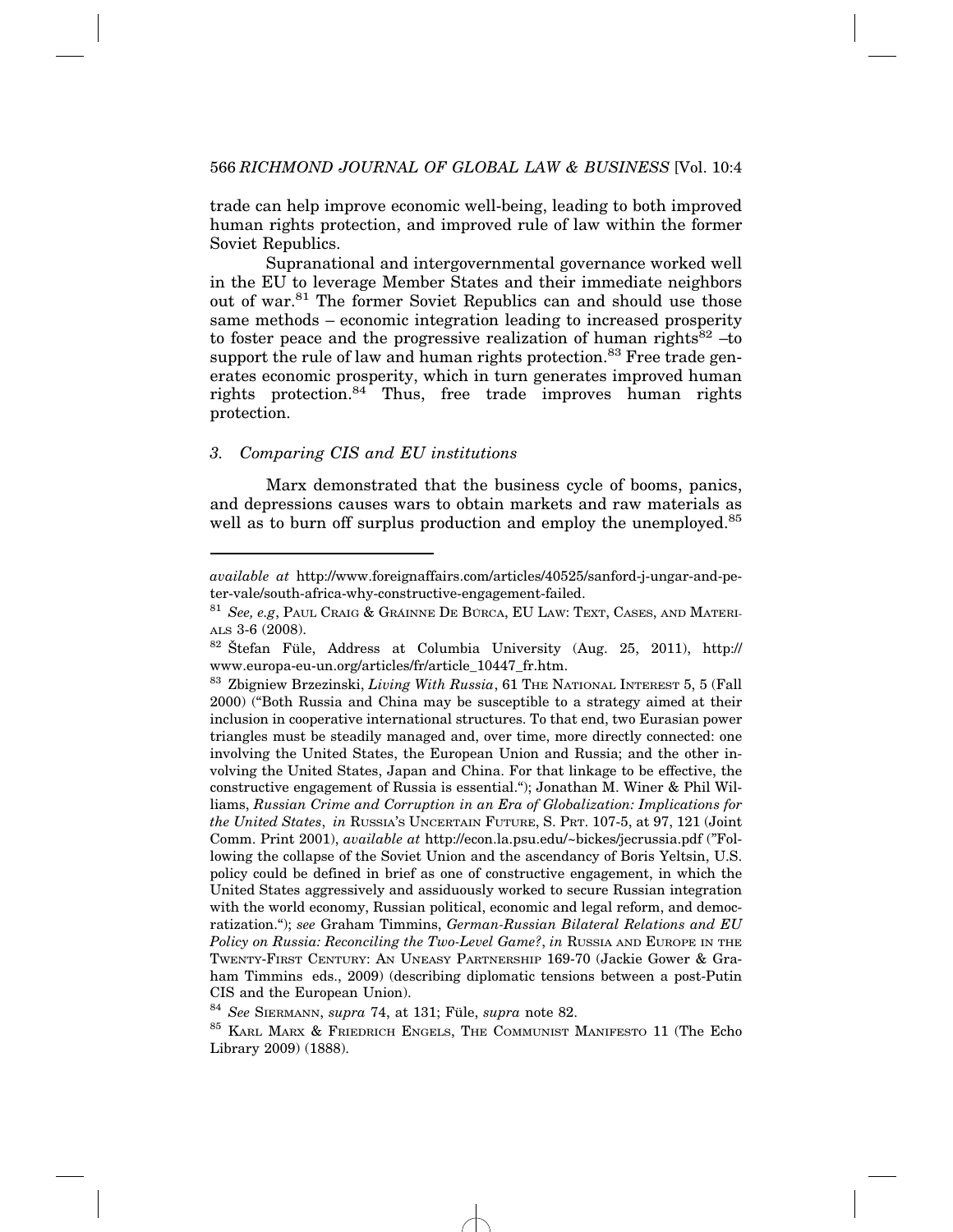Both the EU<sup>86</sup> and the USSR sought to prevent such wars and to attain well-being for ordinary workers. However, their similar teleological goals were to be attained by differing means. Institutionally, the USSR was, at least nominally, a workers' and peasants' dictatorship: an advanced vanguard party would exercise a dictatorship on behalf of the proletariat<sup>87</sup> to prevent<sup>88</sup> the wars for market share that capitalism unleashed in economic crises at the trough of business cycles.<sup>89</sup> While we might criticize the idea of a vanguard party exercising a dictatorship on behalf of workers and peasants, we should also understand that the USSR's proletarian dictatorship shared the same stated objectives as the EU. Paradoxally, the EU and USSR both sought to transform the state (coercion) into society (voluntarism), but through opposite means. The USSR, following Marx's prescription to transform the state into civil society,<sup>90</sup> sought to end market relations entirely<sup>91</sup> to attain the goal of peace and prosperity. The EU sought to use market forces to attain that same goal.  $92$ 

Like the EU, the USSR was multinational, multilingual, and attained a monetary union with the free movement of goods, labor, and capital. But, the USSR did not in fact attain the best standard of living for workers. Life expectancy was only a few years lower than in

<sup>86</sup> *See, e.g.*, DAMIAN CHALMERS ET AL., EUROPEAN UNION LAW: CASES AND MATERI-ALS 7 (Cambridge Univ. Press 2010).

<sup>&</sup>lt;sup>87</sup> See generally PETER BÜRGER, THEORY OF THE AVANT-GARDE (Michael Shaw trans., Univ. of Minn. Press 1984).

<sup>88</sup> *See* VLADIMIR ILYICH LENIN, IMPERIALISM, THE HIGHEST STAGE OF CAPITALISM (1916), *reprinted in* 1 LENIN: SELECTED WORKS 667 (Progress Publishers 1963)*, available at* http://www.marxists.org/archive/lenin/works/1916/imp-hsc/ch09.htm.

<sup>89</sup> *See* 1 KARL MARX, CAPITAL (Samuel Moore & Edward Aveling trans., Frederick Engles ed., 1867), *available at* http://www.marxists.org/archive/marx/works/1867 c1/; 2 KARL MARX, CAPITAL (I. Lasker trans., Progress Publisher 1956) (1885), *available at* http://www.marxists.org/archive/marx/works/1885-c2/index.htm; 3 KARL MARX, CAPITAL (Tim Delaney et al. trans., 1999) (1894), *available at* http:// www.marxists.org/archive/marx/works/download/pdf/Capital-Volume-III.pdf; *see also* VLADIMIR ILYICH LENIN, STATE AND REVOLUTION (1917), *in* 25 Collected Works 381-492, *available at* http://marxists.org/archive/lenin/works/1917/staterev/index.htm; MARX & ENGELS, *supra* note 85, at ch. 2.

<sup>&</sup>lt;sup>90</sup> FRIEDRICH ENGELS & KARL MARX, SOCIALISM: UTOPIAN AND SCIENTIFIC 68 (Andrew Moore ed., Edward Aveling trans., Mondial 2006).

<sup>91</sup> *See, e.g.*, USSR CONSTITUTION, *supra* note 3, at art. 4 ("The socialist system of economy and the socialist ownership of the means and instruments of production firmly established as a result of the abolition of the capitalist system of economy, the abrogation of private ownership of the means and instruments of production and the abolition of the exploitation of man by man, constitute' the economic foundation of the U.S.S.R. 1936.").

<sup>92</sup> *See, e.g.*, Treaty of Rome, *supra* note 45, at pmbl.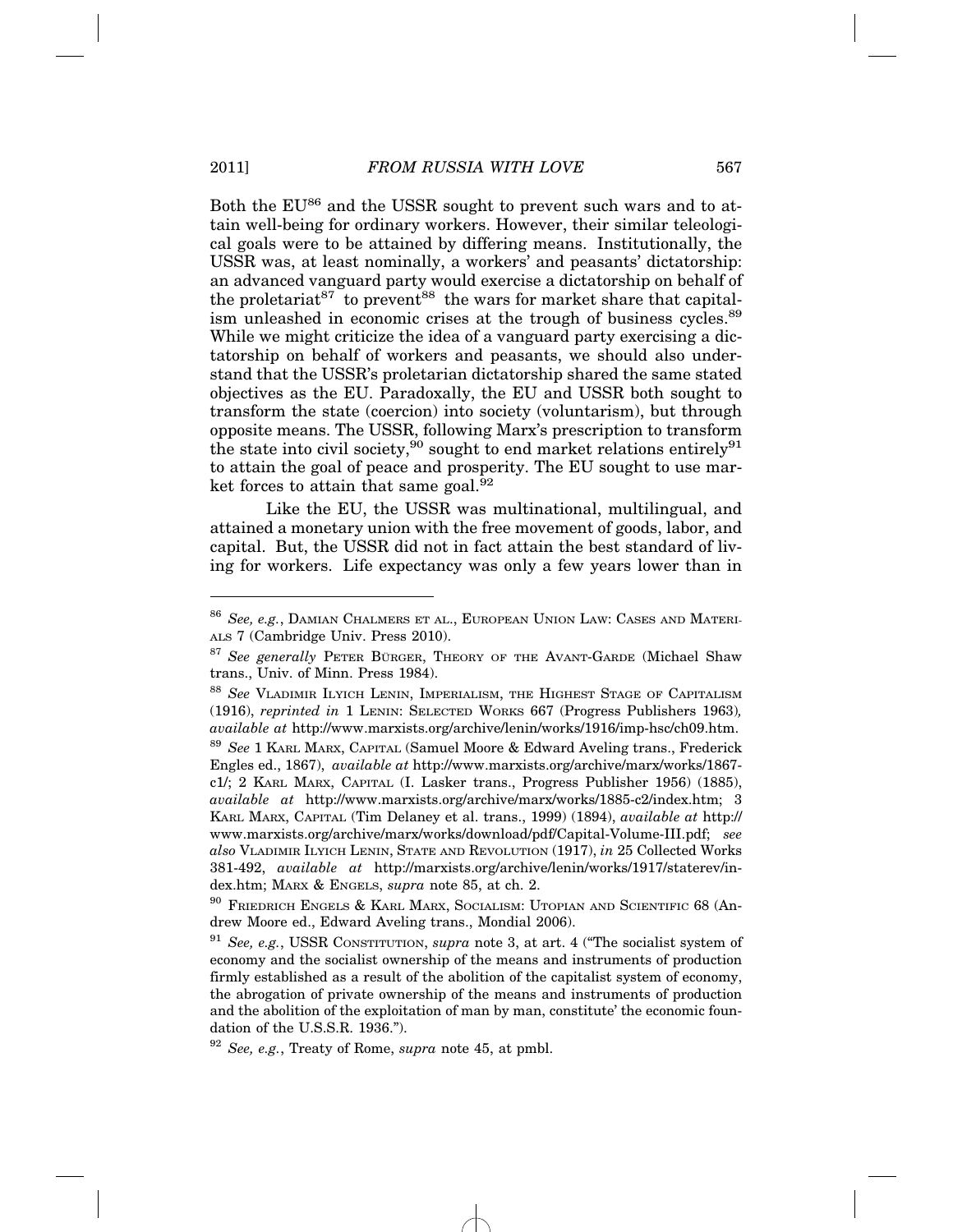the West but double that of Tsarist Russia.<sup>93</sup> Leisure was assured, but consumer goods were always in short supply.<sup>94</sup> The quality of goods suffered from production deadlines at the end of the five-year planning cycles when production goals had to be met, though this improved over time.95 However, in sum, the quality of Soviet life did not match Western European standards. This was mostly because so much of the government's resources were wasted on building a military-industrial complex that did not advance the well-being of Soviet citizens.<sup>96</sup>

Moreover, the planned economy faced an increasingly complex task: the centralized coordination of production and distribution of a growing variety of goods.<sup>97</sup> Central planning of a primitive industrializing economy with only a few basic inputs is considerably easier than for a diversified industrial economy with hundreds of consumer goods. The Soviet planned economy succeeded in shifting the USSR from a semi-feudal economy producing but a score of basic goods into an industrial economy.98 This newly created industrial economy, however, produced a myriad of different goods.<sup>99</sup> This production diversity doomed the centrally planned economy. Namely, the ever-greater product variety made central planning increasingly complex and thus less efficient when coordinating production and consumption. Soviet production was not, however, entirely inefficient. Soviet weaponry was cheap, durable, easily maintained and reliable. The USSR was the first country to put a satellite into space, and later a man into orbit. Still, the USSR's centrally planned economic production system was more appropriate for a semi-feudal industrializing society with few goods than for a highly developed industrial economy producing a myriad of goods.<sup>100</sup>

The institution of a single party dictatorship and the teleology of the USSR were not apt to liberalism.<sup>101</sup> Thus, the customs and mon-

<sup>93</sup> WHITE, *supra* note 5, at 43.

<sup>94</sup> *See generally* Robert Whitesell, *Why Does the Soviet Economy Appear to be Allocatively Efficient?,* 42 SOVIET STUDIES 259, 259-268 (Apr. 1990).

<sup>95</sup> Zigurds L. Zile, *Consumer Product Quality in Soviet Law: The Tried and the Changing*, *in* 2 SOVIET LAW AFTER STALIN: SOCIAL ENGINEERING THROUGH LAW 202 (Donald D. Barry ed., 1978) (discussing the rising quality of Soviet goods between 1960s and 1970s).

<sup>96</sup> *See* Engle, *A Social-Market*, *supra* note 29, at 42.

<sup>97</sup> *Id.*

 $\frac{98}{99}$  *Id.*<br> $\frac{12}{100}$ 

<sup>99</sup> Engle, *A Social-Market*, *supra* note 29.

<sup>100</sup> *See generally* Ludwig von Mises, *Introduction* to LUDWIG VON MISES, ECO-NOMIC CALCULATION IN THE SOCIALIST COMMONWEALTH 2, 2-3 (S. Alder trans., 1920), *available at* http://mises.org/econcalc.asp.

 $101$  I mean liberalism in the sense intended by Aristotle and Locke; an open democratic form of governance in which people are free to enter into economic transac-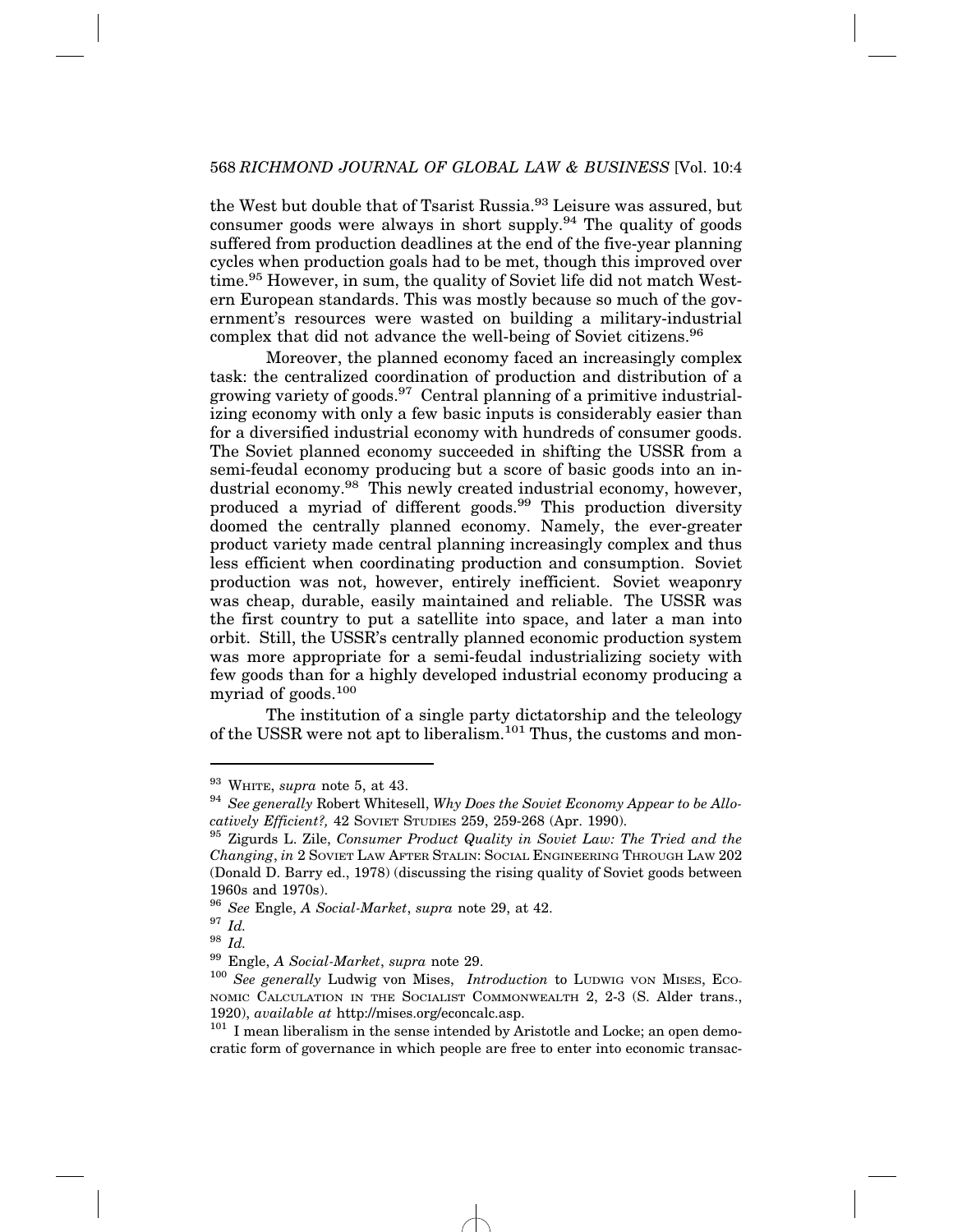etary union of the CIS quickly degenerated into national economies with separate currencies and tariff barriers still trying to implement the ISI development model – a model that neoliberalism had long surpassed.102 The establishment of inter CIS customs and tariff barriers raised transaction costs and reduced economies of scale.<sup>103</sup> Restructuring a centrally planned dictatorial economy centered on autarchy and war into a consumer oriented networked globalizing economy exacerbated those problems. The result was sub-optimal economic performance.<sup>104</sup> At times, the newly independent Republics were trying to implement outdated and inefficient liberal or Soviet models of economic development. At other times, they became disposable experiments in neoliberalism. All too often the results were chaos, corruption, asset stripping, and economic failure<sup>105</sup> resulting in a *declining* average life expectancy in the post-Soviet years.106 These results explain why multiparty liberal democracy did not take root in some of the former Soviet Republics. The return of one-party rule in some former Soviet Republics after the collapse of the USSR resulted from the chaos of the failed Soviet planned economy model, the failed ISI model, and the asset stripping and kleptocracy which resulted from neoliberal experimentation. The CIS's lack of institutional experience and personnel expertise in the principles and practices of liberal markets and transnational governance in any context other than that

tions as they themselves choose. *See* JOHN LOCKE, SECOND TREATISE OF CIVIL GOVERNMENT (1690), *available at* http://www.constitution.org/jl/2ndtreat.htm.

<sup>102</sup> *See, e.g.*, MILTON FRIEDMAN, CAPITALISM AND FREEDOM (Univ. of Chicago Press 1962). While I critique certain points of Friedman, Friedman's views on monetary policy seem entirely correct to me and replaced the failed theory of John Maynard Keynes's "General Theory of Employment, Interest and Money." *Compare* FRIED-MAN, *supra*, *with* ERIC ENGLE, LEX NATURALIS, IUS NATURALIS 220-428 (Donna M. Lyons & Jacob D. Zillhardt eds., 2010), *available at* http://tinyurl.com/ lexnaturalis, *and* JOHN MAYNARD KEYNES, GENERAL THEORY OF EMPLOYMENT, IN-TEREST AND MONEY (1936), *available at* http://www.marxists.org/reference/subject/ economics/keynes/general-theory/.

<sup>103</sup> WORLD BANK, BELARUS: PRICES, MARKETS, AND ENTERPRISE REFORM 1 (1997). <sup>104</sup> *See, e.g.*, *id*.

<sup>105</sup> *Privatization: Lessons from Russia and China - Employment Sector*, INT'L LA-BOR ORG. (Joseph Prokopenko ed.), *available at* http://www.ilo.org/public/english/ employment/ent/papers/emd24.htm ("By the beginning of 1997 the Russian economy had perhaps reached its lowest point. GNP fell by 6 percent in 1996, compounding a decline of more than 50 per cent since 1991 (although the shadow economy has expanded). Many enterprises are on the brink of collapse; the proportion of loss-making enterprises in the main economic sectors is approximately 43 per cent.").

<sup>106</sup> *See, e.g.*, D. A. Barr & M. G. Field, *The Current State of Health Care in the Former Soviet Union: Implications for Health Care Policy and Reform*, 86 AM. J. PUB. HEALTH 307, 308 (1996).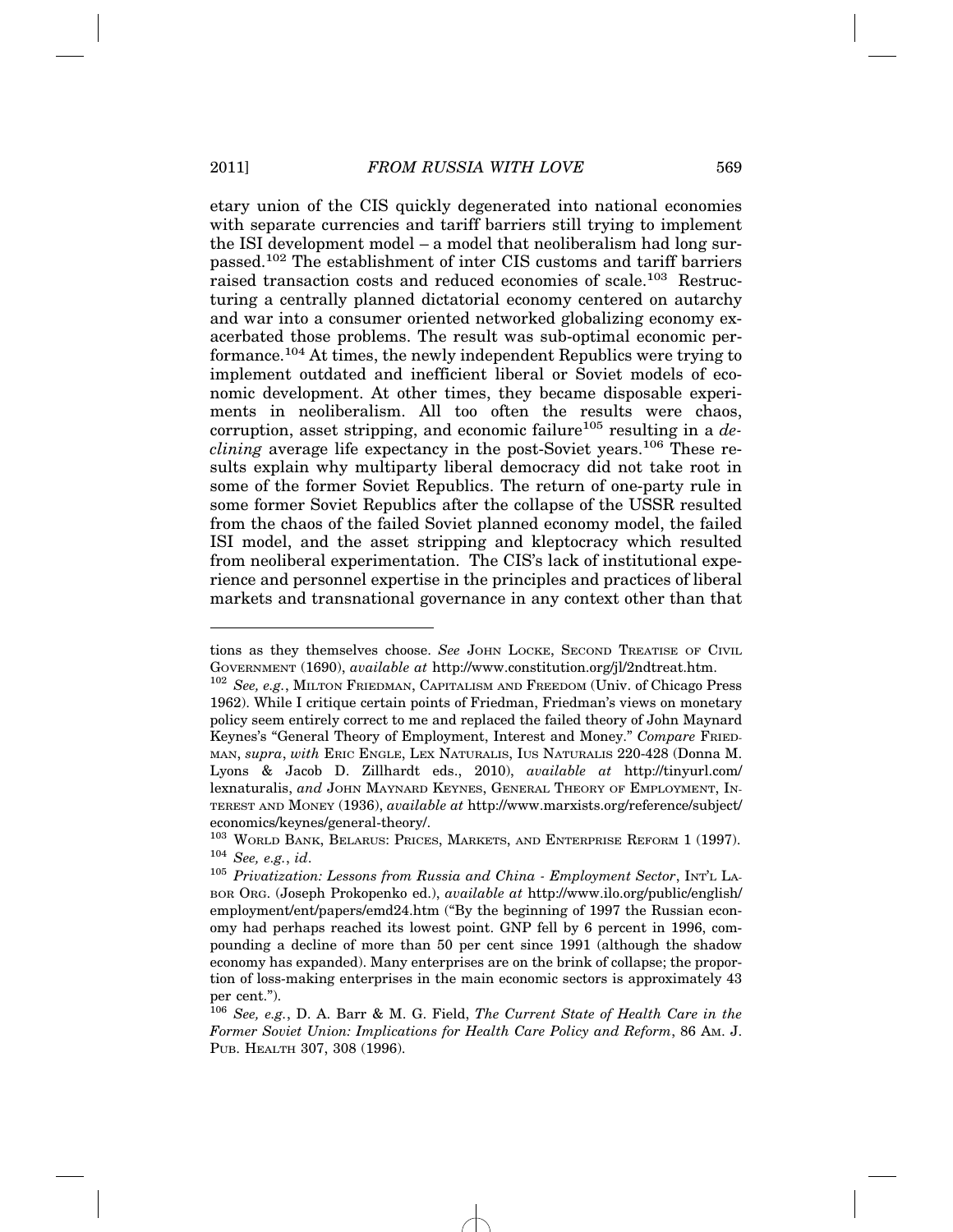of a single party dictatorship in turn explains the failure of the CIS member states to have adopted EU governance models in the late 1990s.

#### III. CONCEPTS IN TRANSNATIONAL GOVERNANCE

This section describes the relationships between the rule of law, the economy, human rights protection, and democracy. It outlines ideas about political legitimation and presents practical methods to advance transnational relations to explain how international relations between the United States, the E.U., and the former Soviet Republics may be improved.

#### *A. Historical Materialism Revisited*

A key question for transnational governance is: how to untangle the relationships among the rule of law, democracy, the economic system, and human rights? The rule of law, democracy, free trade, and human rights protection are all positively associated - improving the protection of one tends to improve protection of the others.107 Does any hierarchy order their relations?

I hypothesize that the rule of law is needed for an optimally productive market economy, and that a productive economy and the rule of law in turn lead to effective human rights protection de jure and de facto respectively. I also argue that democratic institutions are less important to human rights protection or to the attainment of the rule of law than is usually thought to be the case.<sup>108</sup> That is because, in practice, democratic processes are used only to reinforce and legitimize policies which were already formed by elites rather than to actually create public policies.109 Most legislative bills are introduced not by democratic referenda but by elected republican representatives.

<sup>107</sup> *See, e.g.*, AMAZU A. ASOUZA, INTERNATIONAL COMMERCIAL ARBITRATION AND AF-RICAN STATES: PRACTICE, PARTICIPATION AND INSTITUTIONAL DEVELOPMENT 42 (2001); Henry J. Steiner, *in Do Human Rights Require a Particular Form of Democracy?*, *in* DEMOCRACY, THE RULE OF LAW AND ISLAM 193, 202-204 (Eugene Cotran & Adel Omar Sherif eds., 1999); Jeremy Waldron, *The Concept and the Rule of Law*, 43 GA. L. REV. 1 (2008).

<sup>108</sup> *See, e.g.*, Thomas Carothers, *The Rule of Law Revival,* 77 FOREIGN AFF. 95, 96- 97 (1998).

 $^{109}$  EVA ETZIONI HALEVY, FRAGILE DEMOCRACY: THE USE AND ABUSE OF POWER IN WESTERN SOCIETIES 16 (1989); DAVID HELD, MODELS OF DEMOCRACY 164 (2006); JOSEPH A. SCHUMPETER, CAPITALISM, SOCIALISM, AND DEMOCRACY 269-83 (1942); *see* HARRY ECKSTEIN ET AL., CAN DEMOCRACY TAKE ROOT IN POST-SOVIET RUSSIA?: EXPLORATIONS IN STATE SOCIETY RELATIONS 134 (1998) (explaining government institutions in the context of Russia).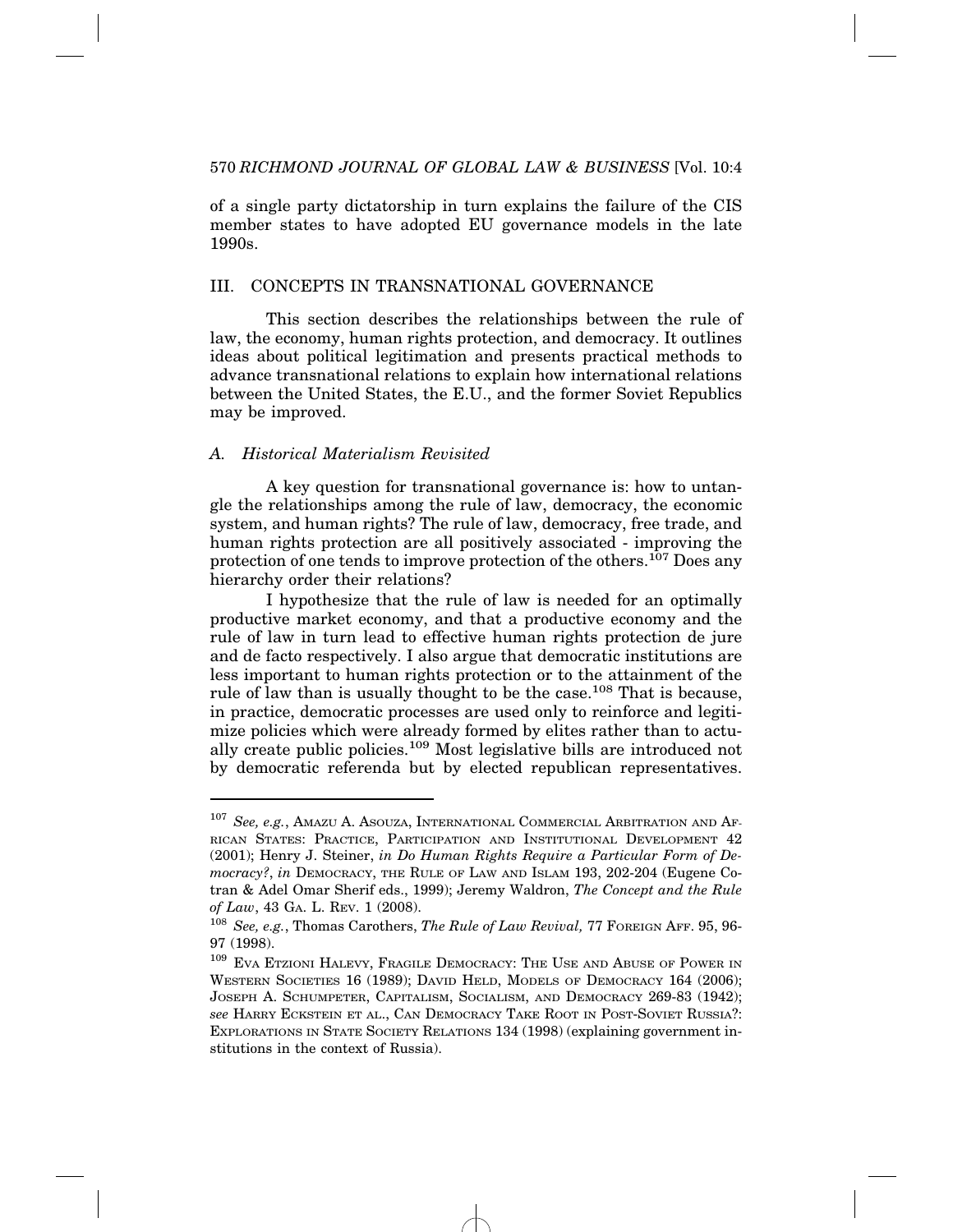Policies are typically proposed by  $\text{elites}^{110}$  which are then either taken up or rejected by masses through the democratic process.<sup>111</sup>

The West tends to equate democracy with the rule of  $law,$ <sup>112</sup> and wrongly presumes that the democratic process is necessary to the rule of law and human rights protection. I maintain that the rule of law leads to a productive economy.<sup>113</sup> The rule of law and a productive economy together foster democratic processes and provide substantive human rights protection. These ideas are summed up in the following "key points":

The rule of law is necessary for a productive open market;  $114$ 

A market economy with social protections favors prosperity;

Economic prosperity favors protection of human rights; Democratic deficit can be *ex post facto* legitimized by the success of public policies that were politically unpopular at the time of their enactment.

<sup>110</sup> *See* CHARLES WRIGHT MILLS & ALAN WOLFE, THE POWER ELITE 3-4 (2000).

<sup>&</sup>lt;sup>111</sup> Anne Peters argues, as does this paper, for "legitimation ex post" i.e. legitimation by success. *See* ANNE PETERS, ELEMENTE EINER THEORIE DER VERFASSUNG EUROPAS 517, 580 (2001); *see also* Andrew Arato, *Dilemmas Arising from the Power to Create Constitutions in Eastern Europe*, CONSTITUTIONALISM, IDENTITY, DIFFERENCE, AND LEGITIMACY: THEORETICAL PERSPECTIVES 165, 186 (Michel Rosenfeld ed., 1994); ALAN KEENAN, DEMOCRACY IN QUESTION: DEMOCRATIC OPENNESS IN A TIME OF POLITICAL CLOSURE 28 (2003).

<sup>112</sup> *See, e.g.*, Richard Bellamy & Dario Castiglione, *Constitutionalism and Democracy - Political Theory and the American Constitution,* 27 BRIT. J. POL. SCI. 595 (1997).

<sup>113</sup> David Silverstein & Daniel C. Hohler, *A Rule-Of-Law Metric for Quantifying and Assessing the Changing Legal Environment of Business*, 47 AM. BUS. L.J. 795, 818-19 (2010) ("For more than half a century, a prevailing view motivating Western foreign aid approaches was that rule of law correlated in some positive and significant way with economic development and an attractive business climate for foreign investment . . . . More recent literature in this field, however, has led to growing skepticism about the validity and general application of the assumptions that served as the touchstones for Western development initiatives. Debate continues, for example, over whether a causal relationship between rule of law and a successful market economy exists and, if so, in which direction that causation runs, whether these variables may be mutually reinforcing, what key elements characterize a rule-of-law system, and how does one explain away the many anomalies.")

<sup>114</sup> *See, e.g.*, Edgardo Buscaglia, U.N. Office for Drug Control & Crime Prevention [UNODCCP], Ctr. for Int'l Crime Prevention [CICP], *Judicial Corruption in Developing Countries: Its Causes and Economic Consequences* 6-7, U.N. Doc. CICP-14 (Mar. 2001), *available at* http://www.unodc.org/pdf/crime/gpacpublications/ cicp14.pdf.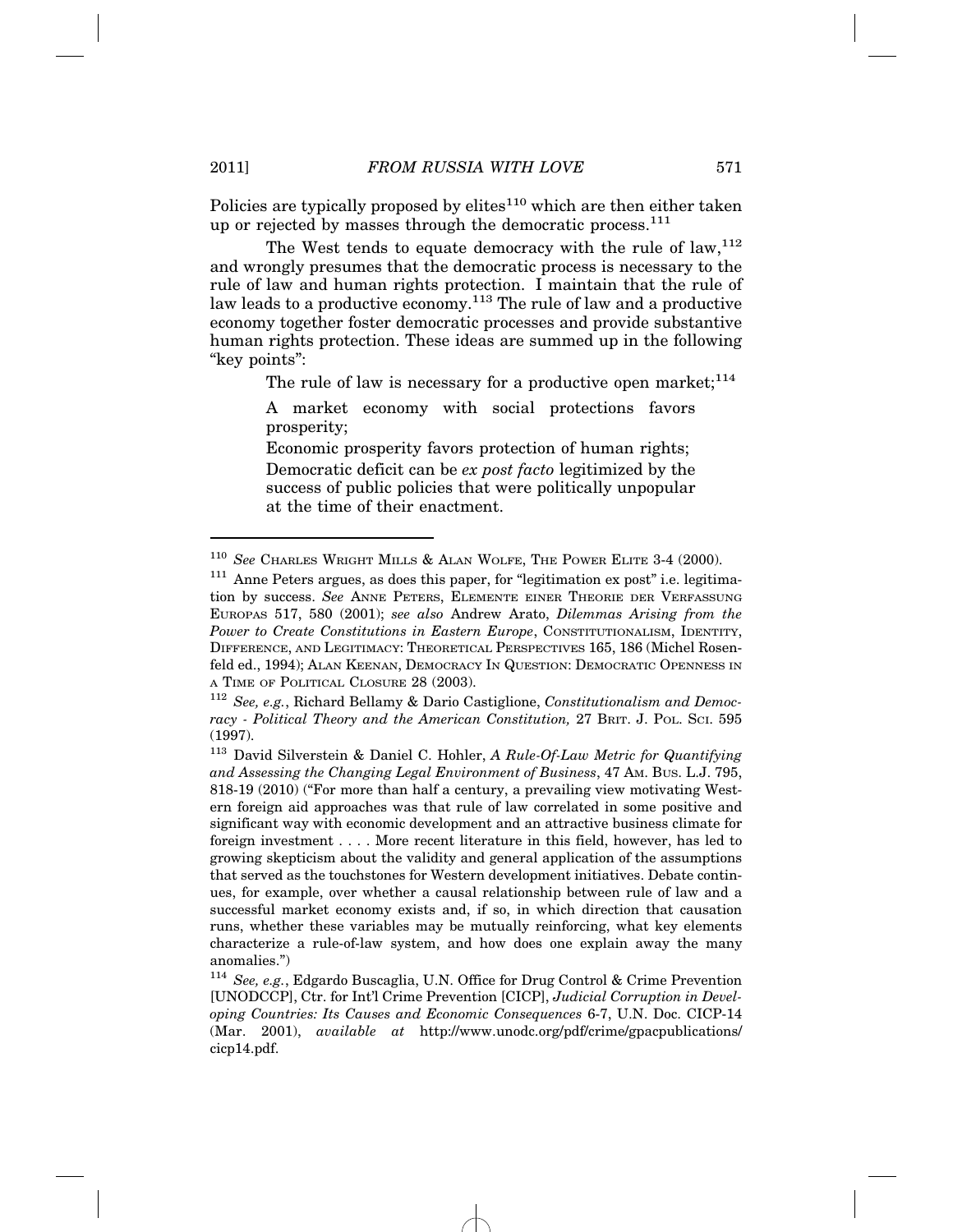Rather than adopting the position that democratic processes are either the source of human rights protection or a necessary precondition to the rule of law, I argue that the rule of law and economic development positively correlate<sup>115</sup> and that each is a precondition to effective and meaningful human rights defense. I also argue that democratic legitimation can be an outcome of economic and legal development.<sup>116</sup>

These arguments reiterate the historical materialist claims that economic processes ultimately drive legal and ideological rationalizations of any given political system.<sup>117</sup> The dialectical materialist refinement of that argument is to note that the economic base (the forces of production) *generally* determines the legal forms of the superstructure (the relations of production), but that *exceptionally*, at particular times and under certain conditions, the superstructure (ideology) can determine the base (production).<sup>118</sup> In other words, the material forces of production *generally* constitute and constrain the ideological superstructure that rationalizes them – but, *exceptionally,* at certain times and places in history, the ideological superstructure can influence and compel the structure of the material forces of production.

Marxism aimed to act as a catalyst for the natural and inevitable movement of history by intervening "at the margins," - these excep-

<sup>115</sup> Frank Richardson, *Pro Bono Work Has Burgeoned Over the Past Few Years Both Geographically and in Its Legal Range*, 64 INT'L B. NEWS 26 (Aug. 2010) (explaining the positive correlation between rule of law and economic performance; negative correlation between corruption and economic performance).

<sup>&</sup>lt;sup>116</sup> There is a plethora of literature, much of it contradictory, on the relationships among the rule of law, prosperity, democracy, and human rights. *See, e.g.*, Susan D. Franck, *Judicial Independence and Legal Infrastructure: Essential Partners for Economic Development: Foreign Direct Investment, Investment Treaty Arbitration, and Rule of Law*, 19 PAC. MCGEORGE GLOBAL BUS. & DIV. L.J. 337, 342-43 (2007); Stephan Haggard et al., *The Rule of Law and Economic Development*, 11 ANN. REV. POL. SCI. 205 (2008); James R. Jones, *Open Markets, Competitive Democracy, and Transparent and Reliable Legal Systems: The Three Legs of Development*, 83 CHI.-KENT L. REV. 25 (2008); Randall Peerenboom. *Social Networks, Rule of Law and Economic Growth in China: The Elusive Pursuit of the Right Combination of Private and Public Ordering*, 31GLOBAL ECON. REV. 3 (2002); John Hewko, *Foreign Direct Investment: Does the Rule of Law Matter?* (Carnegie Endowment for Int'l Peace, Democracy and Rule of Law Project, Working Paper No. 26, 2002), *available at* http://carnegieendowment.org/files/wp26.pdf.

<sup>117</sup> *See generally* G. A. Cohen, *Base and Superstructure: A Reply to Hugh Collins*, 9 OXFORD J. LEGAL STUD. 95 (1989).

<sup>118</sup> The dialectical relationship between the material forces of production (base) and the ideological relations of productions (superstructure) is a basic tenet of Marxism. *See* KARL MARX, *Preface* to A CONTRIBUTION TO THE CRITIQUE OF POLITI-CAL ECONOMY (R. Rojas trans., Progress Publishers 1977) (1859), *available at* http://www.marxists.org/archive/marx/works/1859/critique-pol-economy/preface.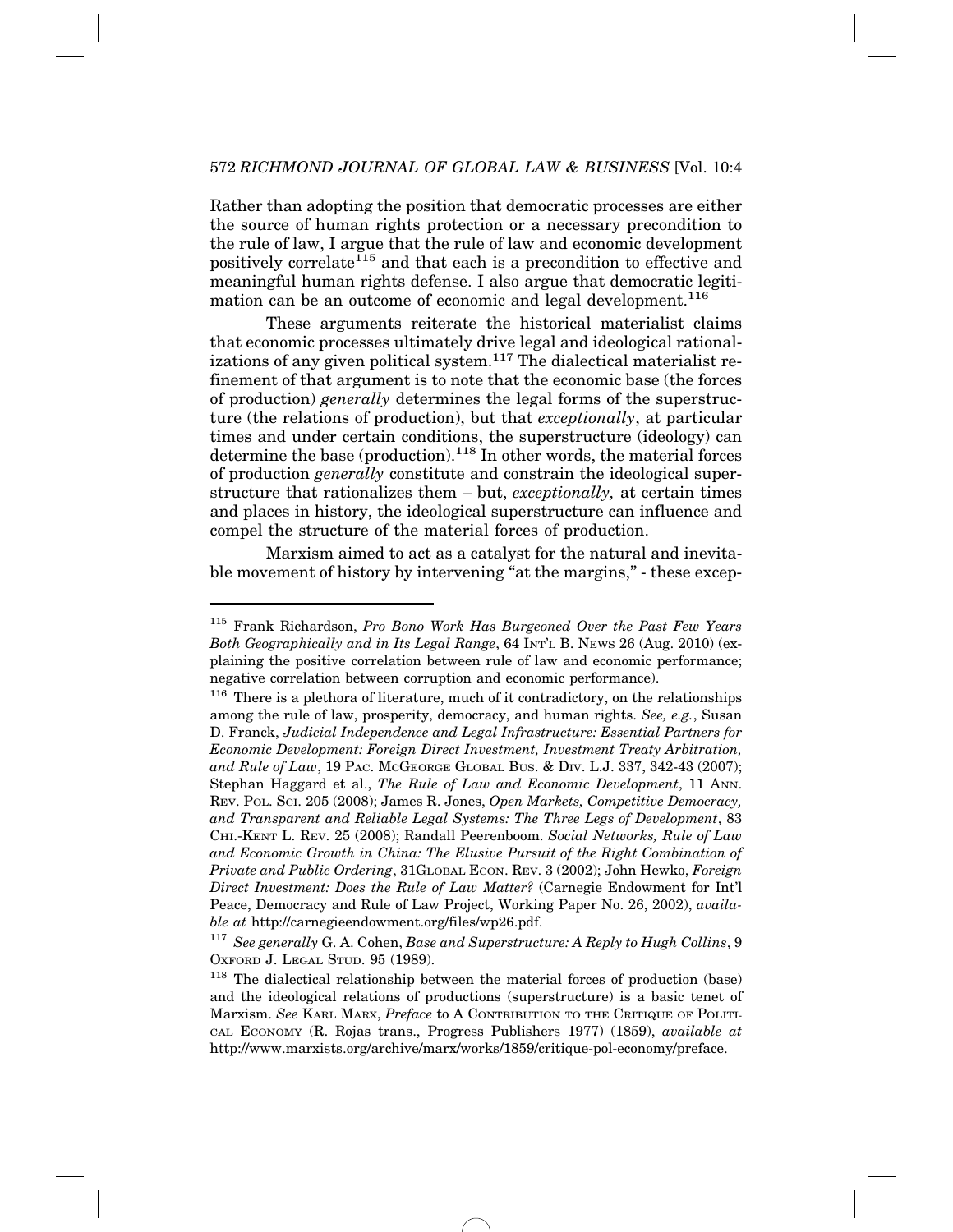tional points in social life where superstructure can influence base.<sup>119</sup> Perhaps the vanguard party's altruism outran the basic needs for consumption of the productive base (the workers) it was leading. Perhaps the vanguard party became corrupted. Perhaps both explanations apply. Nevertheless, the USSR shows that vanguard parties exercising a dictatorship on behalf of the proletariat are very effective at ending illiteracy and starvation, and at introducing sex equality, but are not terribly effective at coordinating production and consumption in a complex consumer economy.120

The rule of law, economic development via free trade and open markets, human rights protection, and democracy all correlate positively and are mutually reinforcing.<sup>121</sup> These concepts form an interrelated hierarchy. I postulate their priority as follows. Without basic laws, economic development is impossible due to physical insecurity and legal uncertainty. Without economic development, human rights protection is impossible or at least meaningless. Meanwhile, democratic processes require a basic legal system and at least minimal economic well-being. Human rights protections without economic development are sub-optimal. For example, religious freedom in the face of starvation is merely the right to receive one's last rites, so to speak. While dying with dignity isn't utterly meaningless, would it not be better to choose life, somehow? By placing survival rights, such as the right to food,<sup>122</sup> ahead of psychological rights, or even political rights, we will better protect people in real terms.

In any case, *democracy, productive open markets, human rights protection,* and *the rule of law* are all positively correlated, and mutually reinforcing. As Russia increasingly implements the rule of law, transaction costs will decline, which will strengthen the economy. This, in turn, creates an environment where it is possible to envision better human rights protections and practically apply the material re-

<sup>119</sup> *See, e.g.*, KARL MARX, *Afterword to the Second German Edition*, CAPITAL (1873); MARX, CAPITAL, *supra* note 87, at ch. 24 § 1; *see also* FRIEDRICH ENGELS, DIALEC-TICS OF NATURE (Andy Bluden et al. trans., 2006) (1883), *available at* http:// www.marxists.org/archive/marx/works/1883/don/index.htm.

<sup>120</sup> *See generally* ENGLE, MARXISM, *supra* note 16.

<sup>121</sup> *See* Pamela K. Star, *The Two "Politics of NAFTA" in Mexico*, 16 L. & BUS. REV. AM. 839, 841 (2010) (discussing how trade liberalization, economic performance, democratization are correlated positively); *see, e.g.,* North American Free Trade Agreement, U.S.-Can.-Mex., Dec. 17, 1992, 32 I.L.M. 289 (1993).

<sup>122</sup> *See, e.g.*, Jean Ziegler, Special Rapporteur on the Right to Food, *Economic, Social and Cultural Rights: The Right to Food*, U.N. Doc. E/CN.4/2001/53 (Feb. 7, 2001), *available at* http://www.unhchr.ch/Huridocda/Huridoca.nsf/TestFrame/f45e a4df67ecca98c1256a0300340453?Opendocument (indicating that a well-functioning economy facilitates the furtherance of the right to eat).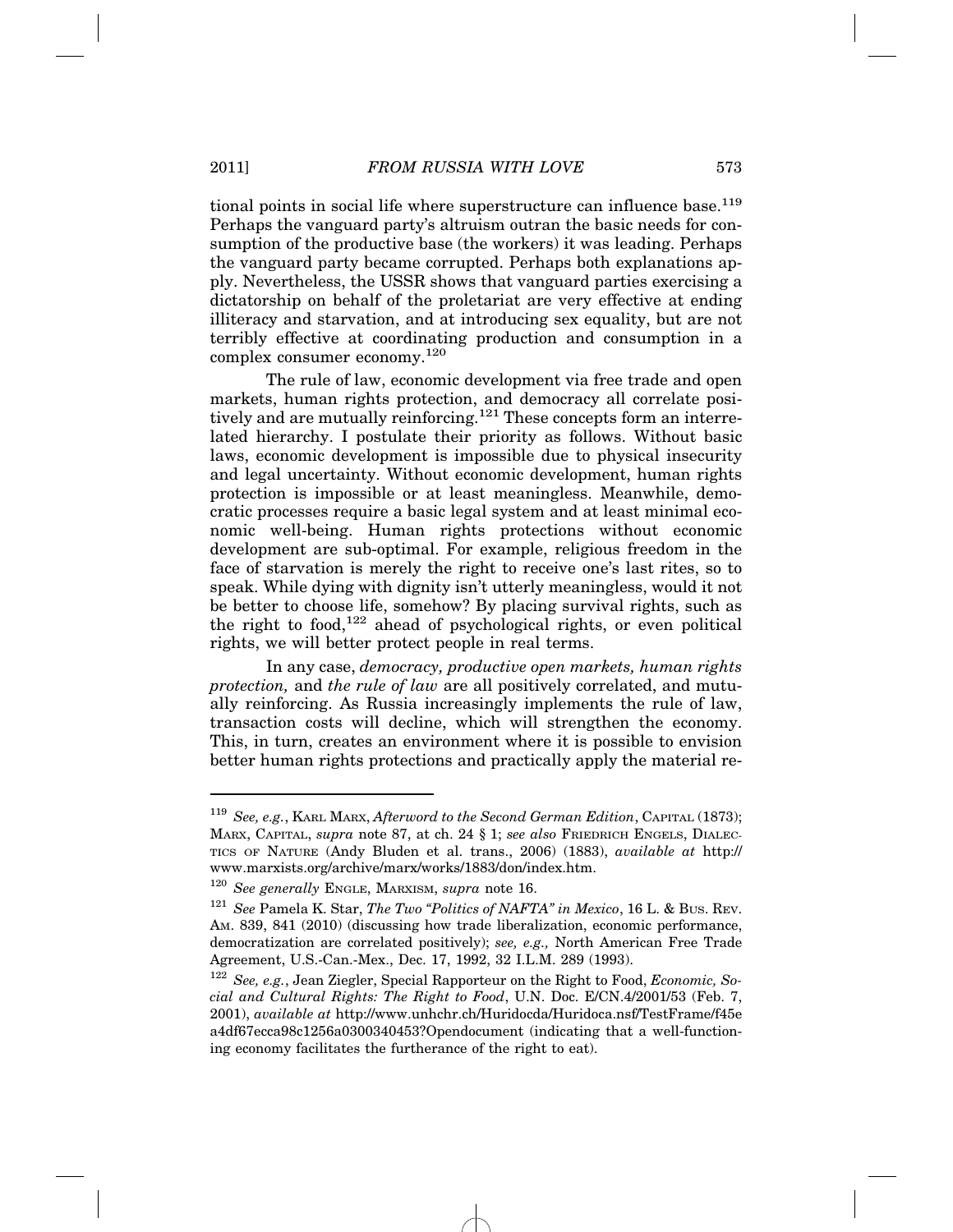sources needed for substantive human rights protection and enjoyment.

#### *B. Functionalism*<sup>123</sup>

Functionalism argues that institutions should be understood and formed in terms of the functions that they aim to fulfill.<sup>124</sup> Functionalist approaches to transnational governance seek to safeguard peace by drawing nations together,<sup>125</sup> rather than splitting them apart.<sup>126</sup> Functionalism forms specialized institutions incrementally<sup>127</sup> to attain specific practical purposes.<sup>128</sup> When functionalism is linked to market liberalism, it seeks to obtain peace, obviate war, and generate prosperity and economic interdependence by delink-

<sup>123</sup> As a theory of sociology, functionalism analogizes society to an organism, with each member having particular functions, like organs of a body. *See, e.g.*, Kent McClelland, *Functionalism*, GRINNELL COLLEGE (Oct. 15, 2011, 12:15 PM), http:// web.grinnell.edu/courses/soc/s00/soc111-01/IntroTheories/Functionalism.html.

<sup>124</sup> Steve Charnovitz, *Triangulating The World Trade Organization*, 96 AM. J. INT'L L. 28, 48 (2002) ("The core idea of functionalism is that international governance should be organized according to 'tasks' and 'functional lines.'").

<sup>&</sup>lt;sup>125</sup> BARTRAM S. BROWN, THE UNITED STATES AND THE POLITICIZATION OF THE WORLD BANK: ISSUES OF INTERNATIONAL LAW AND POLICY 14-15 (1992) ("Functionalism is a theory of international organization which holds that a world community can best be achieved not by attempts at the immediate political union of states, but by the creation of non-political international agencies dealing with specific economic, social, technical, or humanitarian functions. Functionalists assume that economic, social and technical problems can be separated from political problems and insulated from political pressures.").

<sup>&</sup>lt;sup>126</sup> Juliet Lodge, *Preface: The Challenge of the Future, in* THE EUROPEAN COMMU-NITY AND THE CHALLENGE OF THE FUTURE, at xix (Juliet Lodge ed., 2d ed. 1993) ("The logic behind the approach is to prevent war not negatively - by keeping states apart - but positively by engaging them in cooperative ventures . . . to establish functionally specific agencies, initially in what were then seen as non-contentious areas like welfare. These were to transcend national boundaries and be managed by rational technocrats (not swung by the vagaries of political ideology and power-hungry political parties) owing their allegiance to a functionally specific organization not to a given nation state . . . Their tasks will cover those areas of the economy essential to running military machines. Governments, deprived of control over those areas, will be unable to pursue war and will eventually be left to manage residual areas not covered by functional bodies . . .").

<sup>127</sup> Sabino Cassese, *European Administrative Proceedings*, 68 L. & CONTEMP. PROBS. 21, 23 (2004) ("functionalism . . . has enabled the incremental, progressive development of the European Union").

<sup>128</sup> Lodge, *supra* note 126 ("Functionalism starts from the premise that by promoting functional cooperation among states it may be possible to deter them from settling disputes over competition for scarce resources aggressively.").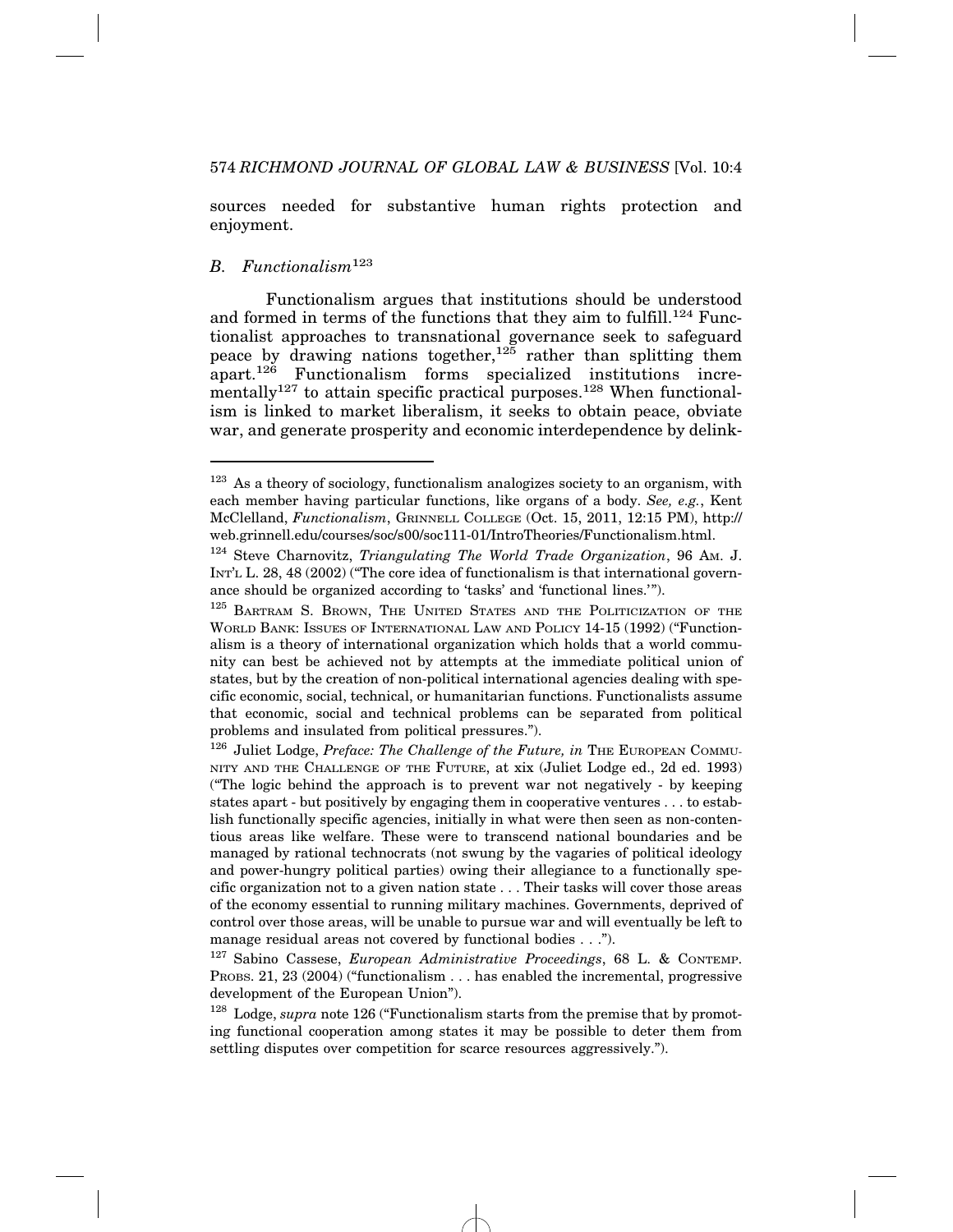ing trade and territory.129 One tenet of functionalism is that economic and political integration is best achieved not at one fell swoop with grandiose and impossible ideas,<sup>130</sup> but rather through incremental efforts in diverse fields.<sup>131</sup> Functionalism is realistic and pragmatic: it seeks to attain the possible here and now rather than utopian dreams that never really come true. Its methods obtain political legitimacy after the fact because of the success of the institution at achieving practical goals.132 Ultimately, functionalists aim to prevent war not by keeping states apart, but by drawing them together - by establishing transparent, responsible, and effective transnational governance structures in specific sectors. Neo-functionalism takes functionalism one step forward by seeking political integration.133

Just as functionalist methods were successfully applied to create the EEC and grow them into the EU, so can they be used to build stable prosperous transnational governance among the former Soviet Republics, and foster the rule of law and human rights protection through increased economic prosperity.134 Specifically, the functionalist method would focus on developing the idea of the rule of law in Eastern Europe. First is the idea of an impartial independent judici-

<sup>129</sup> There is vast literature on functionalism. *See, e.g.*, ERNST B. HAAS, THE UNIT-ING OF EUROPE: POLITICAL, SOCIAL, AND ECONOMIC FORCES, 1950-57 (Stanford Univ. Press 2004).

<sup>130</sup> Hans J. Morgenthau, *Positivism, Functionalism, and International Law*, 34 AM. J. INT'L L. 260, 283 (1940) ("Grandiose legalistic schemes purporting to solve the ills of the world have replaced the less spectacular, painstaking search for the actual laws and the facts underlying them.").

<sup>131</sup> *See id*. at 284.

<sup>132</sup> Ernest A. Young, *The Trouble With Global Constitutionalism,* 38 TEX. INT'L L.J. 527, 540 n.86 (2003) ("The neo-functionalist theory that has driven much of European integration, for example, posits that supranational institutions formed for fairly narrow purposes will attract political support over time and will thereby be able to expand their functions.") (citing BEN ROSAMOND, THEORIES OF EUROPEAN INTEGRATION 51-52 (2000)).

<sup>133</sup> Lodge, *supra* note 126 ("Neofunctionalists have a common starting point with functionalists in their attachment to . . . learning processes, allegedly apolitical, technocratic socio-economic welfare functions, consensus-building and functional specificity, neofunctionalists adopt a pluralist perspective. They argue that competitive economic and political elites mediate in the process and not only become involved in it but become key players. . . . Neofunctional integration sees integration as a process based on spillover from one initially non-controversial, technical sector to other sectors of possibly greater political salience, involving a gradual reduction in the power of national government and a commensurate increase in the ability of the centre to deal with sensitive, politically charged issues.").

<sup>&</sup>lt;sup>134</sup> Jackie Gower, *EC Relations with Central and Eastern Europe*, *in* THE EURO-PEAN COMMUNITY AND THE CHALLENGE OF THE FUTURE 286 (Juliet Lodge ed., St. Martin's Press, 2d ed. 1993).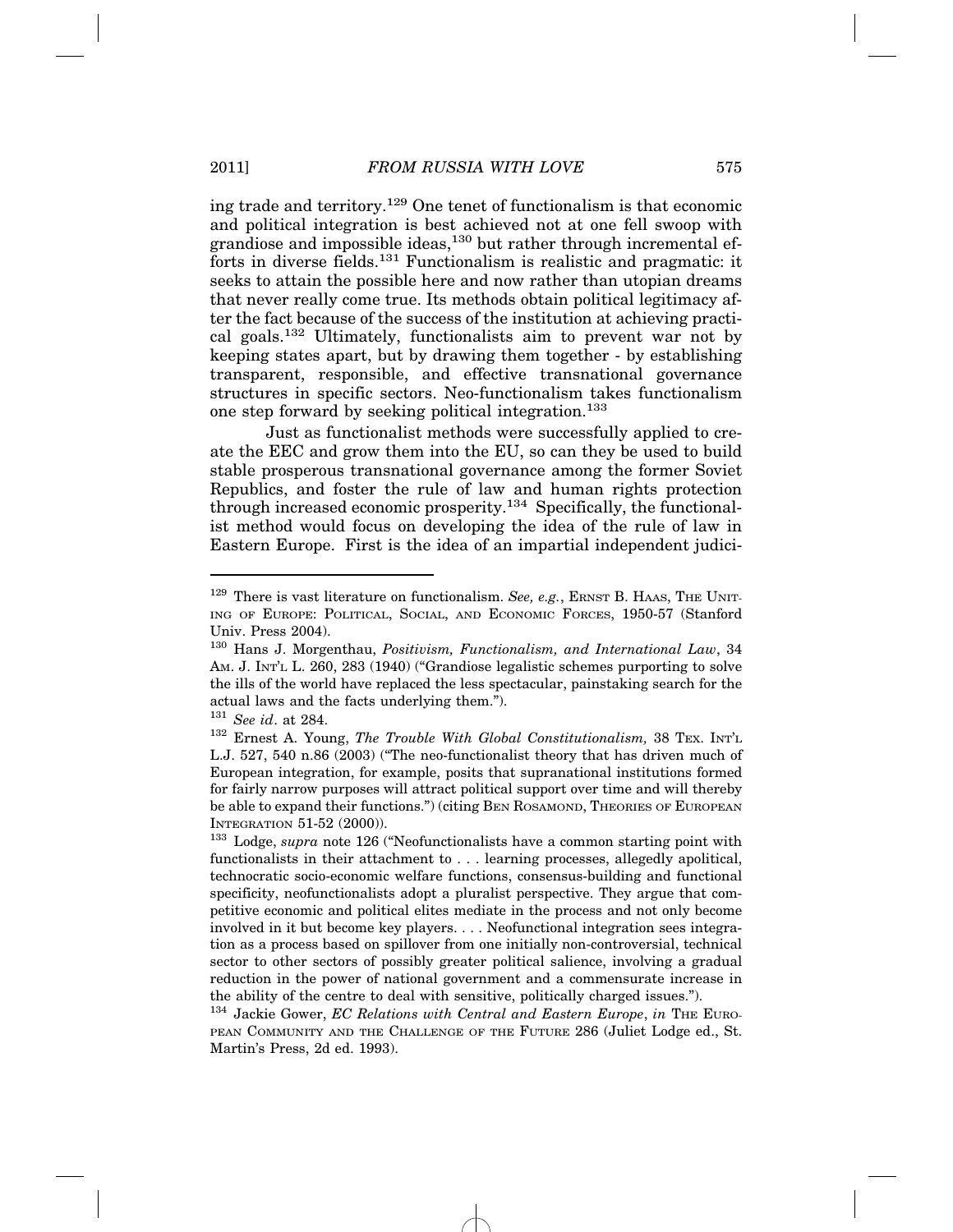ary seeking to implement the national will as expressed in legislation. Second is the idea of law as more than mere positive command, but law also as persuasive attractive, and moral appeal. Third is the idea of legal certainty. This requires further construction of a but partially existent legal culture. In Estonia, for example, Soviet era judges were effectively shunted aside to secondary tasks, retrained, and entered retirement or academia. New judges were selected from shockingly young candidates. To a much lesser extent this is also happening in Russia. The lack of institutional retraining initiatives extending from the United States or E.U., however, can be partly to blame. Educating and reforming an entire legal culture is necessary, but initiatives to do so are starkly lacking. With the formation of a neutral independent unbiased judiciary it would then be possible to form transparent, responsible and effective institutions. A functionalist approach would then seek to protect human rights sequentially, focusing first on survival rights, then on economic rights, progressively attaining ever greater human rights protections: the hierarchy of norms<sup>135</sup> to attain the hierarchy of needs.<sup>136</sup> I have argued elsewhere for hierarchizing some of the basic human rights as follows: the right to one's own life, then the right to food,<sup>137</sup> then the right to shelter, then political rights and cultural rights.<sup>138</sup> In other words, one's basic needs in the hierarchy must be met before the more advanced and complex needs can be satisfied.<sup>139</sup> All these rights are vital to a good life, but some naturally precede others.

From the Russian perspective, establishing a judiciary or administrative institution is easy: The President and Prime Minister issue the order. But the question is, how can Russia form an

<sup>135</sup> *See* Eric Allen Engle, *Universal Human Rights: A Generational History*, 12 ANN. SURV. INT'L & COMP. L. 219, 236 n.120 (2006), *available at* http://ssrn.com/ abstract=1020464 (explaining the hierarchical evolution of human rights); *see also* ENGLE, LEX NATURALIS, *supra* note 102 (discussing the logical hierarchization of human rights).

<sup>136</sup> *See, e.g.*, JIM IFE, HUMAN RIGHTS AND SOCIAL WORK: TOWARDS RIGHTS-BASED PRACTICE 83 (2001).<br><sup>137</sup> Universal Declaration of Human Rights, art. 25 ¶ 1, G.A. Res. 217 (III) A, U.N.

Doc. A/RES/217(III) (Dec. 10, 1948), *available at* http://www.un.org/en/documents/ udhr/ ("Everyone has the right to a standard of living adequate for the health and well-being of himself and of his family, including food, clothing, housing and medical care and necessary social services, and the right to security in the event of unemployment, sickness, disability, widowhood, old age or other lack of livelihood in circumstances beyond his control.").

<sup>138</sup> AMITAVA MUKHERJEE, HUNGER: THEORY, PERSPECTIVES AND REALITY 83-84 (2002).

<sup>139</sup> *See e.g.*, Babu Joseph, *Human Rights and Poverty: A Philosophical Perspective*, *in* 2 HUMAN RIGHTS AND POVERTY IN INDIA: THEORETICAL ISSUES AND EMPIRICAL EVIDENCES 24 (S. N. Chaudhary ed., 2005).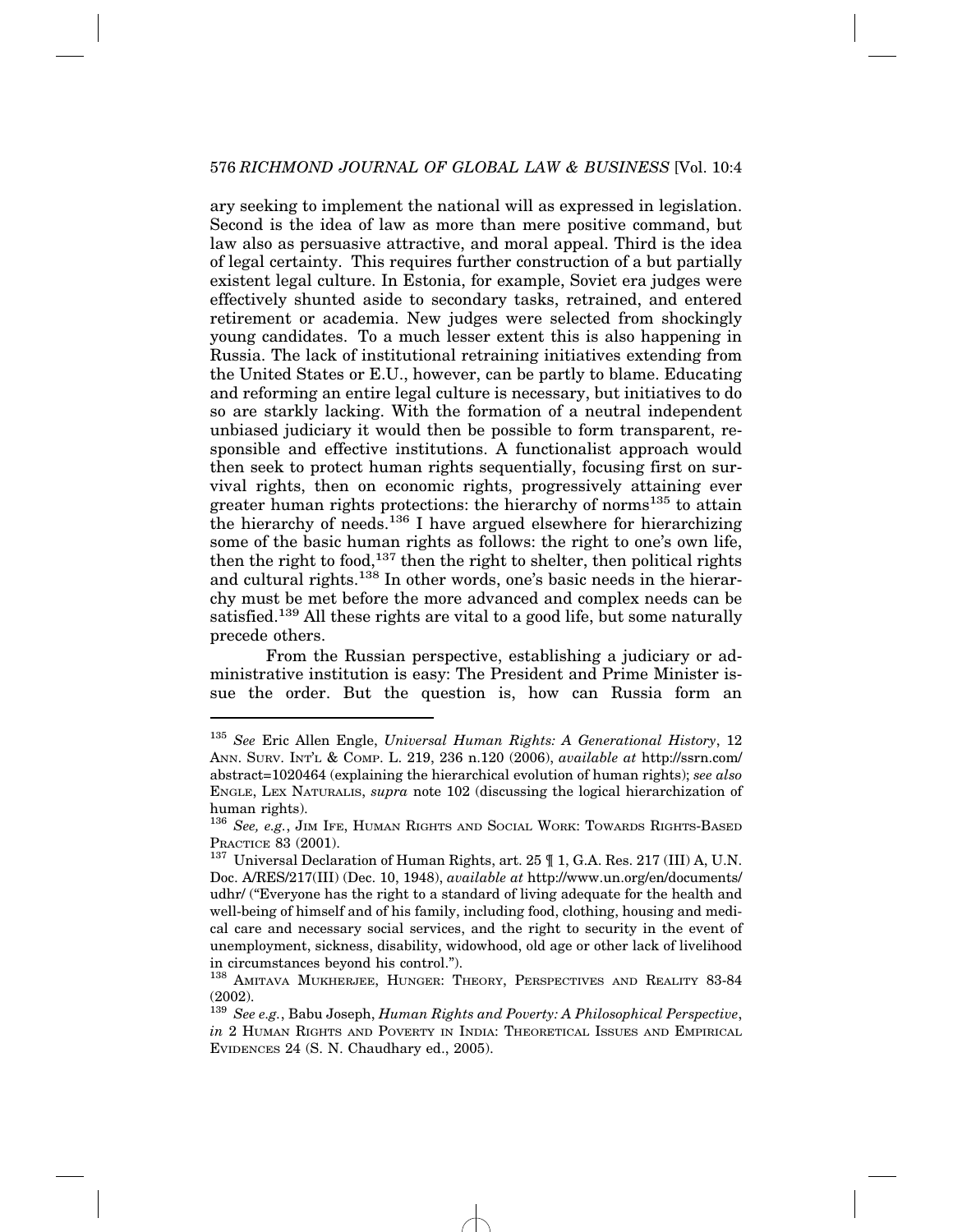*independent* and *unbiased* judiciary? From the EU perspective, forming judicial expertise is not difficult. It is a matter of training in western legal methods. Joint E.U.-Russian judicial and administrative bodies might enable the positive implementation of neutral unbiased adjudication. EU judges would also thereby be able to compare experiences, methods, and ideas with their Russian counterparts. This is to merely indicate the extent of the problem and suggest possible ways ahead.

#### *C. Ex Post Legitimacy and Democratic Deficit in the EU*

Democratic deficit in the EU was not an obstacle to economic and political integration because of legitimation after the fact. As long as processes are transparent (i.e. open, governed by the rule of law) and not tainted with secrecy and deception (i.e. political), policies can attain legitimacy after their implementation by virtue of their efficacy.

The EU was a long term project driven by elites with minimal mass support.<sup>140</sup> It was built gradually and sequentially, using the functionalist method that focused first on aggregating the war industries, and then on dissolving national cartels by building a single integrated market for goods, labor, capital, and services. The war industries were made subject to common control not to prepare for a war against the Soviet bloc, but to prevent yet another Western European War. While NATO greatly facilitated the EU's development by providing a defensive umbrella under the premise of collective security, two World Wars had already shown that collective security alone is insufficient to prevent war. Something beyond nation-state alliances are necessary to achieve lasting peace. That something is economic integration.

The EU was built without the mass public support often thought needed for political legitimization. Despite this democratic deficit, the EU has emerged to become one of the world's most competent and effective transnational organizations. One lesson of the EU for the former Soviet Republics is that the former Soviet Republics problem of democratic governance is surmountable. We can and should draw all the lessons from the EU's experiences. Democratic institutions in Eastern Europe can be built gradually over time using functionalist methods. Transnational governance via functionalism will generate the economic well-being necessary to create a foundation for improved respect of human rights.

<sup>140</sup> *See, e.g.*, PAUL C. ADAMS, ATLANTIC REVERBERATIONS: FRENCH REPRESENTA-TIONS OF AN AMERICAN PRESIDENTIAL ELECTION 50 (2007) (discussing how whole forests have been felled to rehash the famous issue of "democratic deficit"); *see also* Jeffrey J. Anderson, *Introduction* to REGIONAL INTEGRATION AND DEMOCRACY: EX-PANDING ON THE EUROPEAN EXPERIENCE 1 (Jeffrey J. Anderson ed., 1999).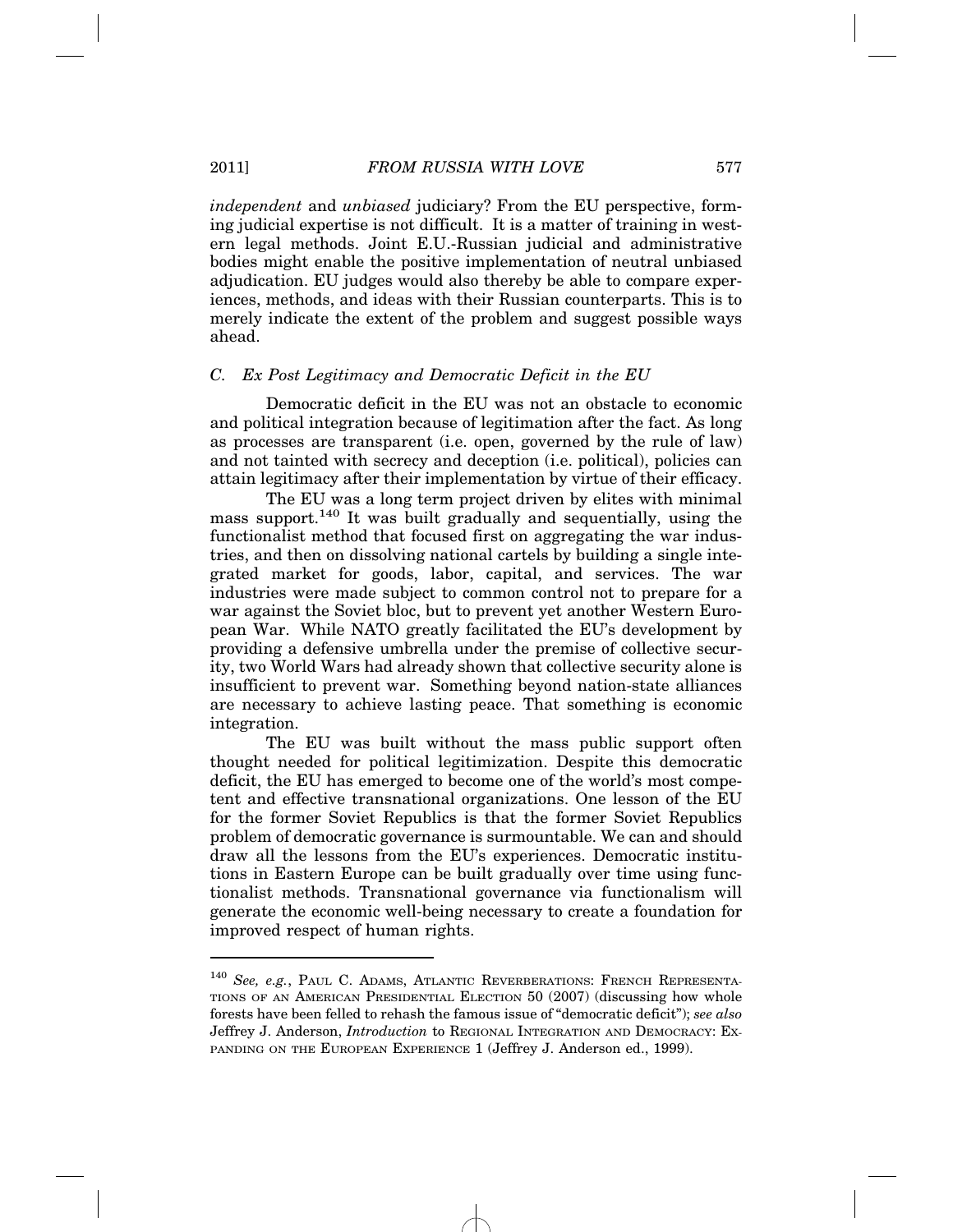We now turn our attention to the relationship between the EU and Eastern Europe. This will help us understand exactly how Eastern Europe can apply EU governance models to build effective, transparent participatory state systems governed by the rule of law, and thus enjoy economic prosperity and improved human rights protections.

#### IV. THE EU AND RUSSIA

"We propose the creation of a harmonious economic community stretching from Lisbon to Vladivostok" - Vladimir Putin<sup>141</sup>

The success of the EU as an example of transnational governance and the growing number of Eastern European legal scholars familiar with the basics of EU law explain the growing acceptance of the EU in the former Soviet republics. The Russian Federation's ultimate long-term goal with the EU is to form an economic union to achieve trading synergies and encourage technological innovation  $142$  to generate economic development. Schumpeter rightly noted that innovation generates wealth.<sup>143</sup> EurAsEc and the EU complement each other<sup>144</sup> because each has the same goals: to attain economic development via free trade and to engage in economic integration to create the economic base needed for human rights protection, to guarantee the rule of law, and to obviate the risk of war. EurAsEc could develop independently of the EU, but he logic of economic synergy resulting from specialization and economies of scale enjoyed as a result of free trade, however, explains why both transnational organizations are more effective when cooperating rather than when competing with each other. These economic benefits are further augmented by the fact that good foreign relations means fewer resources wasted on weapons.

France's Nicholas Sarkozy supports Russia's desire for economic integration with Europe, as does Italy's Silvio Berlusconi.<sup>145</sup> As earlier noted, the desire for increased economic integration is partly driven by the fact that trade between Russia and Europe is growing.

<sup>141</sup> C. G. H., *From Lisbon to Vladivostok': Putin Envisions a Russia-EU Free Trade Zone*, SPIEGEL ONLINE INT'L (Nov. 25, 2010, 11:44 AM), http://www.spiegel.de/international/europe/0,1518,731109,00.html.

<sup>&</sup>lt;sup>142</sup> Valentina Pop, *Putin Proposes Russia-EU Union*, EU OBSERVER (Nov. 26, 2010, 09:29 AM), http://euobserver.com/19/31361.

<sup>143</sup> JOSEPH SCHUMPETER, THE THEORY OF ECONOMIC DEVELOPMENT 154 (Redvers Opie trans., 1934).

 $144$  European Parliament Resolution of 17 June 2010 on the Conclusions of the EU/Russia Summit (31 May – 1 June 2010), 2011 O.J. (C 236 E/103) para. 1, *available at* http://eur-lex.europa.eu/LexUriServ/LexUriServ.do?uri=OJ:C:2011:236E: 0101:0104:EN:PDF [hereinafter EU/Russia Summit].

<sup>145</sup> *See, e.g.*, *Berlusconi Wants EU-Russia Visa Tegime to be Scrapped*, RIANOVOSTI (Apr. 18, 2008, 7:25 PM), http://en.rian.ru/world/20080418/105424007.html.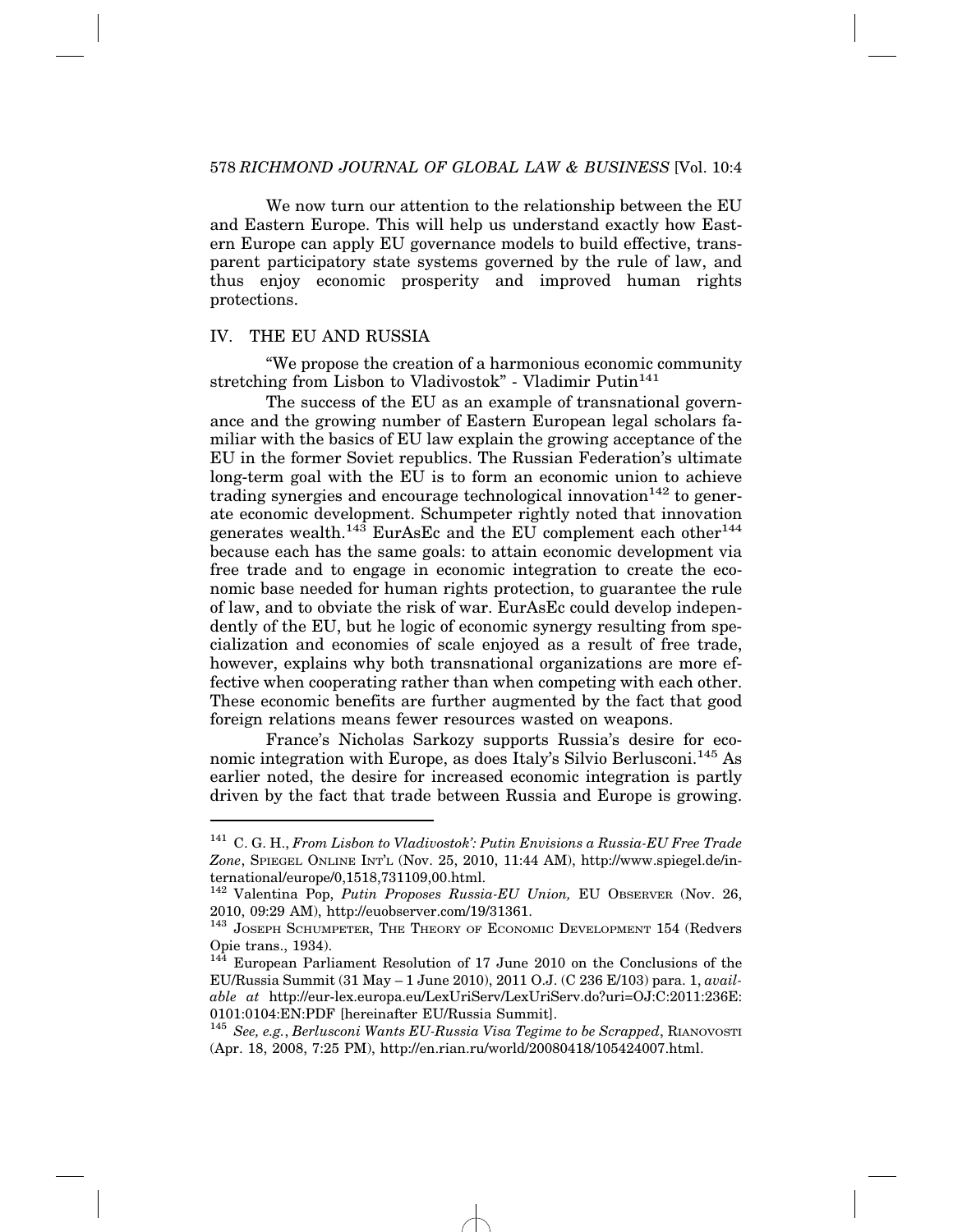This growing trade reflects Russia's comparative advantage in hydro $carbons<sup>146</sup>$  and, to a lesser extent, atomic energy. This growing trade also reflects the asymmetric European comparative advantage in certain industrial goods. Though Western Europe is even more dependent than the U.S. on imported petroleum, alternatives exist to Russian natural gas. Solar energy has become much more efficient in the past decades.147 Wind turbines, too, are increasingly competitive. Though Germany largely rejects atomic energy<sup>148</sup> for environmental reasons, France uses it extensively.<sup>149</sup> It is even possible, albeit expensive, to liquefy coal into petroleum products.<sup>150</sup> Likewise, ethanol has been used successfully in Brazil as an alternative automotive fuel.<sup>151</sup> Thus, the energy dependence on petroleum imports of countries such as the United States or Germany is only relative. Russian energy exports are driven not by geopolitical ambitions, but by the practical fact of who

<sup>146</sup> *Balance Human Rights & Energy with Russia Says Knut Fleckenstein MEP*, EUROPEAN PARLIAMENT (June 23, 2010, 2:52 PM), http://www.europarl.europa.eu/ sides/getDoc.do?language=EN&type=IM-PRESS&reference=20100618STO76329 ("The European Union's relationship with Russia is one of its most important and most complicated. Strong trade and energy ties bind both although many in the EU are concerned about Moscow's human rights record.").

<sup>&</sup>lt;sup>147</sup> FEDERAL MINISTRY FOR THE ENVIRONMENT, NATURE CONSERVATION AND NU-CLEAR SAFETY, RENEWABLE ENERGY SOURCES IN FIGURES 8 (2010), *available at* http://www.erneuerbare-energien.de/files/english/pdf/application/pdf/broschuere\_ ee zahlen en bf.pdf ("The expansion of renewable energy sources in Germany has been an exemplary success. Since 2000, renewable energies' contribution to final energy supply has increased 2.5-fold to a level of 10.3 %. In the electricity sector, the German Government had originally aimed to achieve a 12.5 % renewables' share of gross electricity demand by 2010. This target was already surpassed, considerably, by 2007. In 2009, a share of over 16% had been reached.").

<sup>&</sup>lt;sup>148</sup> Eben Harrell, *Germany Decides to Extend Nuclear Power*, TIME (Sept. 6, 2010, 7:38 AM), http://ecocentric.blogs.time.com/2010/09/06/germany-decides-to-extendnuclear-power/ ("Every [sic] since Chernobyl puffed its radioactive plume over Europe in 1986, Germany has been deeply suspicious of nuclear power. Opposition to *Atomkraft* is at the center of the country's green movement, and almost a decade ago the country decided to phase out its nuclear plants by 2021.").

<sup>149</sup> *Nuclear Power in France*, WORLD NUCLEAR ASS'N (Oct. 15, 2011, 12:35 PM), http://www.world-nuclear.org/info/inf40.html ("France derives over 75% of its electricity from nuclear energy. This is due to a long-standing policy based on energy security.").

<sup>150</sup> *Sasol's Synthetic Fuels Go Global*, S. AFRICA INFO (Mar. 16, 2007), http:// www.southafrica.info/business/ success/sasol-130307.htm.

<sup>151</sup> Larry Rohter, *With Big Boost from Sugar Cane, Brazil Is Satisfying its Fuel Needs*, N.Y. TIMES (Apr. 10, 2006), http://www.nytimes.com/2006/04/10/world/ americas/10brazil.html?\_r=1&pagewanted=1&sq=Bush%20Brazil%20ethanol& st=nyt&scp=5.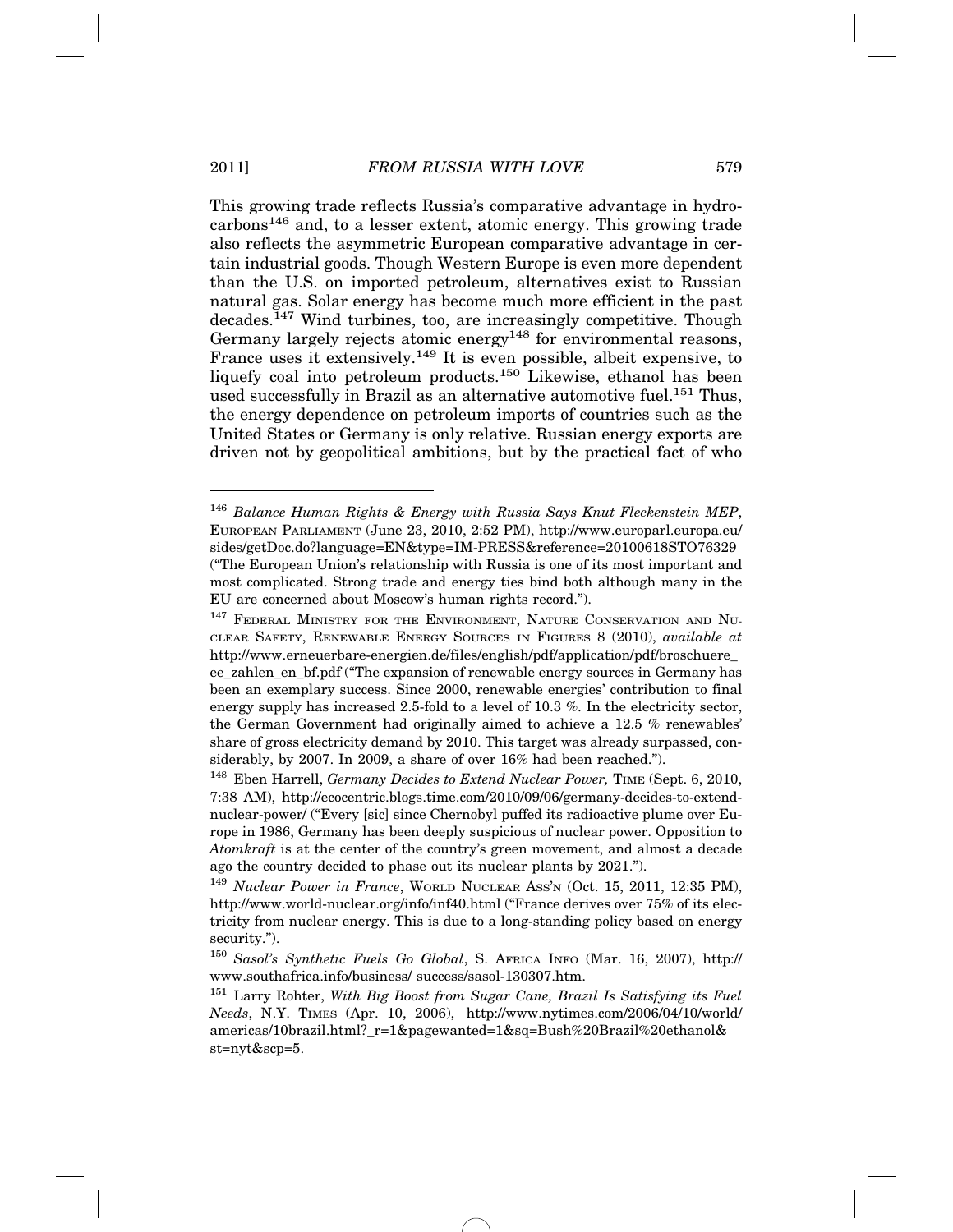will pay the most.<sup>152</sup> Recall that, during the Cold War, the USSR did not participate in the Arab oil embargos and continued to sell petroleum to the U.S.<sup>153</sup> This experience demonstrates that energy issues are not determinative of foreign relations between the Russian Federation and other states, but merely constrain outcomes because of the fact that energy dependence is *relative,* not absolute. While the importance of those economic relationships is obvious, they are not the EU's primary *legal* concern. Nor are these economic relationships the driving force of efforts toward Russia's *de jure* economic integration into the EU or the WTO. Meanwhile, de facto economic integration is, and will continue to further deepen regardless of political issues because of practical economic facts.

Mutual economic interests between the EU and Russia are leading to de facto economic integration. Europe is dependent on Russian primary resources and exchanges them for investments into Russia's secondary and tertiary markets.<sup>154</sup> This creates conditions under which the rule of law is likely to be increasingly respected because 1) Increasing wealth makes rule breaking less frequent due to reduced desperation; 2) Foreign investors do not wish to see their economic interests nationalized and foster the rule of law through private contractual mechanisms such as jurisdiction and binding arbitration clauses; and 3) International commerce requires legal stability so that contracts clear quickly and efficiently, thus incentivizing the Russian judiciary to professionalism. This extensive wealth creation in turn indirectly makes the real protection of human rights much likelier in practice. I argue that de jure economic integration will accelerate the inevitable process of de facto economic integration *and* help contribute to the formation of the rule of law in the former Soviet Republics, at least in an exemplary fashion, though hopefully also through formation of institutions and comparison of expertise.

What about human rights? Often people think of the false dichotomy: "either the market or human rights." In fact, trade leads to prosperity resulting in better human rights protection.155 Trade also

<sup>152</sup> MARSHALL GOLDMAN, PETROSTATE: PUTIN, POWER AND THE NEW RUSSIA 136-70 (Oxford Univ. Press 2010).

<sup>153</sup> Dina R. Spechler & Martin C. Spechler, *The Soviet Union and the Oil Weapon: Benefits and Dilemmas, in* The LIMITS TO POWER: SOVIET POLICY IN THE MIDDLE EAST 96, 96-98 (Yaacov Ro'i ed., 1979).

<sup>&</sup>lt;sup>154</sup> See, e.g., *Europe and Russia's Resources: "We Are Mutually Dependent on Each Other"*, SPIEGEL ONLINE INT'L (July 14, 2006), http://www.spiegel.de/international/ spiegel/0,1518,426555,00.html.

<sup>&</sup>lt;sup>155</sup> See, e.g., Céline Charvériat & Romain Benicchio, *Trade and Human Rights*: *Friends or Foes?*, *in* PEACE AND PROSPERITY THROUGH WORLD TRADE 279 (Fabrice Lehmann & Jean-Pierre Lehmann eds., 2010); Craig Forcese, *Human Rights Mean Business: Broadening the Canadian Approach to Business and Human*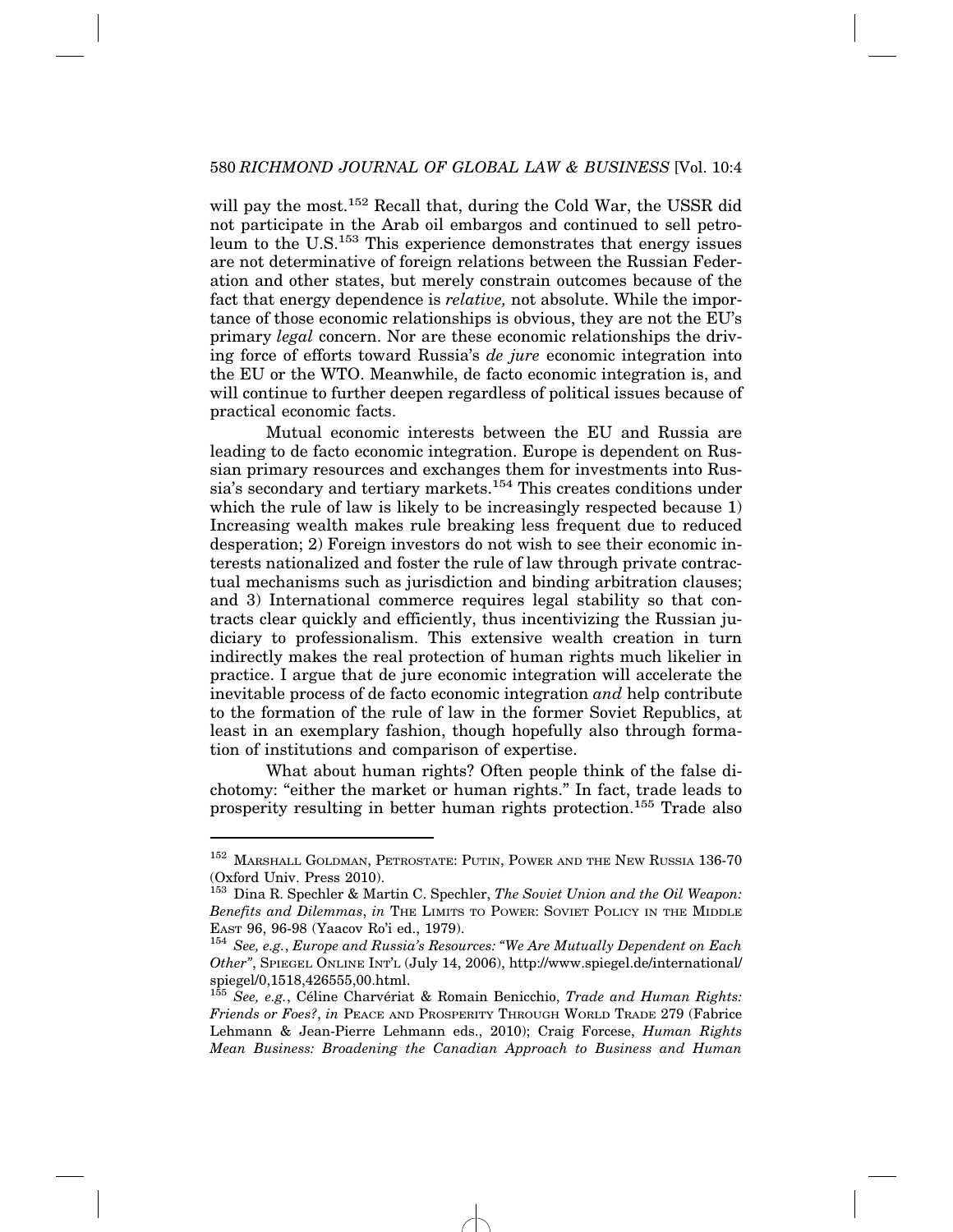leads to interdependence, making war unprofitable. Accordingly, the EU seeks to create an open integrated market with the Russian Federation. Both partners desire increased integration because the EU is Russia's main trading partner<sup>156</sup> and because the level of trade between the EU and Russia continues to rapidly grow.<sup>157</sup>

Key institutions created to channel EU-Russia relations include the EU-Russia Partnership and Cooperation Agreement ("PCA"), the four "common spaces" pursuant to the PCA, and the Northern Dimension. Finally, to understand how the EU relates to other former Soviet Republics that are not EU Member States, we must also understand the EU's Eastern Partnership program.

#### *A. The EU's Concerns with respect to the Russian Federation*

To understand the relations between the EU and the Russian Federation, we must understand the perceptions of the EU toward the Russian Federation. The issues that cause concern among the EU's leadership or its citizens with respect to the Russian Federation are political, economic, and legal in nature. This section briefly summarizes the EU's position on all three issues to show how they, albeit discretely, interact to a significant degree. Ultimately, this section illustrates how the EU and Russia are moving closer to each other in the post-Soviet era.

*Rights*, *in* GIVING MEANING TO ECONOMIC, SOCIAL, AND CULTURAL RIGHTS 74 (Isfahan Merali & Valerie Oosterveld eds., 2001); ADAM GEAREY, GLOBALIZATION AND

LAW: TRADE, RIGHTS, WAR 133 (2005).<br><sup>156</sup> Directorate-General for Trade, *Trade: Russia (Bilateral relations)*, EUROPEAN COMM'N (Oct. 7, 2011), http://ec.europa.eu/trade/creating-opportunities/bilateralrelations/countries/russia/index\_en.htm ("The EU is by far Russia's main trading partner, accounting for 52.3% of its overall trade turnover in 2008. It is also by far the most important investor in Russia.").

<sup>&</sup>lt;sup>157</sup> Press Releases, European Union, Review of Russia-EU Relations (Nov. 5, 2008) http://europa.eu/rapid/pressReleasesAction.do?reference=MEMO/08/678& format= ("*Trade and investment* between the EU and Russia are substantial and growing, and it is in our mutual interest that this trend should continue. Russia is our third most important trading partner and we see growth rates of up to 20% every year. Energy is a major factor, but impressive growth figures have also been seen in services. With its sustained high growth rates and emerging middle class, Russia is an important emerging market on our doorstep that offers opportunities to EU enterprises. The EU is the major investor in Russia, accounting for 80% of cumulative foreign investment.") [hereinafter Russia-EU Relations].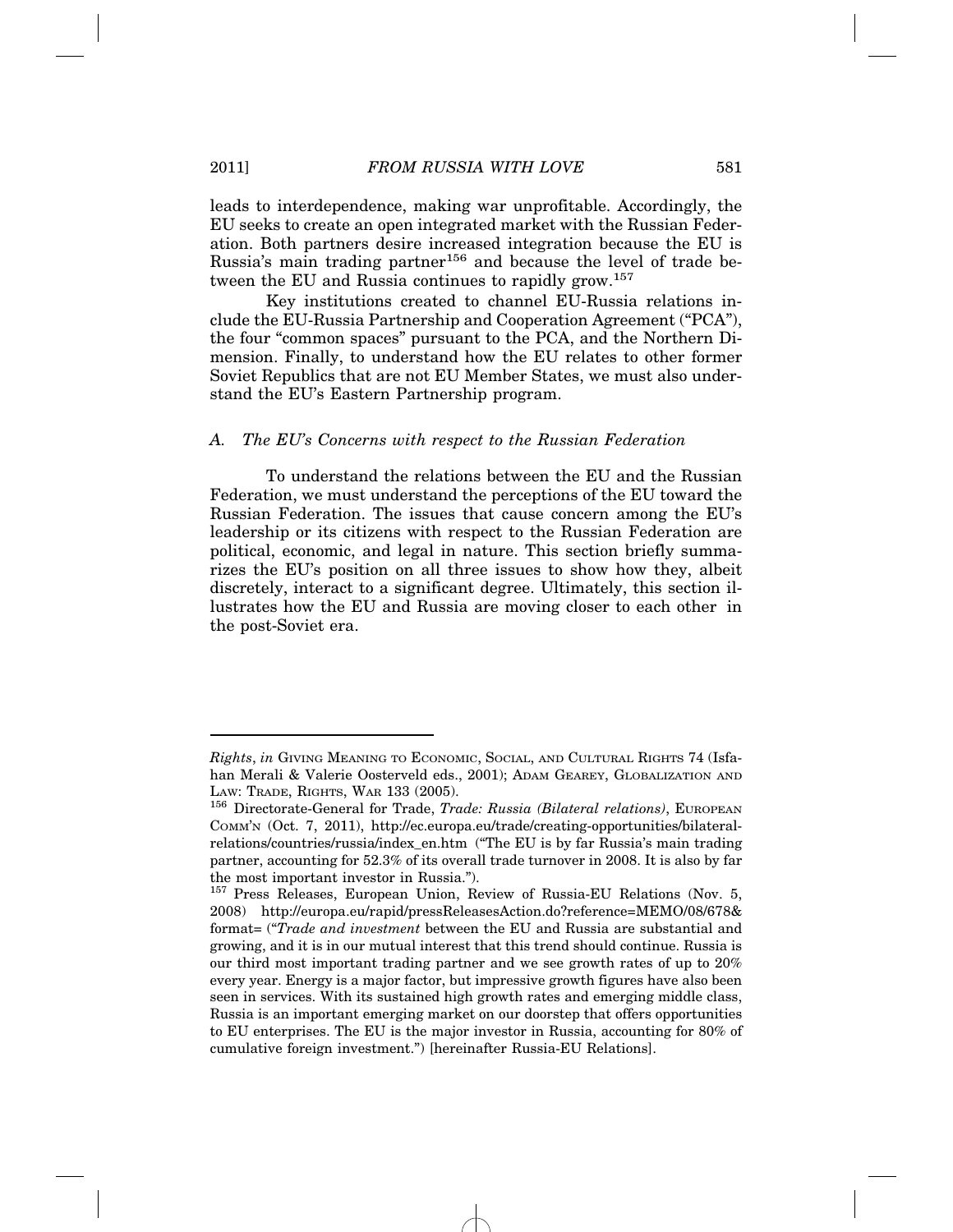## *1. Political Concerns*

Politically, the EU's concerns with respect to the Russian Federation go to questions of the rule of law, democracy,<sup>158</sup> and human rights protection.159

As to the rule of law, a Russian procedural rule of law state enables construction of durable and predictable *legal* institutions, rather than uncertain *political* ones, with the aim of transforming zero-sum political interactions into positive-sum economic interactions. Corruption in the domestic governance of the Russian Federation is a substantive problem for Russia's relationship with the EU because it threatens the security of economic relations<sup>160</sup> and undermines protection of human rights.

The EU's desire to foster democracy, in turn, is not merely an issue of the legitimacy of state power. The existence of democratic institutions is also taken – to some extent erroneously – as evidence or guarantor of the rule of law.161 The EU's concern with democracy in

<sup>160</sup> European Union Action Plan on Common Action for the Russian Federation on Combating Organised Crime, 2000 O.J. (C 106/5) 1, *available at* http://eur-lex.europa.eu/LexUriServ/LexUriServ.do?uri=OJ:C:2000:106:0005:0012:EN:PDF.

<sup>161</sup> EU/Russia Summit, *supra* note 144, at para. 1 ("[the EU] [r]eaffirms its belief that Russia remains one of the EU's most important partners in building longterm cooperation and a commitment to working together to address common chal-

<sup>158</sup> European External Action Service, *Freedom, Security and Justice*, EUROPEAN UNION (Oct. 15, 2011, 4:50 PM), http://www.eeas.europa.eu/russia/common spaces/fsj\_en.htm ("The EU has supported the development of democracy, the protection of human rights and the development of a healthy civil society in Russia notably through the European Initiative for Democracy and Human Rights (EIDHR).") [hereinafter *Freedom, Security and Justice*].

<sup>&</sup>lt;sup>159</sup> With democracy, respect for human rights, fundamental freedoms and the rule of law an essential element of EU-Russia relations, it is only natural that these issues are regularly discussed at all levels. In 2005 regular, six-monthly EU-Russia human rights consultations were established. They have provided for a substantial dialogue on human rights issues in Russia and the EU and on EU-Russian cooperation on human rights issues in international fora. The EU also maintains a regular dialogue with both Russian and international NGOs on human rights issues. Issues that the EU raises with Russia in the human rights consultations include: the human rights situation in Chechnya and the rest of the North Caucasus, including torture and ill-treatment; freedom of expression and assembly, including freedom of the media; the situation of civil society in Russia, notably in light of the laws on NGOs and extremist activities; the functioning of the judiciary, including independence issues; the observation of human rights standards by law enforcement officials; racism and xenophobia; legislation relating to elections. For its part the Russian side raises matters of concern to it in developments inside the EU. *Id.* ("The EU has supported the development of democracy.").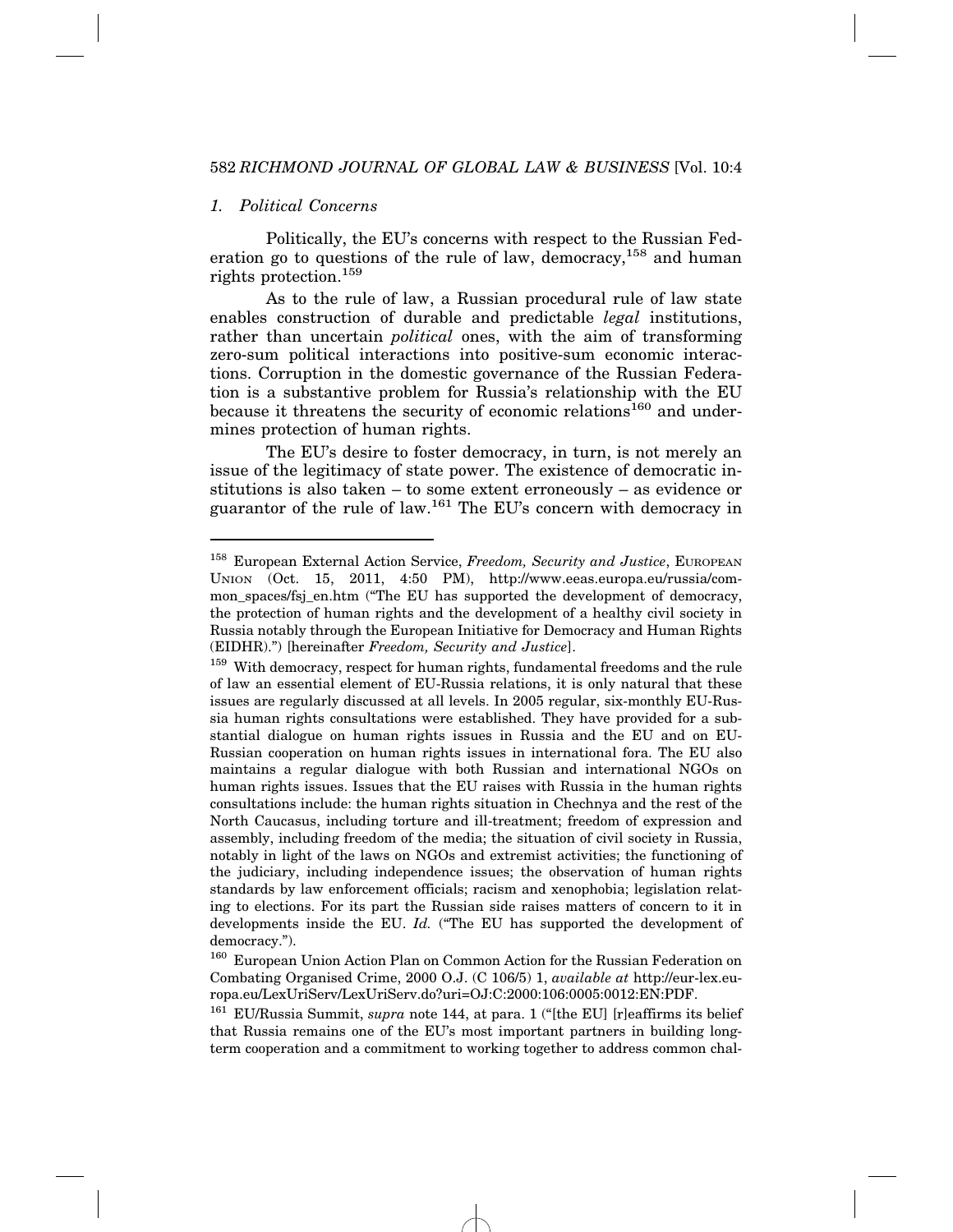the Russian Federation<sup>162</sup> can be seen as a proxy for concerns about the rule of law.163 However, *equating* democracy and the rule of law – and they do correlate – means that failure to attain the former is seen, wrongly, as *necessarily*, i.e. *inevitably*, impinging on attainment of the latter, and this can prevent progress. The rule of law is a precondition to stable business relations, in turn generating prosperity<sup>164</sup> and leads to effective human rights protection.<sup>165</sup> Democratic legitimation can thus be obtained after the fact and is not a *necessary*, indispensable precondition to improving human well-being in real terms.

lenges by means of a balanced, results-oriented approach based on democracy and the rule of law.").

<sup>162</sup> *See, e.g.*, Maria Elena Efthymiou, *Fact Sheets on the European Union: Russian Federation*, EUROPEAN PARLIAMENT (Jan. 25, 2011), http://www.europarl.europa. eu/parliament/expert/displayFtu.do?language=EN&id=73&ftuId=FTU\_6.4.2.html ("The fundamental values and principles of democracy, human rights, the rule of law and the market economy underpin the EU-Russia bilateral relationship and its legal basis, the Partnership and Cooperation Agreement (PCA). Russia and the EU are committed to work together to combat new threats to international security, such as terrorism, organised crime, illegal migration and trafficking in people as well as drugs.").

<sup>163</sup> *See, e.g.*, EU/Russia Summit, *supra* note 144, at para. F ("whereas, as a member of the Council of Europe and of the Organisation for Security and Cooperation in Europe (OSCE), Russia has committed itself to protect and promote human rights, fundamental freedoms and the rule of law, and to respect the sovereignty of its European neighbours; whereas EU-Russia relations have faced a number of serious challenges over the last few years, notably as regards concerns about democracy and human rights in Russia").

<sup>164</sup> *Cf.* Smock, *Kozlovsky on Russia's Failed Democracy*, BOYCOTTSOCHI.EU (Nov. 24, 2009), http://boycottsochi.eu/breaking-human-rights/401-kozlovsky-on-russiasfailed-democracy (reviewing Oleg Kozlovsky, *Russia: Lessons of Russia's Failed Liberalization*, *in* 20 YEARS AGO, 20 YEARS AHEAD: YOUNG LIBERAL IDEAS (Ulrich Niemann & Neli Kaloyanova eds., 2009)) ("Property rights are not guaranteed and can easily be violated via the corrupt police, courts and other government agencies. As a result, free markets cannot function and the best competitor is not the most efficient but the one with the best connections."). While I respectfully think Mr. Kozlovsky overstates the case, his identification of the rule of law as a needed precondition to the most productive open market economy is accurate. However, I argue that even a corrupt yet productive economy will generate improved human rights protection and the rule of law indirectly over time, but not as rapidly as a "clean" economy would. Corruption is a significant transaction cost and a source of inefficiency.

<sup>165</sup> *Cf. Country Strategy Paper 2007-2013: Russian Federation*, EUROPEAN UNION, at 3 (2007), http://ec.europa.eu/external\_relations/russia/docs/2007-2013\_en.pdf ("The EU places emphasis on the promotion of democracy, the rule of law and good governance in general, as well as respect for human rights and fundamental freedoms.").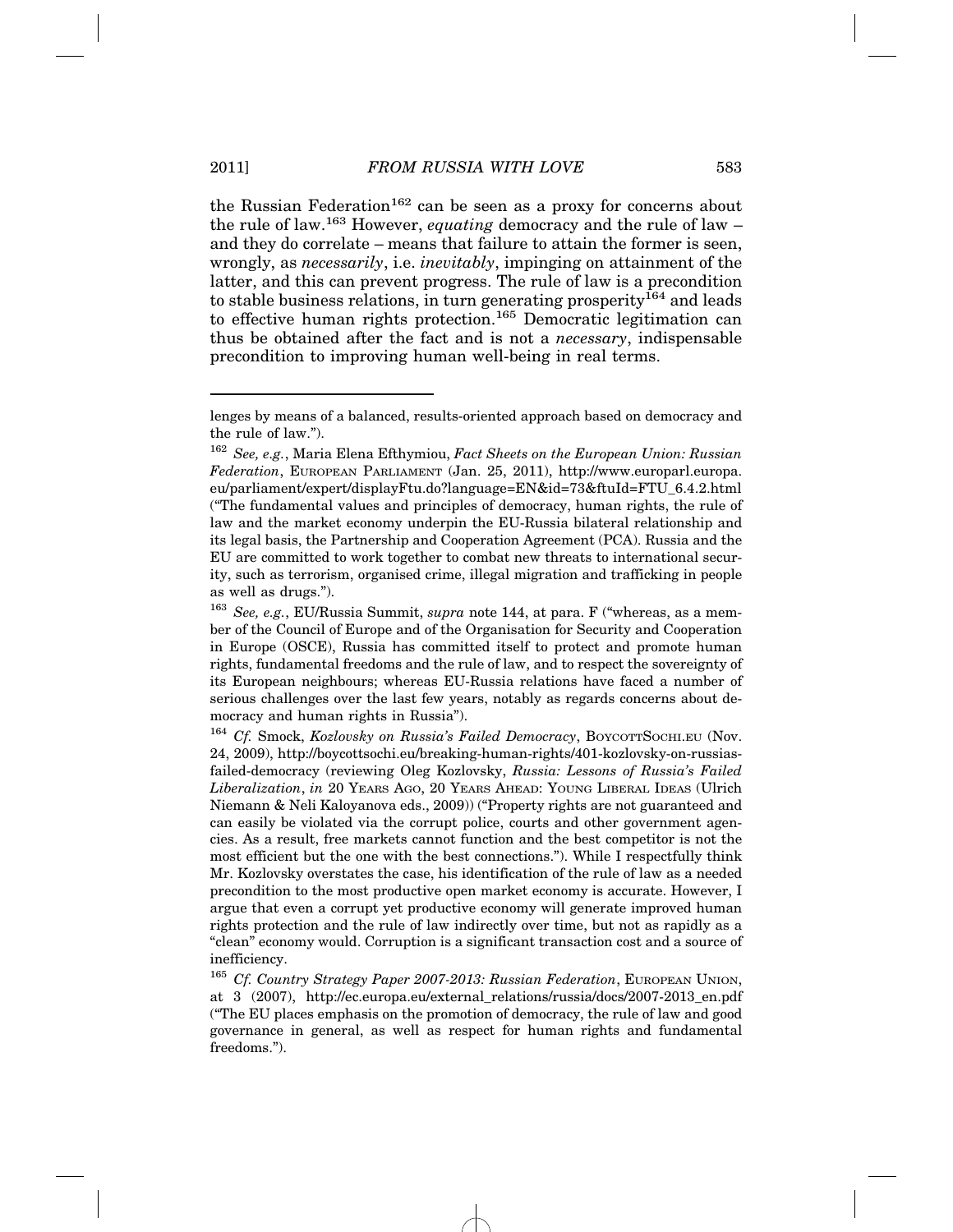Open governance institutions and processes are needed for the economy;166 the rule of law is *also* crucial for human rights protection.167 Poverty resulting from legal uncertainty and corruption reduces the real level of human rights protection and the legitimacy of Russian democracy.168

The relationships between the rule of law, a productive economy (which results from an open market, free trade, and the rule of law), democracy, and the attainment of human rights are mutually reinforcing and intertwined in complex ways They are, however, all positively associated: improvement in one tends to encourage improvement in the others.

#### *2. Economic Concerns*

As mentioned earlier, the economic context of Russian-EU trade can be summed up as "raw materials for finished goods," a normal pattern of trade between developed and developing countries.<sup>169</sup> In other words, the EU and the Russian Federation have an economic relationship based on interdependence. Nevertheless, Russian-EU

<sup>166</sup> *See* Sergei Guriev, *Tackling Corruption in the Russian Economy*, OPENDEMOCRACY.NET (Nov. 12, 2009), http://www.opendemocracy.net/od-russia/ sergei-guriev/tackling-corruption-in-russian-economy ("Growth requires specific economic institutions: the protection of ownership rights and of competition, the fulfillment of contracts (i.e. an independent and effective court system.").

<sup>167</sup> *Cf.* Murad Tangiev, *Political Leadership and Transitional Democracy in the Russian Federation: Challenges and Prospects*, 11 J. PEACE CONFLICT & DEV. 3 (2007) ("Democracy and human rights are considered to be fundamental prerequisites for a [sic] sustainable development and long-term peace.").

<sup>168</sup> *See, e.g.*, Jonathan D. Weiler, *Human Rights in Post-Soviet Russia*, DEMOKRA-TIZATSIYA (Spring 2002), *available at* http://findarticles.com/p/articles/mi\_qa3996/ is\_200204/ai\_n9062371/ ("declining state capacity, fiscal austerity, and growing social inequality, characteristic features of many of the new democracies, translate into gross violations of the rights of socially vulnerable groups.").

<sup>169</sup> *See EU-Russia Energy Relation*s, EUROPEAN COMM'N (Sept. 13, 2011), http:// ec.europa.eu/energy/international/russia/russia\_ en.htm ("The Russian Federation is the 3rd biggest world trade partner of the EU. Energy represents 65% of total EU imports from Russia. Russia is the biggest oil, gas, uranium and coal exporter to the EU. In 2007, 44.5% of total EU's gas imports (150bcm), 33.05% of total EU's crude oil imports, and 26% of total EU coal imports came from Russia. In total, around 24% of total EU gas sources are originating from Russia. In general, energy dependency varies significantly between different Member States / regions in the EU. The EU is by far the largest trade partner of the Russian Federation: 45% of Russia imports originate from the EU, and 55% of its exports go to the EU, including 88% of Russia's total oil exports, 70% of its gas exports and 50% of its coal exports. The export of raw materials to the EU represents around 40% of the Russian budget, and the EU represents 80% of cumulative foreign investments in Russia.").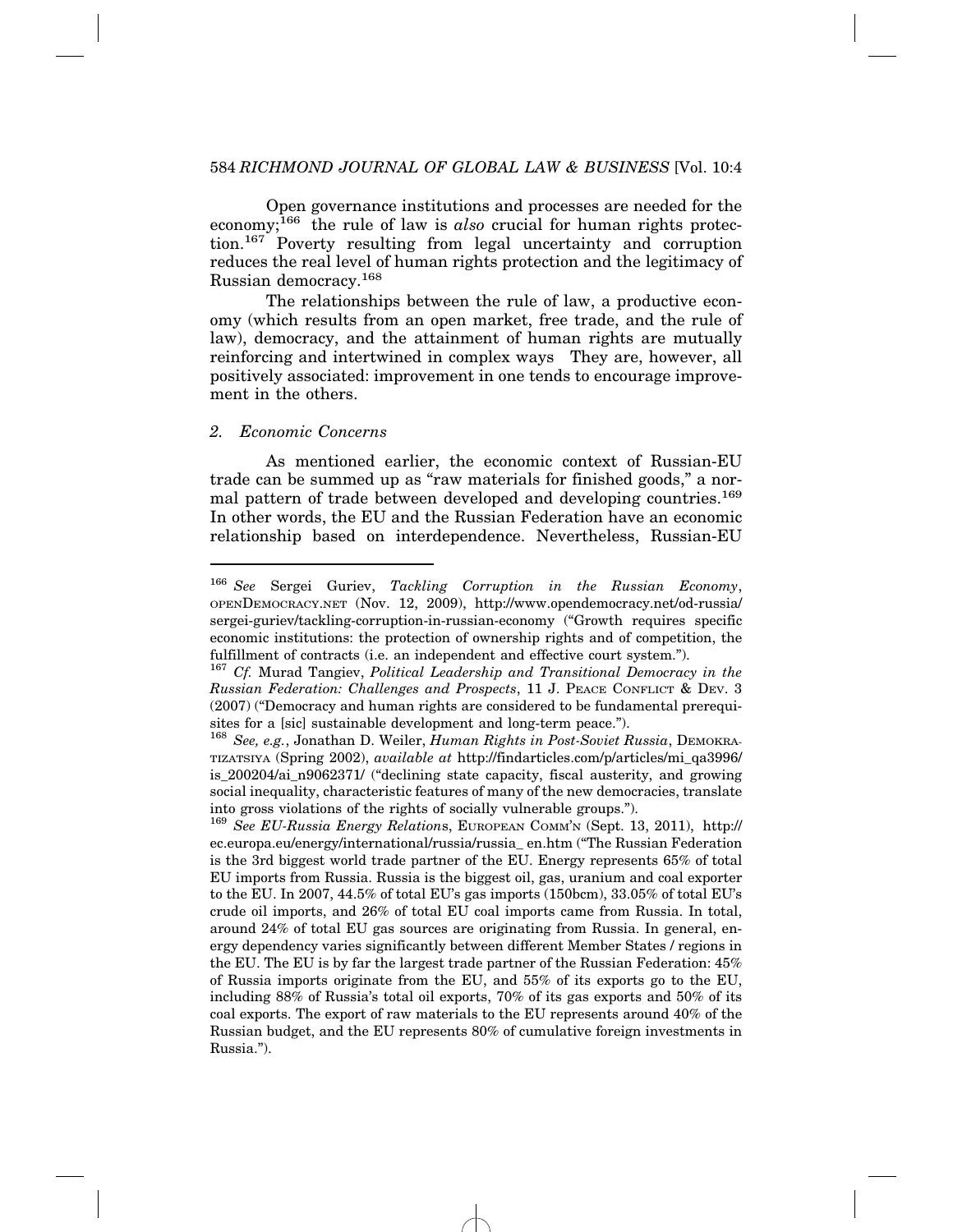trade has not, to present, coalesced into a binding legal document or  $relationship<sup>170</sup>$  beyond the existing partnership and cooperation agreement.

The key to peace and prosperity in the war 21st century is economic interdependence rather than isolation. Trading states have a strong incentive to renounce war against each other.<sup>171</sup> For example, the United States, unlike the EU, does not trade heavily with the Russian Federation.172 Perhaps as a consequence, U.S. analysts seem to overemphasize security aspects of the West's relationship with Russia.173

<sup>&</sup>lt;sup>170</sup> See id. ("[F]ollowing the gas crisis from 2009, it is essential to reinforce mutual confidence and to establish a strong and stable legal framework for EU-Russia energy relations.").

<sup>&</sup>lt;sup>171</sup> PAUL D'ANIERI, INTERNATIONAL POLITICS: POWER AND PURPOSE IN GLOBAL AF-FAIRS 184 (2d ed. 2010); *see* BRINK LINDSEY, AGAINST THE DEAD HAND: THE UNCER-TAIN STRUGGLE FOR GLOBAL CAPITALISM 71 (2002).

<sup>172</sup> *Russia*, OFFICE OF THE U.S. TRADE REPRESENTATIVE (Aug. 30, 2011), http:// www.ustr.gov/countries-regions/europe-middle-east/russia-and-eurasia/russia

<sup>(&</sup>quot;Russia is currently our 24th largest goods trading partner with \$31.7 billion in total (two way) goods trade during 2010. Goods exports totaled \$6.0 billion; Goods imports totaled \$25.7 billion. The U.S. goods trade deficit with Russia was \$19.7 billion in 2010. Russia was the United States' 37th largest goods export market in 2010 U.S. goods exports to Russia in 2010 were \$6.0 billion, up 11.9 percent (\$636 million) from 2009."); *Trade in Goods with Russia*, U.S. CENSUS BUREAU, *available at* http://www.census.gov/foreign-trade/balance/c4621.html#2010 (showing data that in 2010 the U.S. exported but 6.0064 billion dollars of goods to Russia and imported only 25.6910 billion dollars of goods from Russia.).

<sup>173</sup> *See, e.g.*, NORMAN A. GRAEBNER, RICHARD DEAN BURNS & JOSEPH M. SIRACUSA, REAGAN, BUSH, GORBACHEV: REVISITING THE END OF THE COLD WAR 2, 47 (2008); John Prados, *A World of Secrets: Intelligence and Counterintelligence*, *in* THE CEN-TRAL INTELLIGENCE AGENCY: SECURITY UNDER SCRUTINY 143 (Athan G. Theoharis et al. eds., 2006) (explaining that errors in U.S. analysis of Russian capabilities and intentions are a fairly consistent historical fact). *See generally* Eric Engle, *Beyond Sovereignty? The State After the Failure of Sovereignty*, 15 ILSA J. INT'L & COMP. L. 1 (2008); Engle, *Europe Deciphered*, *supra* note 2; Engle, *The Transformation, supra* note 51; Eric Engle, Working Paper, Contemporary Legal Thought in International Law: A Synopsis (2010), http://www.law.harvard.edu/students/ orgs/hela/working%20papers/2010/EngleContemporaryLegalThought.doc (explaining that this results from 1) individualist method which does not consider historical tendencies of groups 2) presuming the opponent has the same experiences and objectives (failure in opponent modeling) 3) presuming the opponent is an (implacable) adversary and cannot be a partner. These sorts of errors are the result of applying the outmoded realist state centric view of the world to international relations).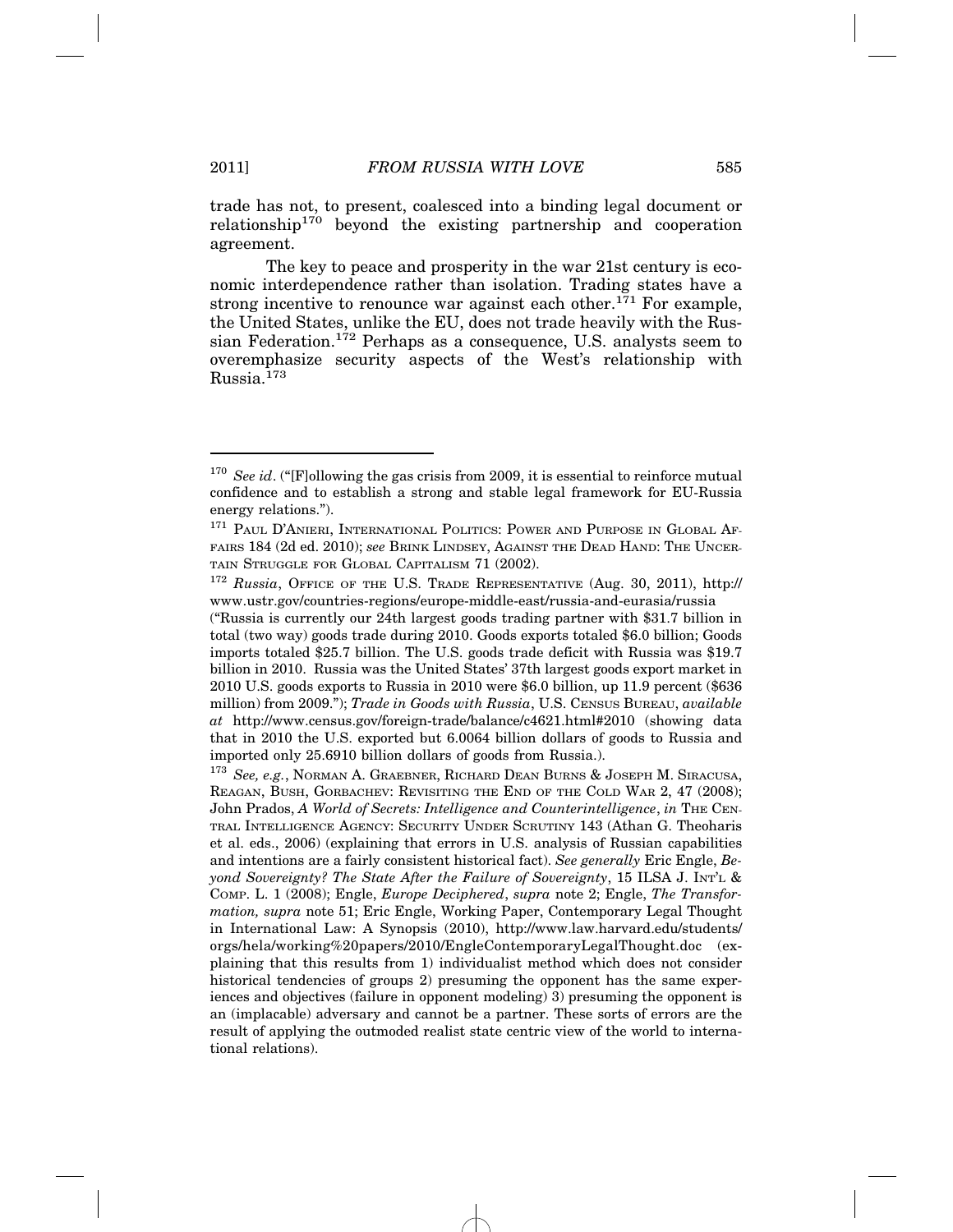#### *3. Legal Concerns*

The EU's legal concerns with Russia touch a myriad of issues. This section covers only some of the most salient ones. One concern is criminality,  $174$  which includes arms and drug trafficking.  $175$  Human migration is also a concern, with fears that Russian workers might flood European labor markets.<sup>176</sup>These fears, however, are not particularly realistic. Most people are not criminals, and most criminals are eventually caught. The EU's eastward expansion did not lead to the flooding of Western European labor markets with cheap Eastern labor.<sup>177</sup> Western European fears of a flood of Eastern European workers have shown themselves to be unrealistic and overstated.178 Like most modern industrialized countries, the Russian Federation faces net labor inflows rather than outflows.179 In fact, about ten million foreigners, mostly from China and Northern Korea, work in the Rus-

<sup>178</sup> *Id.*

<sup>174</sup> *See* Matthew Day, *EU Immigration Fears over Polish Visa Deal with Russia*, THE INDEPENDENT.IE (Dec. 28, 2010), http://www.independent.ie/world-news/europe/eu-immigration-fears-over-polish-visa-deal-with-russia-2475682.html ("Poland is pushing for citizens of the Russian enclave of Kaliningrad to have visa-free travel, despite fears this could increase smuggling and illegal migration into the European Union.").

<sup>175</sup> *Cf. Freedom, Security and Justice*, *supra* note 158 ("Our cooperation contributes to the objective of building a new Europe without dividing lines and facilitating travel between all Europeans while creating conditions for effectively fighting illegal migration. Moreover, the EU has a considerable interest in strengthening cooperation with Russia by jointly addressing common challenges such as organised crime, terrorism and other illegal activities of cross-border nature.").

<sup>176</sup> *Russia-EU summit: Is Russia Part of Europe?*, RIANOVOSTI (June 2, 2010, 5:04 PM), http://en.rian.ru/analysis/20100602/159271440.html ("The visa barrier between the EU and its eastern neighbors has been growing stronger since the 1990s as a result of Europe's fear of a wave of poor immigrants from the East. As it turns out, this fear was unjustified. Even after Poland joined the EU and all restrictions on Polish immigration were lifted, Poles continued to immigrate to other European countries legally for jobs they had already secured and with enough travel money in their pockets. There was no wave of immigrants from Belarus, Ukraine or Russia, even though Ukrainians, for example, can get a Schengen visa from Poland free of charge.").

<sup>177</sup> *Id.*

<sup>&</sup>lt;sup>179</sup> Russia to Announce Amnesty for Millions of Illegal Guest-Workers, RUSS. DAILY NEWS INFO. SERV. (Sept. 13, 2011), http://www.english-to-russian-translation.com/ russian-translation-news-091105.html ("The chairman of the Federal Migration Service said that there were up to 15 million illegal workers living in present-day Russia. About 80 percent of them come from the countries of the former USSR.").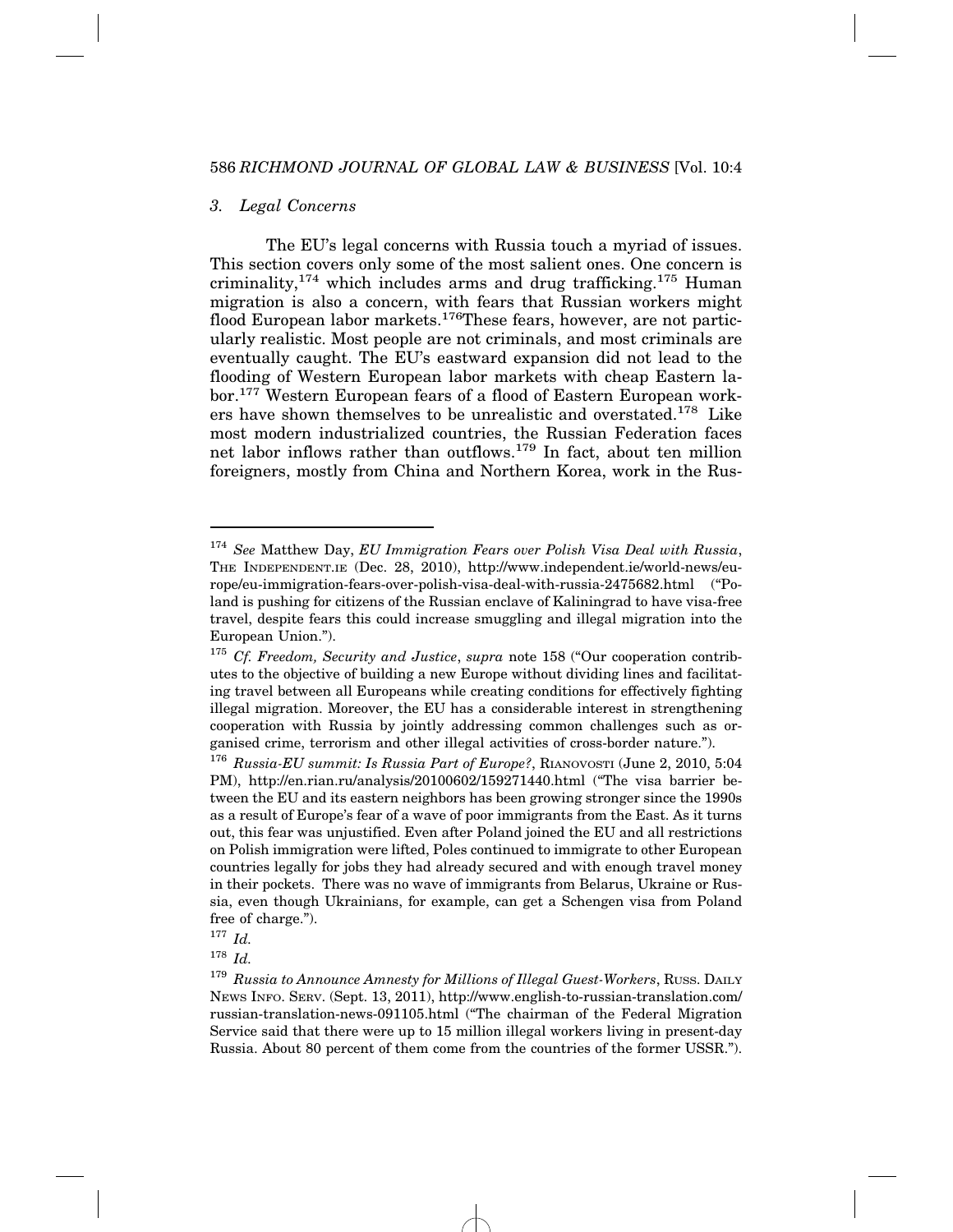sian Federation, most of them illegally.<sup>180</sup> Thus, Russian-EU economic integration will not cause a flood of Russian labor into the EU.

The aforementioned political, economic and legal concerns return us to the question of the relationships between the rule of law, democracy, the economic system, and human rights – questions to which we now focus our attention.

#### *B. The EU-Russia Partnership and Cooperation Agreement (PCA)*

The EU and the Russian Federation aim to create an open integrated market. Just as the EU created a single integrated market in order to generate prosperity and interdependence to obviate and avert war, so too do the EU and Russian Federation seek to create an integrated market.181 This open and integrated market is to be attained via the Partnership and Cooperation Agreement, which is the principal legal instrument governing EU-Russia relations.182 The EU also uses PCAs to relate to several other former Soviet Republics.183 The PCAs seek, via functionalist incrementalism, to create over time the same base found in the EU: a customs union featuring the free movement of goods and capital, the right to establish enterprises, and eventually to include the exchange of professional services and workers.<sup>184</sup>

The EU-Russia PCA forms the basis of the four "common spaces" between the EU and the Russian Federation<sup>185</sup> resulting in an

<sup>180</sup> *Russia Cracking Down on Illegal Migrants*, N.Y. TIMES (Jan. 15, 2007), http:// www.nytimes.com/2007/01/15/world/europe/15iht-migrate.4211072.html.

<sup>181</sup> *EU-Russia Common Spaces Progress Report 2009*, EUROPEAN COMM'N (Mar. 2010), at 5, *available at* http://www.st-gaterus.eu/\_media/commonspaces\_prog\_report\_2009\_en.pdf ("The overall objective of the Common Economic Space is the creation of an open and integrated market between the EU and Russia.") [hereinafter *Progress Report*].<br><sup>182</sup> *See* Agreement on Partnership and Cooperation Establishing a Partnership

Between the European Communities and their Member States, of One Part, and the Russian Federation, of the Other Part, 2007 O.J. (L 327), *available at* http:// eur-lex.europa.eu/LexUriServ/LexUriServ.do?uri=CELEX:21997A1128(01):EN: HTML.

<sup>183</sup> *See Partnership and Cooperation Agreements (PCAs): Russia, Eastern Europe, the Southern Caucuses and Central Asia*, EUROPEAN UNION (Sept. 29, 2010), http:// europa.eu/legislation\_summaries/external\_relations/relations\_with\_third\_countries/eastern\_europe\_and\_central\_asia/r17002\_en.htm (showing that the EU has signed PCAs with almost all of the former Soviet Republics).  $^{184}$   $_{\textit{LJ}}$ 

<sup>&</sup>lt;sup>185</sup> JOSEPH FRANCOIS & MIRIAM MANCHIN, ECONOMIC IMPACT OF A POTENTIAL FREE TRADE AGREEMENT (FTA) BETWEEN THE EUROPEAN UNION AND THE COMMON-WEALTH OF THE INDEPENDENT STATES 102 (CASE Network Reports, ENEPO Project, No. 84/2009), *available at* http://www.case-research.eu/upload/publikacja\_ plik/23704363\_CNR\_84\_final.pdf. ("The Partnership and Co-operation Agreement (PCA) which entered into force in 1997 has been the framework of the EU-Russia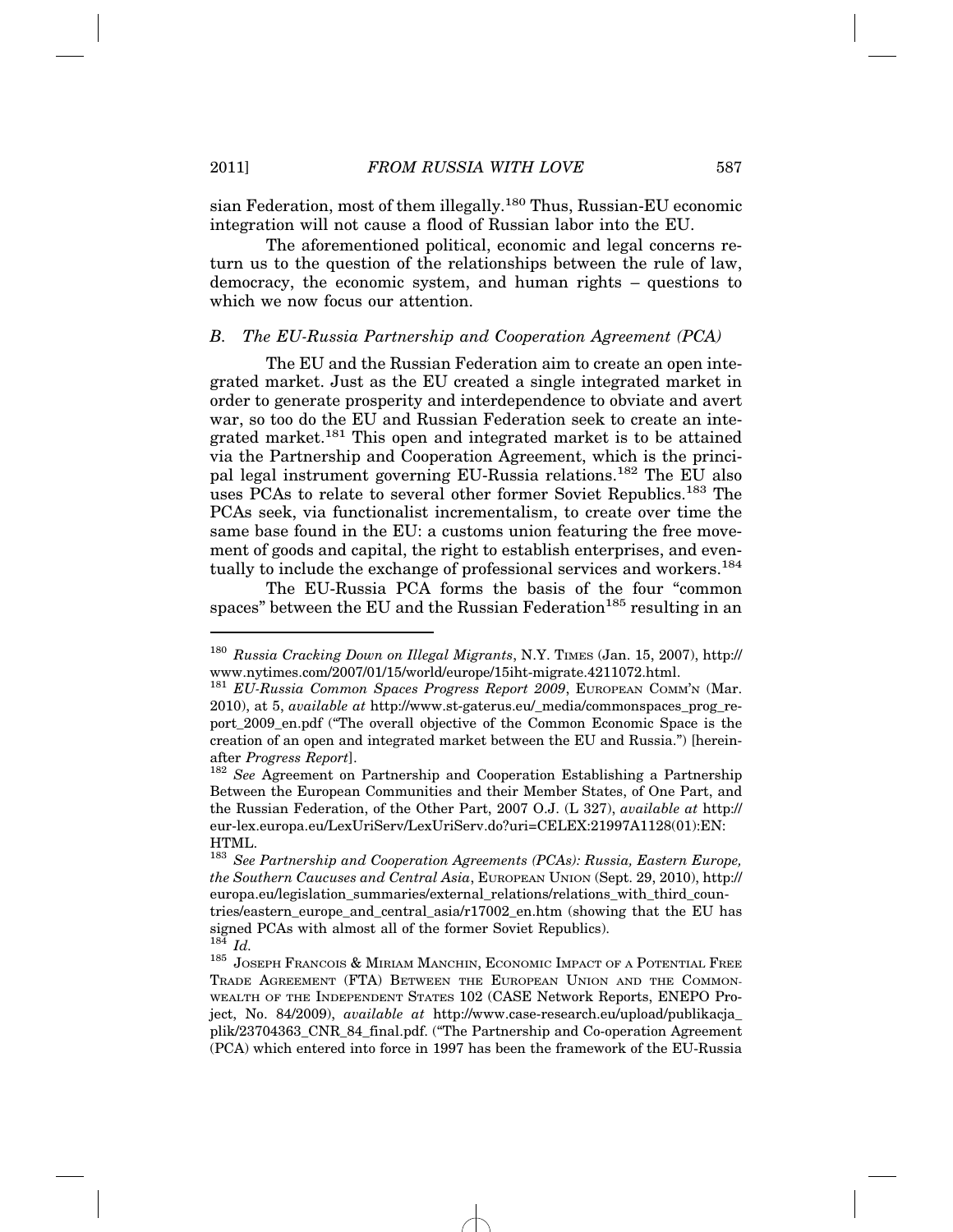effective institutional framework functioning through the Permanent Partnership Council.186 At the 2003 Petersburg Summit, the EU and Russia agreed to strengthen cooperation by creating four "common spaces" in the framework of the Partnership and Cooperation Agreement.<sup>187</sup> These are:

- 1. The Common Economic Space, covering economic issues and the environment;
- 2. The Common Space of Freedom, Security and Justice;
- 3. The Common Space of External Security, including crisis management and non-proliferation; and
- 4. The Common Space of Research and Education, including cultural aspects.

This approach parallels the "pillar" structure that was one aspect of the EU prior to the Lisbon Treaty. The Russian Federation wants to be treated as an equal partner to the EU. Thus, a pillar approach, rather than the European Neighborhood Policy (ENP), was established. The pillar approach, however, in fact parallels the ENP approach:<sup>188</sup>

#### *1. Common economic space*

The essence of the European Union is a "single integrated market." The EU-Russian common economic spaces seek to attain "an open integrated market." Formation of the common economic space re-

relationship for a decade. The agreement regulates the political, economic and cultural relations between the EU and Russia and is the legal basis for the EU's bilateral trade with Russia. In 2003 the EU and Russia agreed to create four EU-Russia "common spaces", within the framework of the existing Partnership and Co-operation Agreement (PCA). The Common Economic Space (CES) aims at increasing economic cooperation with creating grounds for establishing a more open and integrated market between the EU and Russia.").

<sup>186</sup> Russia-EU Relations, *supra* note 157 ("EU-Russia relations are based on the Partnership and Cooperation Agreement (PCA) in force since 1997, which was further complemented by the Four Common Spaces in 2005. This results in an institutional framework which in many respects works well, particularly at political level [sic] through the Cooperation Council (now Permanent Partnership Council in Foreign Ministers' format).").

<sup>&</sup>lt;sup>187</sup> European External Action Service, *EU-Russia Common Spaces*, EUROPEAN UNION (Aug. 29, 2011)*,* http://www.eeas.europa.eu/russia/common\_spaces/index\_ en.htm.

<sup>188</sup> *Commission Report Reviews Progress Under EU-Russia Common Spaces*, N. DIMENSION P'SHIP IN PUB. HEALTH AND SOC. WELL-BEING (Apr. 23, 2010), http:// www.enpi-info.eu/maineast.php?id=21349&id\_type=1&lang\_id=450 ("Russia is not part of the European Neighbourhood Policy. Its relationship with the EU is defined as a Strategic Partnership, consistent with the ENP but evolving along different lines.").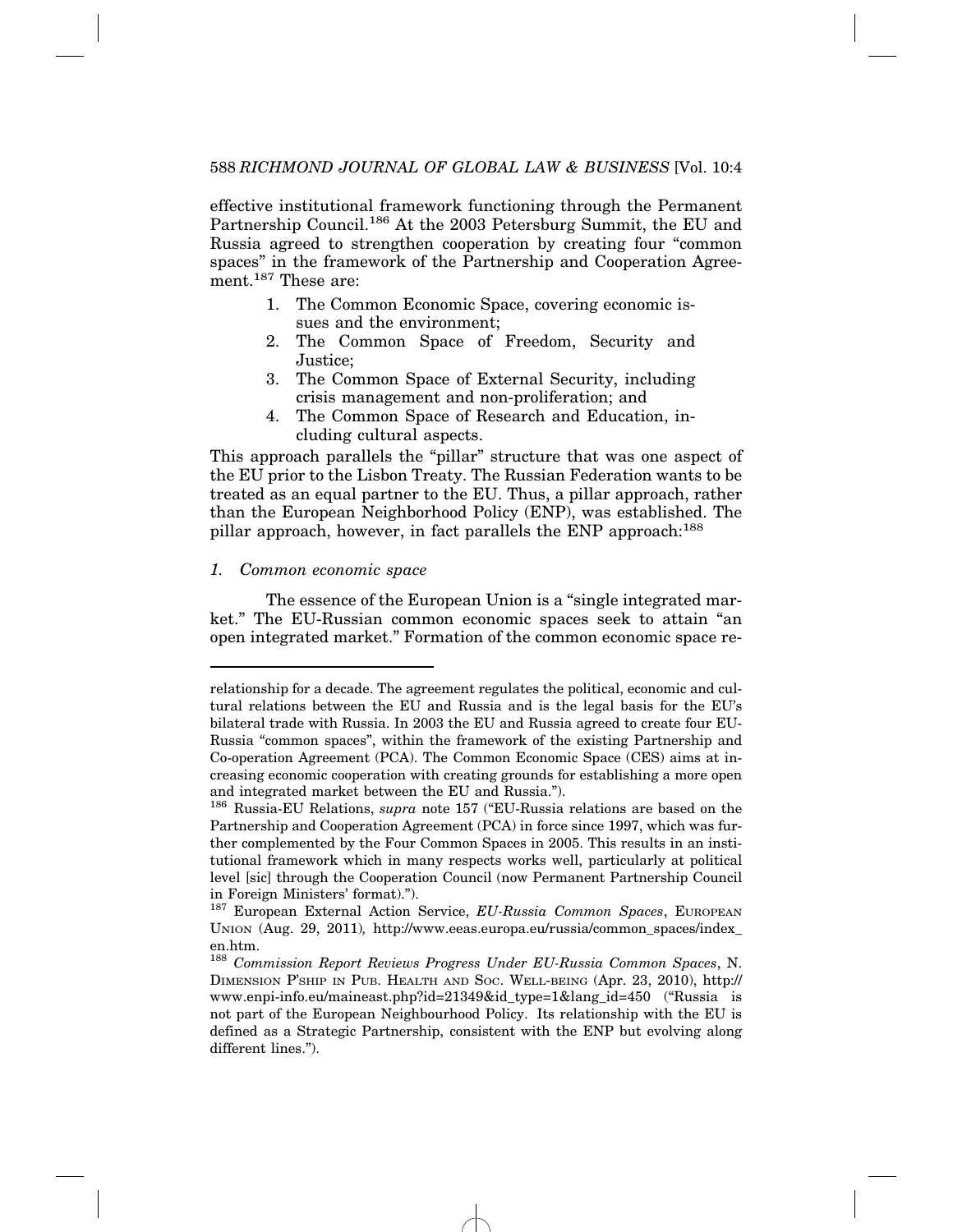quires the "gradual approximation of legislation."189 Legal harmonization is one means to the end of improving the rule of law in Russia. Legal harmonization increases legal certainty and reduces transaction costs as do the suppression of tariff barriers, quantitative restrictions, and legal provisions with similar effect.

#### *2. Common Space on Freedom, Security and Justice*

This common space essentially governs police cooperation.<sup>190</sup> Here, the EU addresses its concerns earlier mentioned of criminality.191 The essence of this common space is cooperative and largely a political, rather than legal, arrangement. Regarding travel freedoms, travel to and from Russia is still generally subject to visas. Second is the ongoing concern of unauthorized migration. As to security, the central focuses are countering the problems of crime and terrorism. As to justice, the primary human rights issues involve press freedoms and overreactions against terrorism by the Russian State, and secondarily is the concern with ultra-nationalist violence.<sup>192</sup>

#### *3. Common Space on External Security*

This common space parallels the former common foreign and security policy  $(CFSP)$  pillar of the EU.<sup>193</sup> The goals here are nonproliferation of weapons of mass destruction (especially nuclear weapons), anti-terrorism collaboration, and EU-Russia security cooperation. Today, the EU and the Russian Federation cooperate militarily in

<sup>189</sup> European External Action Service, *Common Economic Space*, EUROPEAN UNION (Aug. 29, 2011), http://www.eeas.europa.eu/russia/common\_spaces/ economic\_en.htm.

<sup>190</sup> *Freedom, Security and Justice*, *supra* note 158 ("The EU and Russia agreed at the St. Petersburg Summit of May 2003 to create in the long-term a 'Common Space on Freedom, Security and Justice'. A road map agreed in 2005 sets out the objectives and areas for cooperation in the short and medium term. Its gradual development takes place in the framework of the Partnership and Cooperation Agreement.").

 $191$  *Id.* ("Our cooperation contributes to the objective of building a new Europe without dividing lines and facilitating travel between all Europeans while creating conditions for effectively fighting illegal migration. Moreover, the EU has a considerable interest in strengthening cooperation with Russia by jointly addressing common challenges such as organised crime, terrorism and other illegal activities of cross-border nature.").<br><sup>192</sup> See generally Progress Report, supra note 181, at 41-43.

<sup>&</sup>lt;sup>193</sup> European External Action Services, *External Security*, EUROPEAN UNION (Aug. 29, 2011), http://www.eeas.europa.eu/russia/common\_spaces/external\_security\_en. htm ("The EU and Russia have agreed to reinforce their cooperation in the area of external security. . . ").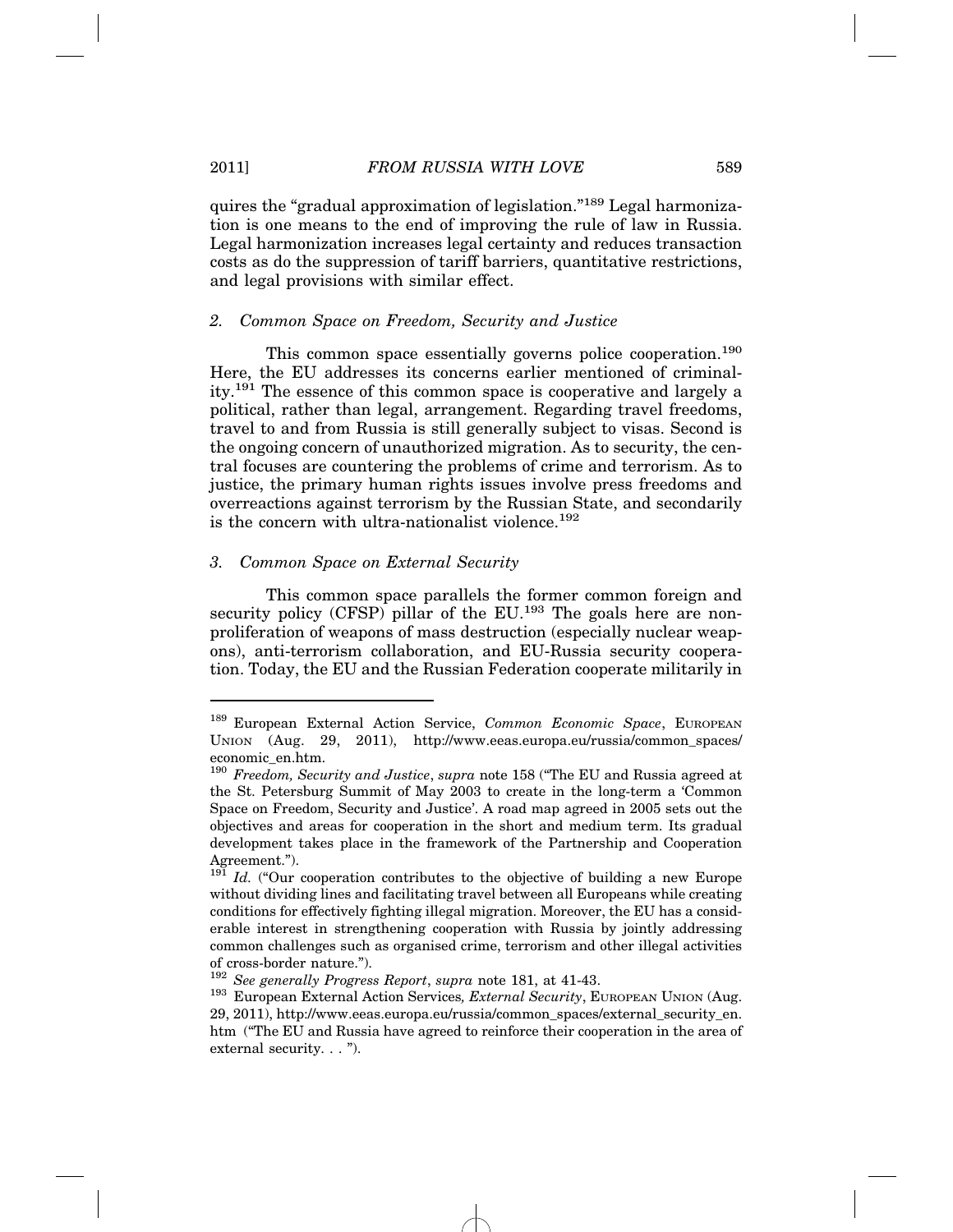certain peacekeeping missions in Africa pursuant to the common space of external security.

# *4. Common Space of Research and Education, Including Cultural Aspects*

This common space seeks to foster intellectual exchanges and encourage scientific and technical innovation as a key contributor to economic growth.194 From the Russian perspective, it involves developing the Skolkovo research and industrial park, which is considered the Russian Silicon Valley.195

#### *C. The Northern Dimension*

The Northern Dimension's objective is to promote environmentally sustainable development throughout the region.<sup>196</sup> It is a regional political framework established to govern the Baltic and Arctic regions.197 Most notably, it focuses on environmental pollution and cleanup issues that particularly concern radioactive waste<sup>198</sup> resulting from the decommissioning of Soviet-era nuclear vessels, and related issues such as health and maritime transit.<sup>199</sup> The Northern Dimension's objective is to promote environmentally sustainable development throughout the region.<sup>200</sup>

<sup>194</sup> European External Action Services, *Research and Development, Education, Culture*, EUROPEAN UNION (Aug. 29, 2011), http://www.eeas.europa.eu/russia/common spaces/research en.htm ("In the area of research and development the objective is to enhance EU-Russia cooperation in mutually agreed priority fields. . . "). <sup>195</sup> *Russia to Spend \$132 Million on Skolkovo Research Hub in 2010,* RIA NOVOSTI (Aug. 29, 2010, 19:29), http://en.rian.ru/business/20100729/159987299.html.

<sup>196</sup> *NDPHS - About NDPHS - Background, Mission, Priorities, Strategy, Actors and Activities*, N. DIMENSION P'SHIP IN PUB. HEALTH AND SOC. WELL-BEING (Aug. 29, 2011), http://www.ndphs.org/?about\_ndphs ("The mission of the NDPHS is to promote the sustainable development of the Northern Dimension area by improving peoples' health and social well-being.").

<sup>197</sup> European External Action Services, *European Union: Northern Dimension*, EUROPEAN UNION (Aug. 29, 2011), http://ec.europa.eu/delegations/russia/eu\_russia/fields\_cooperation/regional\_issues/northern\_dimension/index\_en.htm ("The Northern Dimension Policy of the European Union answers to the EU's intensive cross-border relations with Russia in the Baltic Sea and Arctic Sea regions.").  $^{198}$   $_{Id}$ 

<sup>198</sup> *Id.* <sup>199</sup> European External Actions Services*, Northern Dimension,* EUROPEAN UNION (Aug. 29, 2011), http://eeas.europa.eu/north\_dim/ ("To facilitate project implementation within the framework of the ND policy, partnerships on the following issues were created: the environment (NDEP), public health and social wellbeing (NDPHS), culture (NDPC) and transport and logistics (NDPTL).").

<sup>200</sup> *NDPHS - About NDPHS - Background, Mission, Priorities, Strategy, Actors and Activities*, N. DIMENSION P'SHIP IN PUB. HEALTH AND SOC. WELL-BEING (Aug. 29, 2011), http://www.ndphs.org/?about\_ndphs ("The mission of the NDPHS is to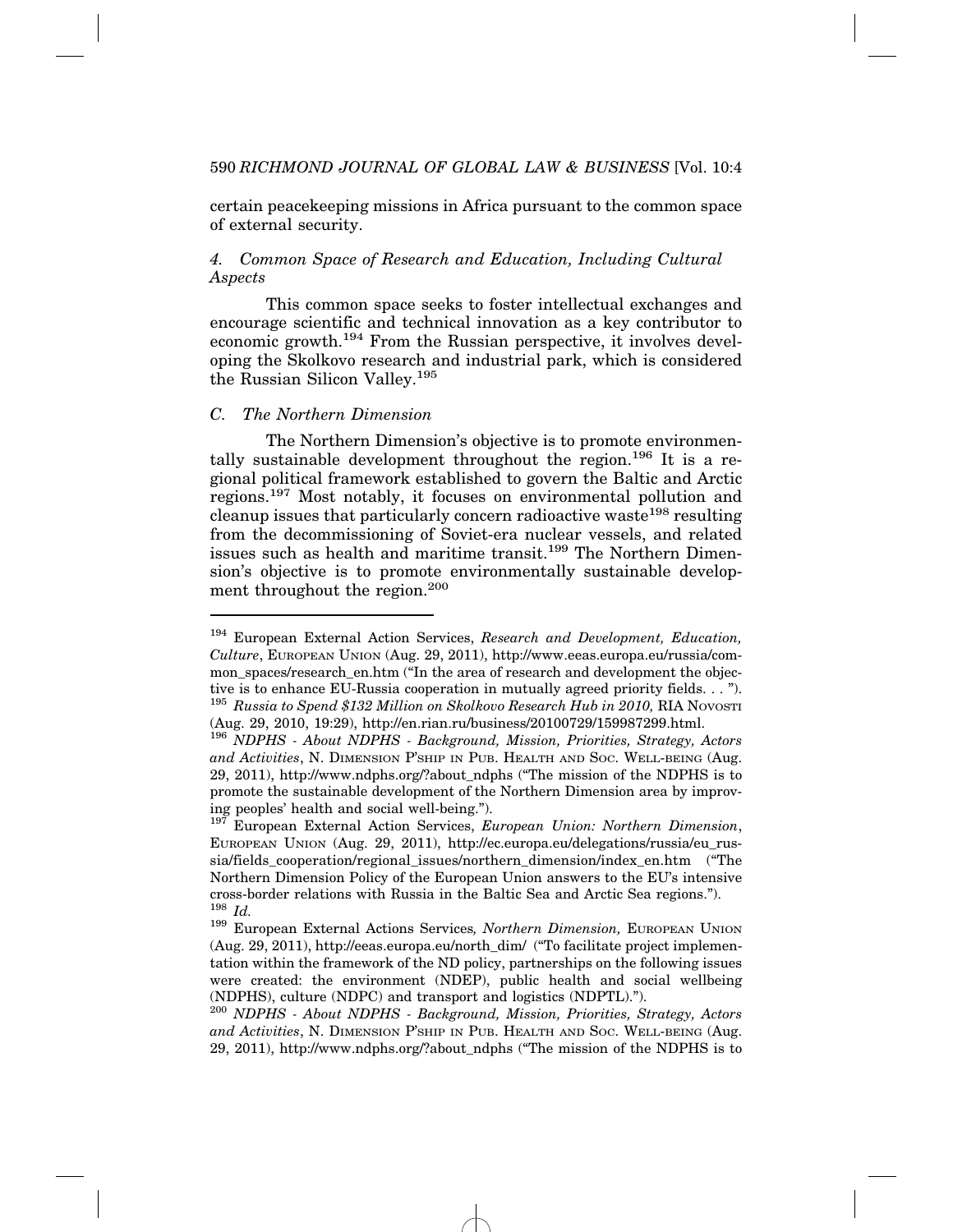#### *D. The Eastern Partnership*

The EU frames its relations with the Ukraine, Moldova, and the Caucasian republics within its Eastern Partnership framework.<sup>201</sup> The *Joint Declaration of the Prague Eastern Partnership Summit* stated that "[t]he main goal of the Eastern Partnership is to create the necessary conditions to accelerate political association and further economic integration between the European Union and interested partner countries."202 To attain this goal of open borders and economic integration to foster economic development and ultimately political stability, the respect of human rights, and the rule of law, "[t]he European Commission proposed a 'differentiated, progressive, and benchmarked approach' to the new neighbors which was specified in the European Neighborhood Policy (ENP) Strategy paper."203 To promote this strategy, the EU has jointly mobilized aid and trade as rewards for the attainment of the rule of law and human rights protections to EU standards.204

Both Russia and the EU have sometimes perceived the Eastern Partnership as a point of contention between the EU and the Russian Federation. Each side inaccurately perceived the other as trying to carve out "spheres of influence" to "freeze out" the other.<sup>205</sup> The obsta-

promote the sustainable development of the Northern Dimension area by improving peoples' health and social well-being.").

<sup>201</sup> *See* European External Action Services*, Eastern Partnership*, EUROPEAN UNION (Aug. 29, 2011), http://eeas.europa.eu/eastern/index\_en.htm ("The European Commission put forward concrete ideas for enhancing our relationship with: Armenia, Azerbaijan, Belarus, Georgia, Moldova and Ukraine. This would imply new association agreements including deep and comprehensive free trade agreements with those countries willing and able to enter into a deeper engagement and gradual integration in the EU economy.").

<sup>&</sup>lt;sup>202</sup> Press Release, Council of the European Union, Joint Declaration of the Prague Eastern Partnership Summit (May 7, 2009), *available at* http://europa.eu/rapid/ pressReleasesAction.do?reference=PRES/09/78&format=HTML&aged=0&language=EN&guiLanguage=EN.<br><sup>203</sup> Francois & Manchin, *supra* note 185, at 9.

<sup>&</sup>lt;sup>204</sup> See, e.g., *European Neighbourhood and Partnership Instrument: Georgia, National Indicative Programme 2007-2010*, EUROPEAN COMM'N 4 (Sept. 13, 2011), http://ec.europa.eu/world/enp/pdf/country/enpi\_csp\_nip\_georgia\_en.pdf.

<sup>205</sup> *See, e.g., Motion for a Resolution on the EU-Russia Summit*, COM (2010) B7- 0297 (June 9, 2010), *available at* http://www.europarl.europa.eu/sides/getDoc.do? type=MOTION&reference=B7-2010-0297&language=EN ("whereas there is a latent dispute between the EU and Russia on creating spheres of influence in the common neighbourhood; whereas this competition prevents the solution of frozen conflicts and risks to create new one's; whereas the European Union and the Russian Federation could and should play together an active role in promoting peace and stability in the common neighbourhood,"); Pop, *supra* note 142; Andrew Wilson et al., *The Future of EU-Russia Relations*, EUR. PARL. 15-16 (2009), http://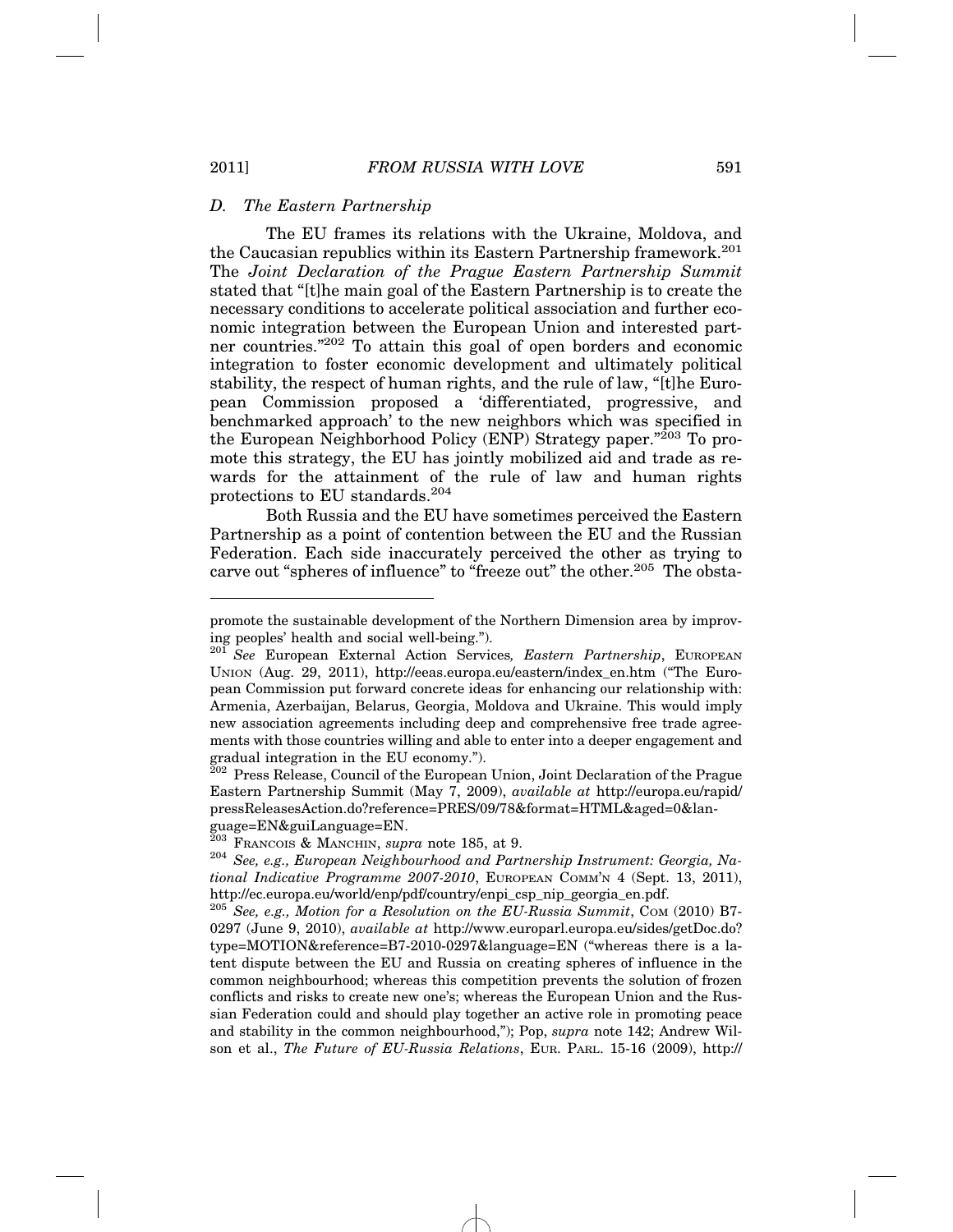cles that had been hindering improved economic integration, however, will be increasingly surmounted by visionary leadership in the EU, Russia, and the other former Soviet Republics. This is because of increased transnational institutional awareness and improved mutual understanding. Most importantly, it is also because of the mutual recognition that EU cooperation with the formation of EU-modeled transnational governance in the Russian Federation and the former Soviet Republics is complementary and not conflicting.

#### *E. WTO Accession*

The EU views Russia's accession to the WTO as a means of achieving the end of increased prosperity through freer trade, and the construction of legal institutions as the formation of a Russian rule of law state.206 The United States shares this view.207 For its part, the Russian Federation wishes to join the WTO<sup>208</sup> and coordinates its accession with  $EurAsEC^{209}$  and the  $EU^{210}$  toward that goal. This paper

www.europarl.europa.eu/meetdocs/2004\_2009/documents/dv/pe407011en\_wilsonpopes/pe407011en\_wilsonpopescu.pdf.

<sup>206</sup> EU/Russia Summit, *supra* note 144, at para. G ("whereas Russia's accession to the World Trade Organisation (WTO) would make a substantial contribution to further improving economic relations between the EU and Russia, subject to a binding commitment on Russia's part to full compliance with and implementation of WTO undertakings and obligations, and would pave the way for a far-reaching, comprehensive economic integration agreement between the two partners on the basis of genuine reciprocity, and whereas Russia established a customs union with Kazakhstan and Belarus on 1 January 2010").

<sup>207</sup> *2007 EU-U.S. Summit Promoting Peace, Human Rights and Democracy Worldwide,* EUROPEAN UNION 2 (2007), http://www.eeas.europa.eu/us/sum04\_07/ statement\_political\_security\_issues.pdf ("We note the importance of our relationship with Russia. A stable, prosperous and democratic Russia remains in our common interest. We seek in our relations with Russia to promote common values such as political pluralism, the rule of law, and human rights, including freedom of media, expression and assembly, and note our concerns in these areas. We will continue to work with Russia in areas of mutual interest, including non-proliferation, counterterrorism, energy security and regional issues, such as the resolution of frozen conflicts. We will also continue to work with Russia towards its accession to the World Trade Organization.").

<sup>208</sup> *Events: Russia's WTO Accession is Our Foreign Economic Policy Priority – Deputy Prime Minister Alexander Zhukov*, OFFICIAL WEBSITE OF THE GOV'T OF THE RUSS. FED'N (Dec. 1, 2010), http://government.ru/eng/docs/13142/ ("Russia's WTO accession is our foreign economic policy priority.").

<sup>209</sup> *Prime Minister Vladimir Putin Meets with Representatives of the German Business Community*, OFFICIAL WEBSITE OF THE GOV'T OF THE RUSS. FED'N (Nov. 26, 2010), http://premier.gov.ru/eng/events/news/13120/ ("We believe that we have come close to meeting every requirement for this. Moreover, I can tell you that, as our negotiators report, in practical terms we have agreed, at least with the Euro-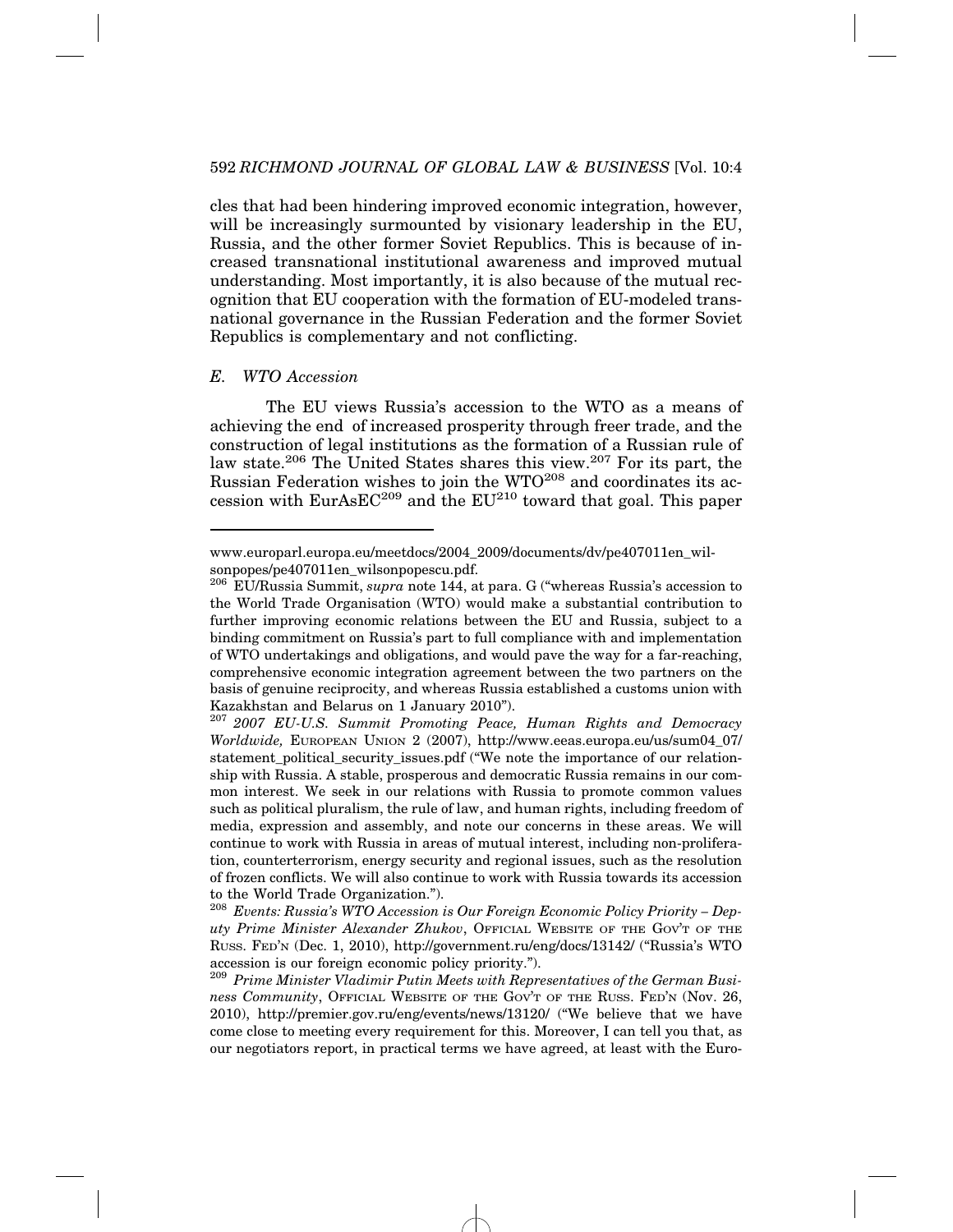argues that free trade leads to specialization and economies of scale, and that the rule of law increases legal certainty and reduces transaction costs. This in turn leads to increased prosperity and the reduced likelihood of war. The EU and EurAsEc are aiming to achieve the same goals of greater prosperity and political security through free trade. Thus, the EU and EurAsEc are not in conflict, but rather compliment each other.<sup>211</sup> The WTO extends the logic of free trade as the path to peace and prosperity to the global level.<sup>212</sup> It is therefore desirable for the Russian Federation to join the WTO, since joining will both reflect and increase acceptance by the West of the Russian Federation's economic growth and future potential. Political issues appear to have needlessly hindered that economic process.

Following derailment of Russia's WTO accession process because of its 2008 war with Georgia, the Russian Federation is now back on track to conclude its accession to the WTO Treaty.<sup>213</sup> The EU

pean Union (EU), on every major issue. I hope that we will document this in the near future. And, finally I'd like to comment on an issue that is worrying many people. I'm referring to our Customs Union, which is to be followed by the Common Economic Space (CES), and that will mean further integration with Belarus and Kazakhstan. I see here a lot of my acquaintances and even friends. And this is what I want to tell you: I think you should be grateful to us for our enormous and complicated work on coordinating the positions of our partners from Belarus and Kazakhstan. . . . the process of coordinating those positions, which are almost identical to WTO rules, was indeed complicated and exhausting. This means that our partners in Europe . . . will be able to work, in the near future, both in Belarus and in Kazakhstan by nearly common rules, rules that are very close to WTO requirements. If you study in detail what we are negotiating, you will see that there are practically no deviations from WTO rules.").

<sup>&</sup>lt;sup>210</sup> Press Release, European Union, Joint Statement of the Delegations of the Russian Federation and of European Union on the Occasion of the Conclusion of the Bilateral Talks on the Key Issues in the Accession of the Russian Federation to the WTO (Nov. 24, 2010), *available at* http://europa.eu/rapid/pressReleasesAction.do? reference=IP/10/1599&format=HTML&aged=0&language=EN&guiLanguage=EN [hereinafter Joint Statement on Russia] ("Both sides are confident that this agreement will greatly facilitate the overall process of accession of Russia to the WTO.").<br><sup>211</sup> EU/Russia Summit, *supra* note 144, at para. G.

<sup>&</sup>lt;sup>212</sup> The 10 Benefits: 1. Peace, WORLD TRADE ORG. (Feb. 6, 2011), http:// www.wto.org/english/thewto\_e/whatis\_e/10ben\_e/10b01\_e.htm; *see also Comparative Advantage*, WORLD TRADE ORG. (Aug. 22, 2011), http://www.wto.org/english/ res\_e/reser\_e/cadv\_e.htm; DAVID RICARDO, ON THE PRINCIPLES OF POLITICAL ECON-OMY AND TAXATION 7.13-7.16 (Library of Econ. & Liberty 1999) (1817); ADAM SMITH, AN INQUIRY INTO THE NATURE AND CAUSES OF THE WEALTH OF NATIONS 3 (Univ. of Chi. Press 1976) (1776) (noting an example of increased production in a pin factory due to specialization).

<sup>213</sup> *See* Joint Statement on Russia, *supra* note 210 ("Both sides are confident that this agreement will greatly facilitate the overall process of accession of Russia to the WTO, and they re-affirm their shared commitment to continue working in a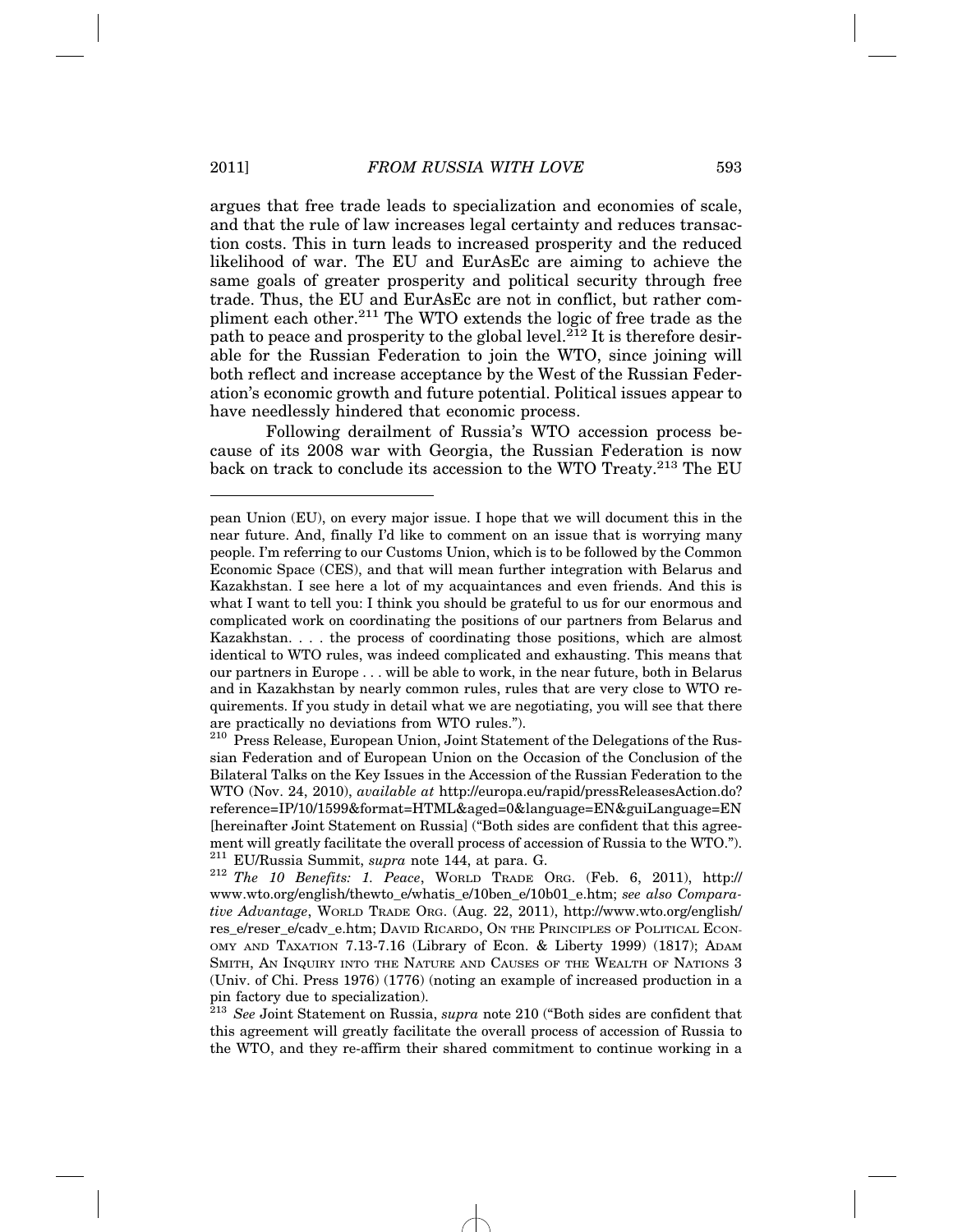and Russia appear to have worked out their differences<sup>214</sup> and are prepared to see the Russian Federation join the WTO.<sup>215</sup> Both the EU and the Russian Federation consider Russian participation in the WTO as desirable since it creates new economic opportunities on both sides of the ledger.<sup>216</sup> Russian adhesion to the WTO should not be impeded by Russia's existing free trade with areas such as  $EurAsEC.<sup>217</sup>$  The bottom line: Russia and the EU need each other, and the United States should foster that process as part of globalization because it will lead to greater stability and productivity for all.

#### V. CONCLUSION

This paper has argued that the Russian Federation and other former Soviet Republics can apply EU governance models in their relations with each other, and with the EU. To make that case, this paper

constructive and co-operative spirit on the remaining questions in this multilateral process to achieve this goal as soon as possible.").

<sup>214</sup> Lyudmila Alexandrova, *No Key Differences Left at Russia's Talks on WTO Membership*, THE ORG. OF ASIA-PACIFIC NEWS AGENCIES (Nov. 27, 2010), http:// www.oananews.org/view.php?id=143824.

<sup>215</sup> *Russia to Sign WTO Accession Document with EU Next Week - EU Official,* RIA Novosti: JOHNSON'S RUSSIA LIST (Nov. 29, 2010), http://www.cdi.org/russia/ johnson/russia-wto-europe-nov-366.cfm.

<sup>216</sup> *See* Joint Statement on Russia, *supra* note 210 ("Both sides stressed their strong expectation that the rapid accession of Russia to the WTO will greatly contribute to the opening of new opportunities to do business with and in Russia and strengthen the international competitiveness of the Russian economy by harmonising its economic regime with global trading rules.").

<sup>217</sup> *See* Roberts & Wehrheim, *supra* note 52, at 316 ("Normally, setting up a customs union or free trade area would violate the WTO's 'most-favoured-nation' principle which assures equal treatment for all trading partners. However, three WTO articles provide derogations from this principle. Article XXIV of the GATT (complemented by an 'Ad Art XXlV', and updated by the 1994 Understanding) allows regional trading arrangements to be set up under certain conditions. Article XXIV contains the primary provisions covering customs unions (CUs), free trade areas (FTAs) and interim trade agreements (necessary for the formation of CUs and FTAs). It is based on four main criteria: Duties and other restrictive regulations of commerce must be eliminated (XXlV:8) on 'substantially all trade' between constituent territories of a customs union or free trade area. Interim arrangements leading to the formation of a free trade area or customs union should exceed ten years only in exceptional circumstances. Furthermore, Article V of the General Agreement on Trade in Services allows WTO members to sign regional agreements on services provided that such agreements have substantial sectoral coverage, eliminate existing discriminatory measures and/or prohibit new or more discriminatory measures. Finally, the 'Enabling Clause' allows derogations from the mostfavoured nation treatment principle in favour of developing countries and permits preferential arrangements among developing countries in goods trade.").